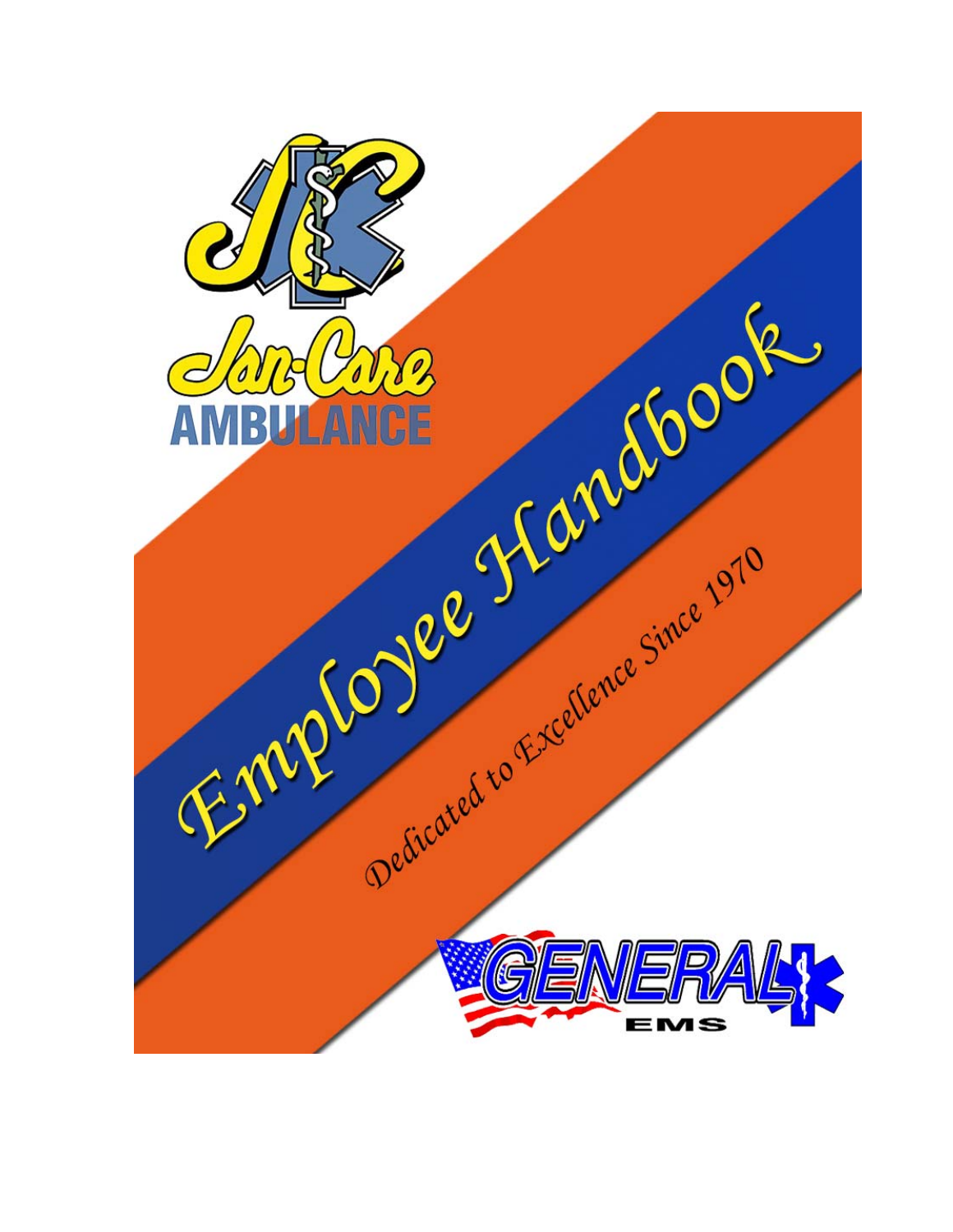# Important Contacts

#### **Communications Center (Dispatch) Infection Control** 304-253-0982 304-673-5773

800-446-6161 800-446-6161

**Safety Officer/Risk Manager Field Operations** 304-255-1136 304-255-6919 800-244-9800 (ext. 166) 800-244-9800 (ext. 172)

**Expense Reimbursement Information Technology** 800-244-9800 (ext. 118) 304-255-6852

**Supply &Uniforms Education** 304-255-6483 304-255-1138 800-244-9800 (ext. 150) 877-560-4501

**Compliance Chief of Staff**  877-526-2002 304-255-0535 304-255-3760

**Mailing Address:**  PO Box 2414 Beckley, WV 25802

 800-244-9800. (ext. 129 or 175)

**Payroll and Benefit Questions: Employer's Innovative Network (EIN)**  304-204-8700 800-408-1173 Email: info@einllc.com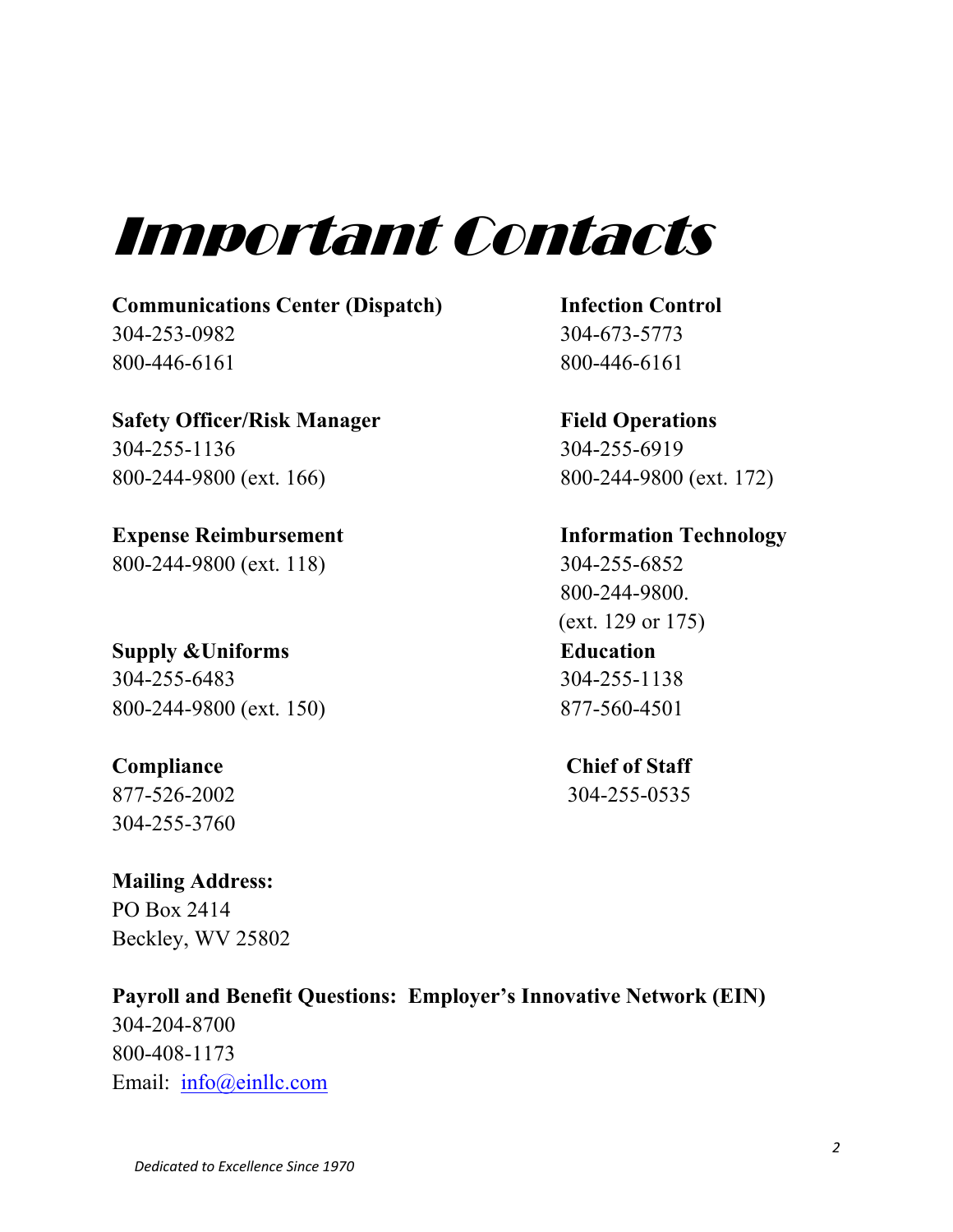# **Index**

*Welcome to Jan-Care/GEMS …4 Mission Statement….5 Jan-Care/GEMS, Who We Are…5 About This Handbook……6 Disclaimer……7 Problem Solving……7 Chain of Command…..8 Equal Opportunity…..12 Employment Status…..13 Work Assignments…..14 Personal Items…..16 Proprietary Property…17 Code of Conduct…..19 Recording Mileage…20 Anti-Harassment…..21 Relationships at Work…22 Use of Computer resources…22 Social Networking…..25* 

*Employee Resource Center…33 Protected Health Information…33 Alcohol/Drug & Substance Abuse...34 Drug & Alcohol Testing…..35 Workplace Investigations…37 Payroll Procedures…..38 Benefits…..39 Vacation…..41 Sick Leave…..42 Bereavement…..43 Family Medical Leave…44 Military Family Leave….45 Reporting Work Related Injuries..46 Medical Treatment…..47 Return to Work…..47 Other Compensation Information…48 Final Word…..49*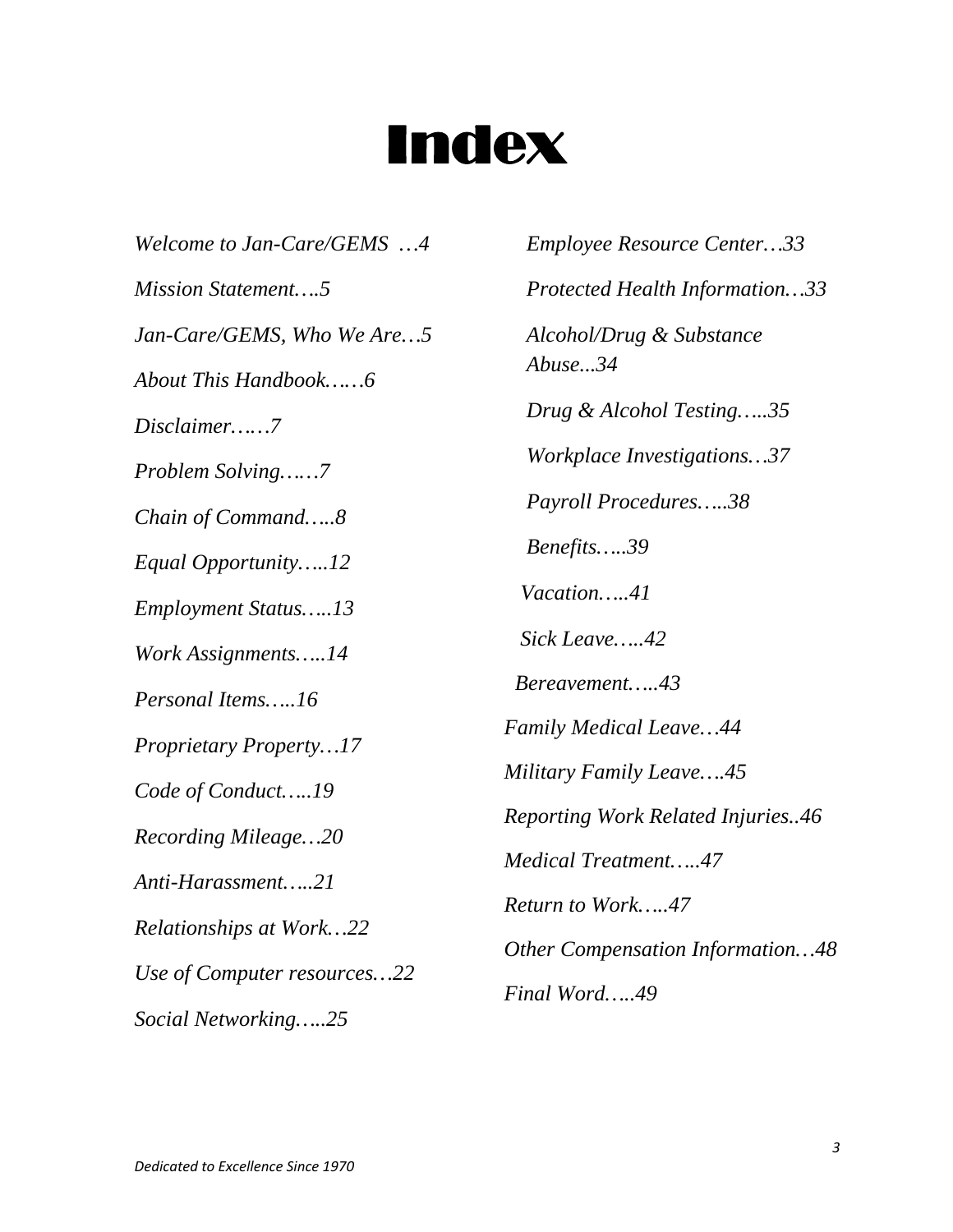# WELCOME TO JAN-CARE/GEMS

*Now that you have joined our team, there's a lot to learn! This handbook is part of our effort to make you feel comfortable about your new career and to help you understand what is expected of you.* 

*We are pleased that you have chosen Jan-Care/GEMS and we look forward to a mutually beneficial relationship. We think that you will find your experience with us to be rewarding personally, socially and financially. Besides the freedom that comes from having a regular pay check and schedule, working for Jan-Care/GEMS offers many advantages. Jan-Care/GEMS puts great effort into making your experience with us educational, rewarding and enjoyable.* 

*The ambulance industry is very competitive and demanding. You are part of a team, a very successful team. Continued success depends on each team member working hard to provide high quality patient care; quick, safe, pleasant service; a clean atmosphere; and a courteous disposition. We will do our best to provide you with a great experience and, in return, we ask that you provide us with your best efforts. You see, your career with Jan-Care/GEMS is truly an equal partnership from which we both benefit.* 

 *Rick Cornett Todd Cornett*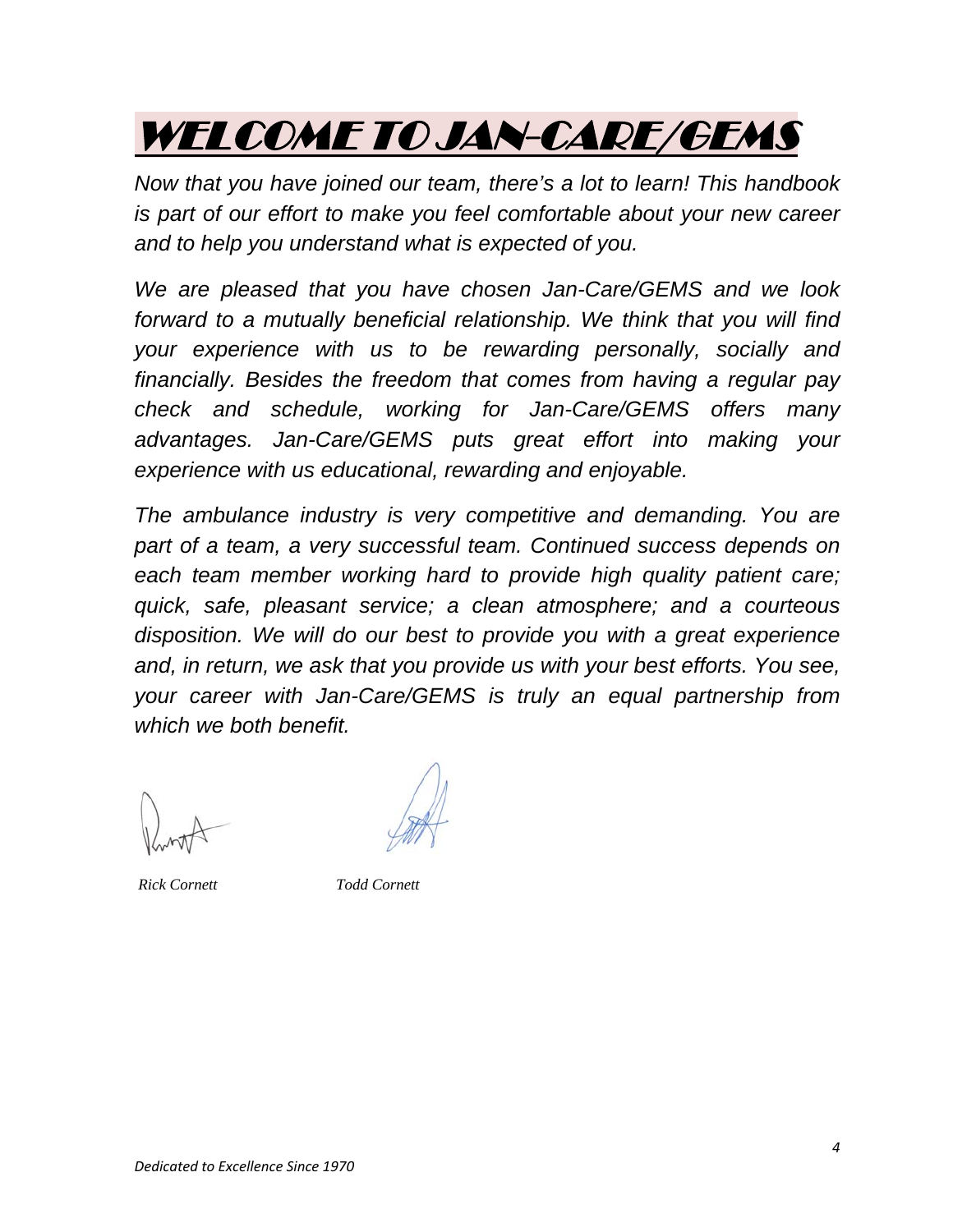# MISSION STATEMENT

*Jan-Care Ambulance Service, Inc./GEMS is committed to providing high quality out-of-hospital care and transportation within the communities we serve. Jan-Care/GEMS Ambulance is dedicated to excellence through optimal use of technology, information, and financial resourcefulness. We recognize that safety and patient care are our highest priorities.* 

# JAN-CARE/GEMS AMBULANCE, WHO WE ARE

*Jan-Care Ambulance Service, Inc. was established in 1970 in Oak Hill, West Virginia. Mr. Rick Cornett recognized that patient transportation needs were not being adequately met by the funeral home services at the time. Mr. Cornett envisioned a service of high quality, compassionate patient care and transportation that would meet the needs of the growing communities of West Virginia. He has devoted his life to providing this.* 

*Today... Jan-Care/GEMS serves 14 counties across West Virginia and offers a full range of medical transportation services; from the most advanced high-risk critical care emergency transports such as neonatal, ventilator patients and patients requiring cardiac surgical intervention, to other emergency and non-emergency services, including pre-scheduled admissions and discharges, emergency scene response, transportation to and from doctors' offices and nursing homes, dialysis, radiation and physical therapy. Jan-Care/GEMS also serves as the primary 911 provider in many of the communities that we serve.* 

*Challenging paramedics, EMT's, communicators, and support staff to be technically proficient while providing compassionate care is a colossal undertaking for any company. We have achieved this goal and created a dynamic presence in ambulance transportation in West Virginia by employing only the best. Motivating, empowering and treating each of our employees with respect, and consistency, we are proud to have the*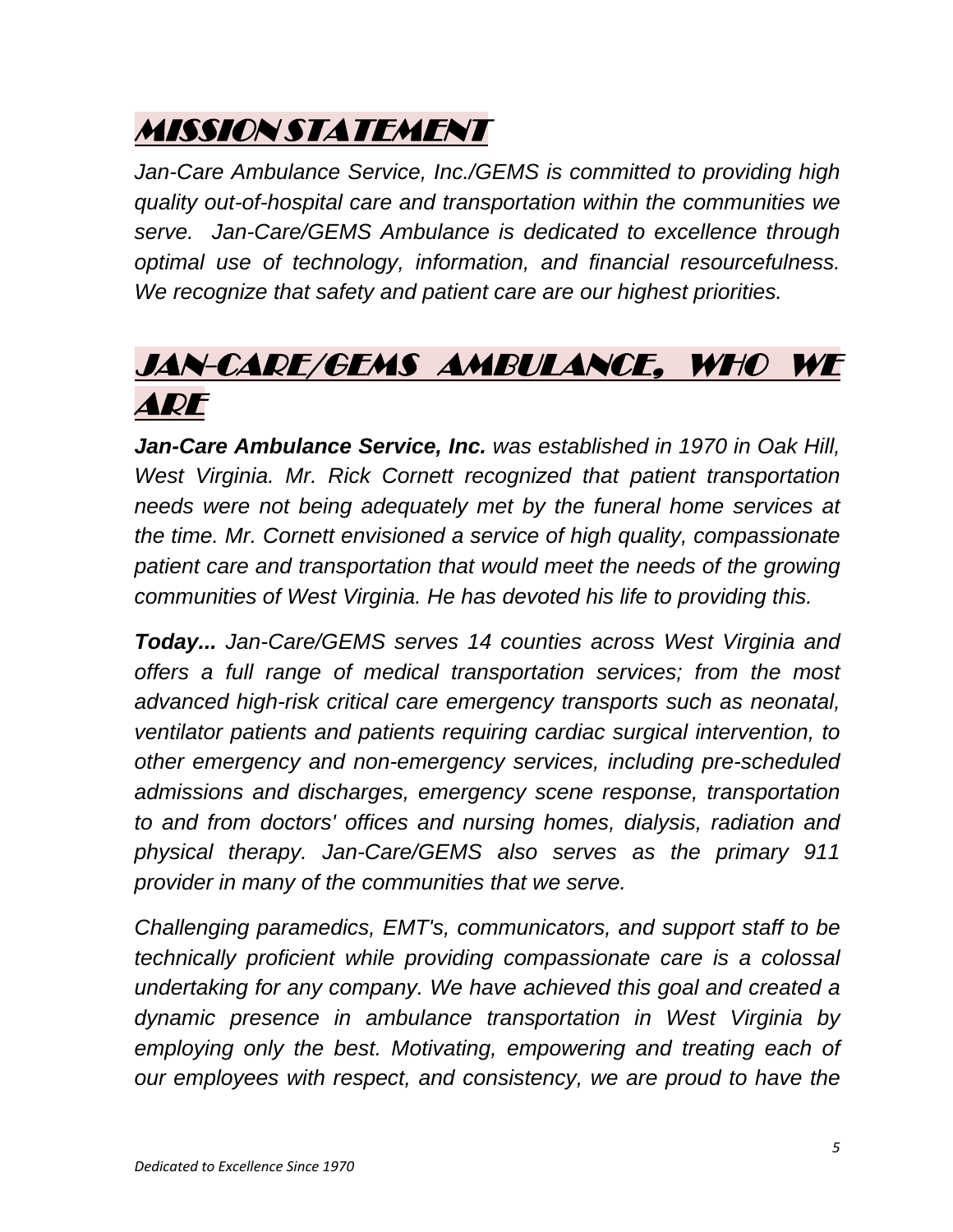*highest caliber of employees in the industry. Our tireless efforts to determine the best possible and most appropriate patient care has made us leaders in the medical transportation services.* 

### ABOUT THIS HANDBOOK

*This handbook is meant to assist employees in understanding the general policies and procedures of Jan-Care/GEMS. This handbook does not contain all the information you will need during the course of your employment.* 

*Our constantly changing business environment, our growth and our desire to provide the best patient care are some of the factors that bring about occasional changes in our policies and practices. For these reasons, Jan-Care/GEMS may from time to time at its discretion, alter its policies and procedures to respond to these factors.* 

*This handbook does not create a contract or an implied contract and supersedes any previous handbook or unwritten policies.*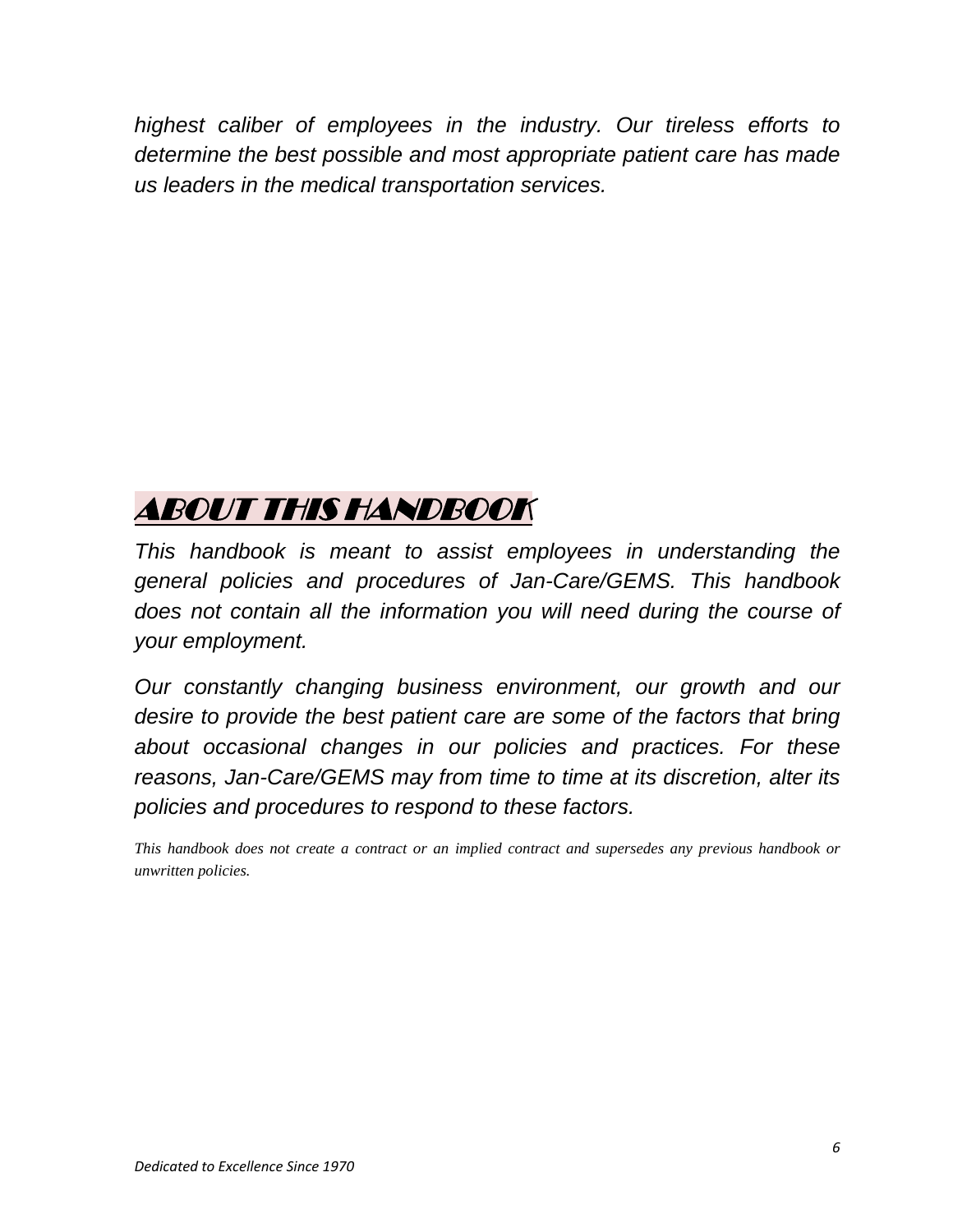

*THIS MANUAL IS INTENDED FOR INFORMATIONAL PURPOSES ONLY. IT DOES NOT CREATE A CONTRACT OF EMPLOYMENT (OR A CONTRACT OF ANY KIND), NOR DOES IT GUARANTEE ANY EMPLOYMENT FOR ANY LENGTH OF TIME. JAN-CARE/GEMS RESERVES THE RIGHT TO AMEND OR ABOLISH THIS MANUAL AND THE POLICIES HEREIN AT ANY TIME, WITH OR WITHOUT NOTICE, AS THIS MANUAL IS INTENDED FOR ITS BENEFIT ALONE. JUST AS YOU ARE FREE TO END YOUR EMPLOYMENT RELATIONSHIP WITH JAN-CARE/GEMS AT ANY TIME, JAN-CARE/GEMS RETAINS THE RIGHT TO TERMINATE YOUR EMPLOYEMENT AT ANY TIME. ALL EMPLOYEES ARE EMPLOYED AT-WILL AND MAY RESIGN OR BE TERMINATED AT ANY TIME FOR ANY REASON, SO LONG AS THAT REASON DOES NOT VIOLATE ANY FEDERAL OR STATE LAW.* 

*NO REPRESENTATIVE OF JAN-CARE/GEMS, EXCEPT THE EXECUTIVE VICE PRESIDENT, HAS THE AUTHORITY TO ENTER INTO ANY AGREEEMENT FOR EMPLOYMENT FOR ANY SPECIFIED PERIOD OF TIME, OR TO OFFER ANY JOB SECURITY NOT EXPRESSLY CONTAINED HEREIN. ANY EMPLOYMENT AGREEMENT ENTERED INTO BY THESE INDIVIDUALS MUST BE IN WRITING AND MUST BE SIGNED BY THE PARTIES.* 

#### PROBLEM SOLVING PROCEDURE

*Because we believe our employees are our most important asset, we strive to maintain open channels of communication, and are interested in the opinions and concerns of our employees. It is usually best to utilize the chain of command starting with your immediate supervisor when you have questions or concerns. If at any time you have problems concerning your work, the enforcement of any rules or regulations, problems with co-workers, supervisors or a policy or*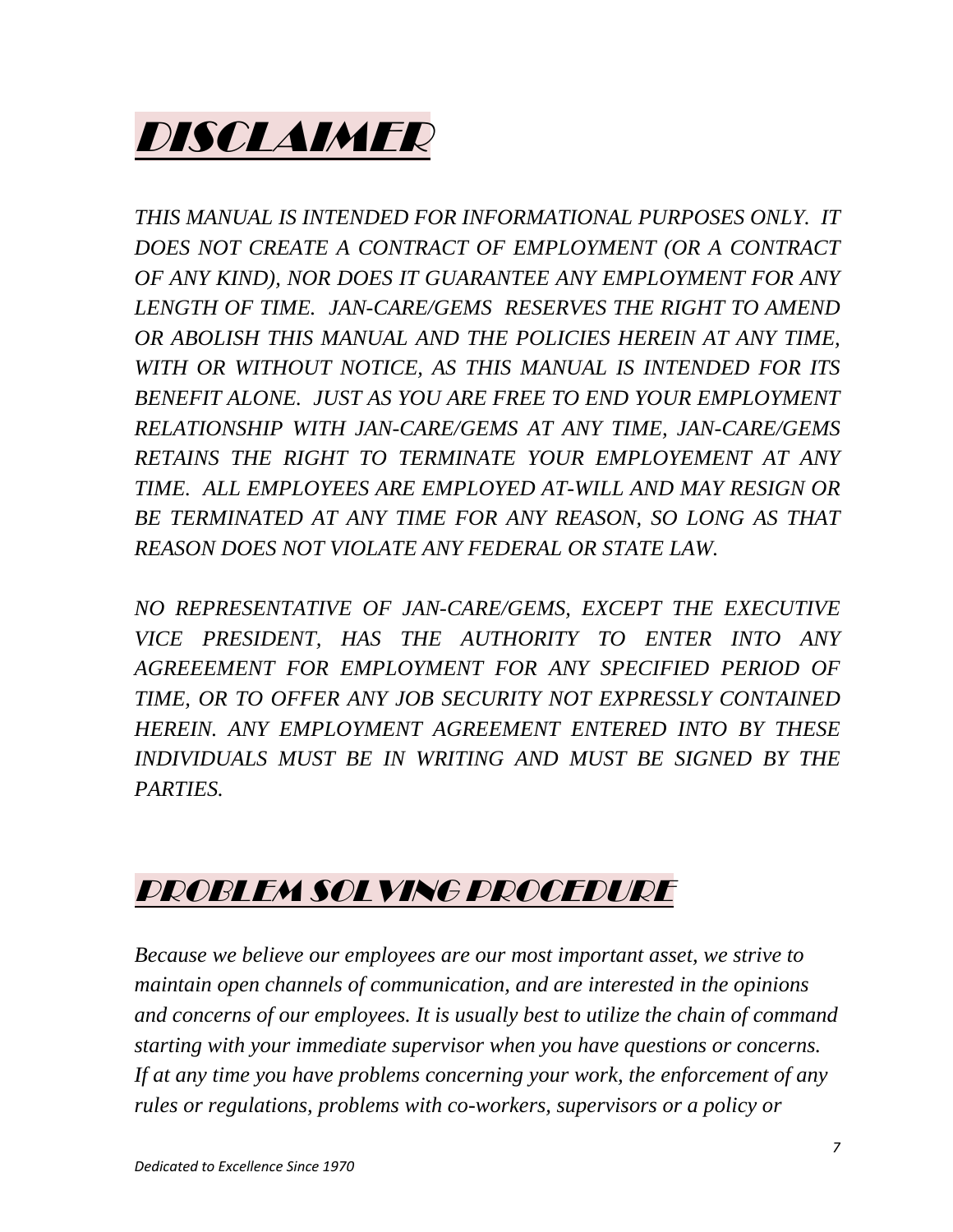*practice of JAN-CARE/GEMS, the Company encourages you to endeavor to solve your problem by talking it over with your direct supervisor as soon as any such problem arises. If the response or course of conduct you receive is not satisfactory, you are always welcome to come to the Executive Vice President's office to discuss your problem. The Company encourages you to talk with management about any and all issues or problems that concern you and will endeavor to resolve them as reasonably and expeditiously as possible. The use of this procedure will not in any way jeopardize your position with the Company.* 

### CHAIN OF COMMAND

*Employees are assigned to one of three areas, Operations, Administration, or Maintenance, under the guidance of Executive Management. Each of these areas is basically structured the same. Each employee group has an immediate supervisor who has a manager assigned to the overall area. Below is a breakdown of the Chain of Command:* 

*Operations;* 

*Operations include all emergency medical personnel, stations, vehicles, equipment assignments, training, med-legal, quality assurance and licensure. This is where patient contact, facility interaction and scene management occur. Operations are subdivided into two areas: Field Operations and Administrative Operations.* 

*Field Operations include the direct management of all EMS personnel, policy compliance, patient interactions, facility relations, and scene management. Field Operations is structured in a traditional quasi-military design with Lieutenants or Captains being the first layer of supervision*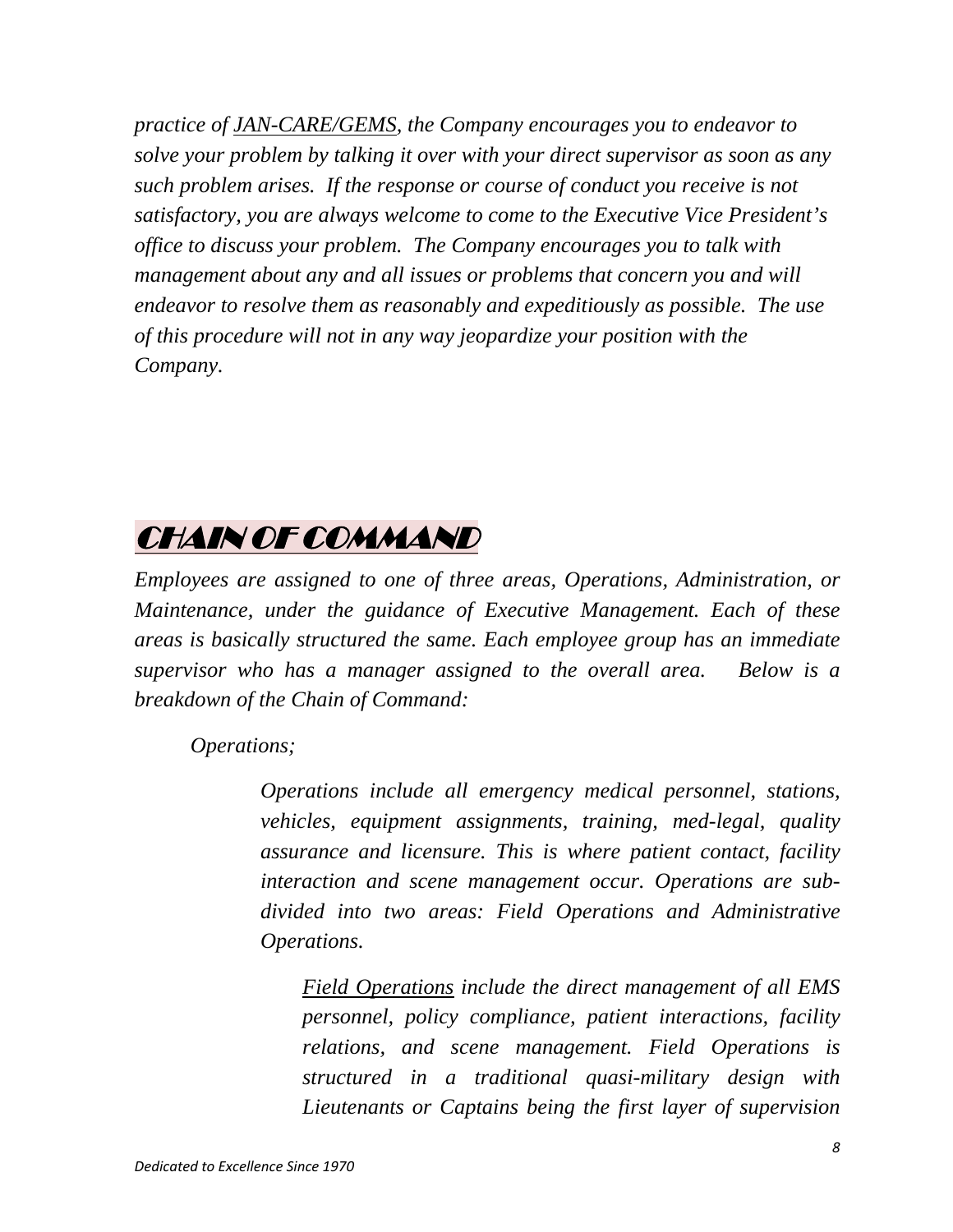*over direct employees, managed by Assistant Chiefs who control areas of operation. The Chief of Field Operations oversees all areas of operation.* 

*Administrative Operations includes the direct management of training, med-legal, quality improvement, workers comp, licensure, and policy design. Administrative Operations is structured in the following manner: The Operations Coordinator is responsible for maintaining the employee training calendar, radio operations, EEO-AAP assistance, and project coordination. ALS and BLS EMS Coordinators are responsible for initial, retest, recert and continuing education at the BLS, ALS and CCT levels and special education projects. The Director of Operations oversees EMS med-legal compliance – EMS education, CCT program, performance improvement, - infection control, WV-OEMS: official squad representative, squad training officer and EMS agency licensure- MCI, research, and medical policy development.* 

#### *Administration*

*Administration includes Accounts Receivable, Accounts Payable, Payroll and Communications. Each of these departments operate independent of one another. Each department has area subdepartment supervisors or lieutenants which are managed by a department Assistant Chief or Captain , and are all overseen by the Chief of Staff.* 

*Accounts Receivable includes the direct management of timely and accurate generation of billing statements to all payers for medical services rendered to patients in our*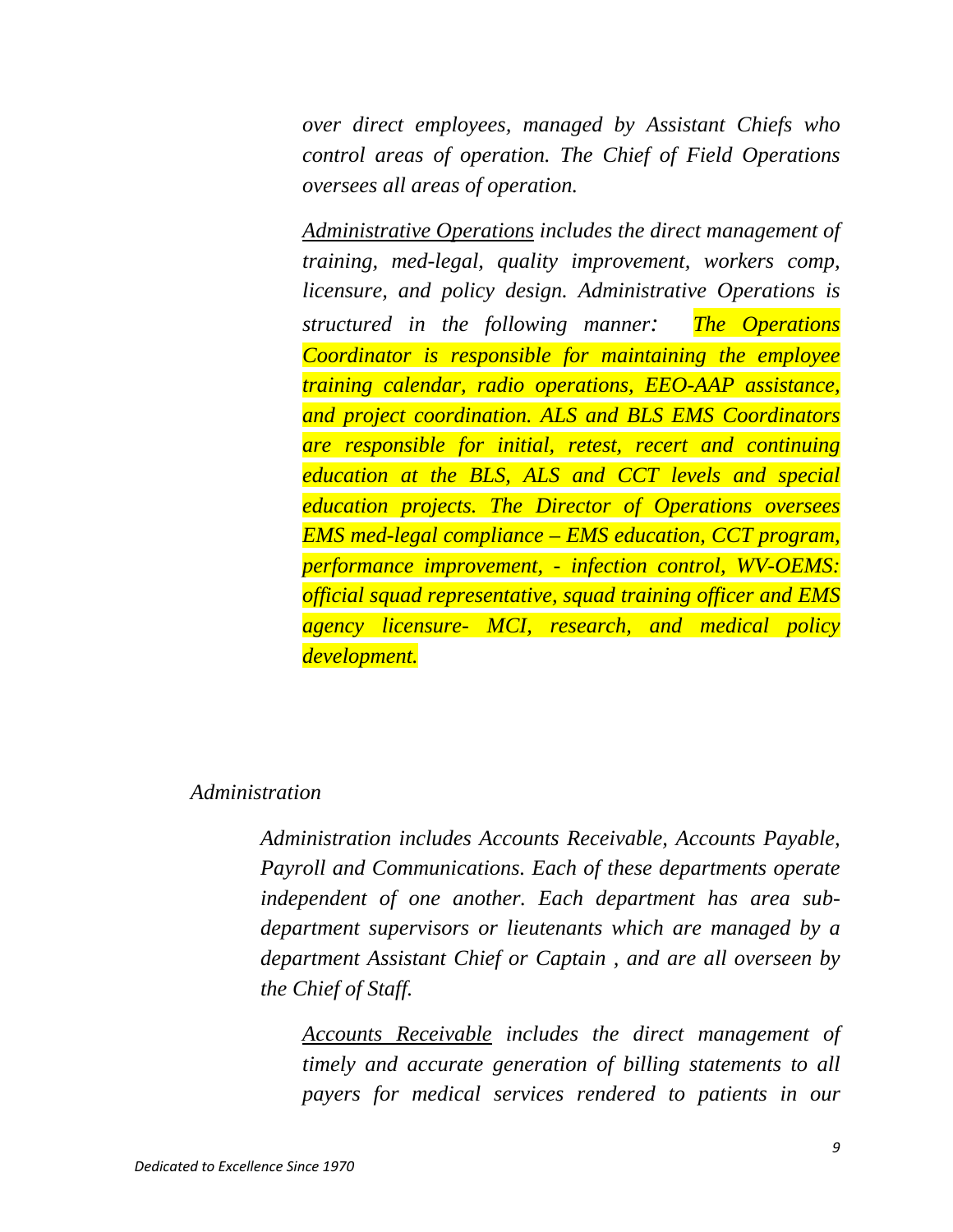*communities. We seek to obtain full and fair financial reimbursement for all we are legally entitled to. We are committed to conducting our business practices with integrity, honesty, and compassion while remaining in compliance with state/federal laws and regulations. The Chief of Staff oversees all areas of reimbursement for services.* 

*Accounts Payable has the primary mission of ensuring all payments and reimbursements processed by the department are done timely and accurately. Accounts Payable is overseen by the Chief Financial Officer.* 

*Payroll ensures that all employees are paid accurately and timely with the correct withholdings and deductions, and to ensure the withholdings and deductions are remitted in a timely manner. This includes salary payments, tax withholdings, and deductions from a paycheck. Payroll is overseen by the Chief Financial Officer.* 

*Communications includes the efficient professional coordination of Jan-Care/GEMS ambulances and resources throughout the communities we serve. The Communications Center is overseen by the Captain of Communications.* 

*Compliance supports, facilitates and enforces adherence to federal statutes and regulations through active application of compliance principles as suggested by the OIG in preventing the submission of erroneous claims and in combating fraudulent conduct. The Human Resources Manager is responsible for initial employee orientation and processing, human resource information, federal leave programs and the workers compensation program. The Director of Compliance oversees all areas of compliance and Human Resources.*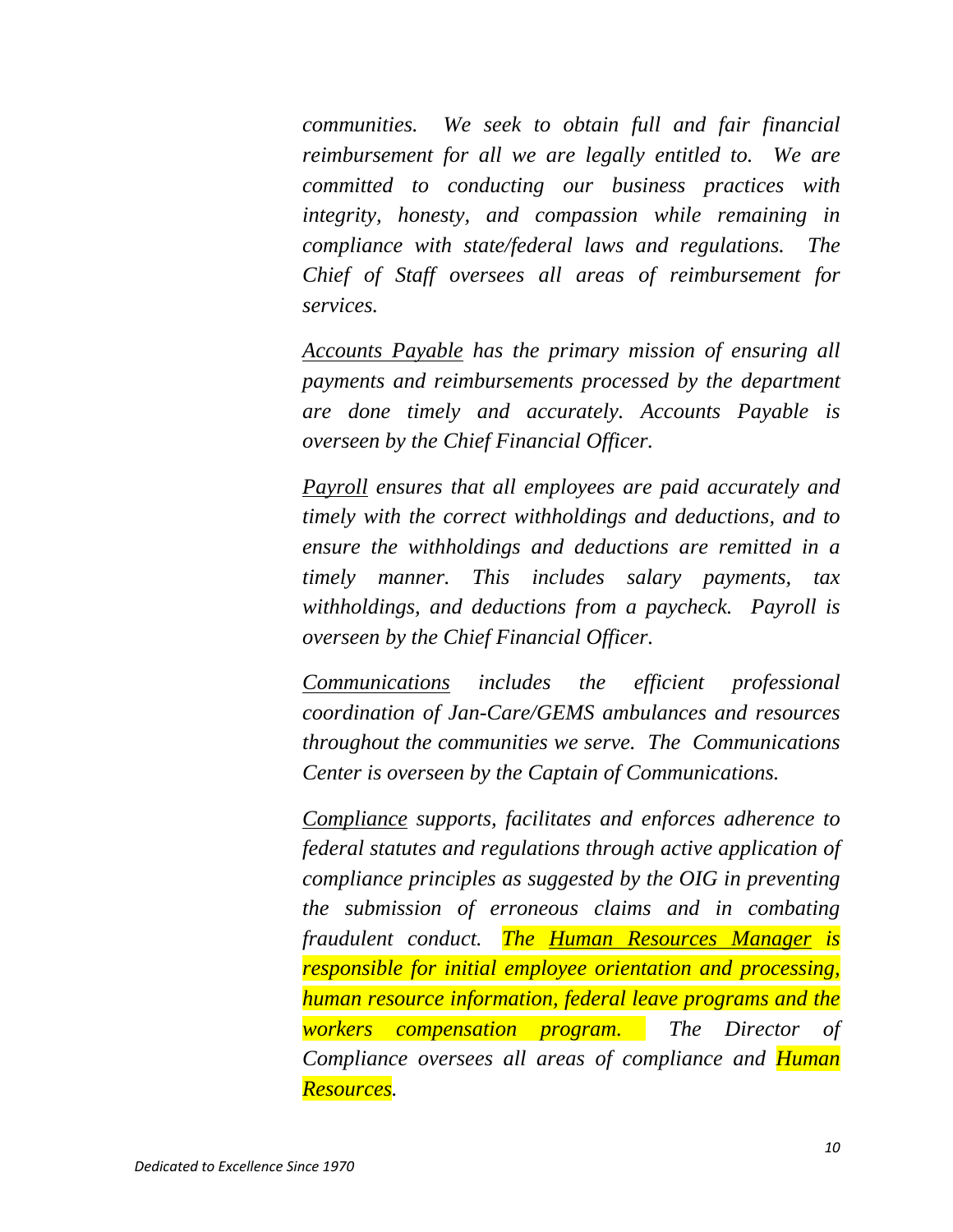#### *Maintenance*

*Includes vehicle maintenance and property maintenance. Each of the areas operates independent of the other.* 

*Fleet Maintenance Division (Vehicles) includes the over-all management, preventative maintenance, repair and/or upkeep of the ambulance fleet and other Jan-Care/GEMS vehicles. Jan-Care/GEMS vehicles are managed by the Director of Fleet Maintenance.* 

*Maintenance Division (Property) includes the over-all management, repair and/or upkeep of the EMS stations, offices, classrooms and other Jan-Care/GEMS property. Jan-Care/GEMS property is managed by the Maintenance Coordinator.* 

*The President and the Executive Vice-President maintains the Chain of Command while keeping an open door policy and are ultimately responsible for all areas of the company.* 

*Together the employees, supervisors, managers and executive staff form the Chain of Command at Jan-Care/GEMS. Employees should use the Chain of Command to mitigate their issues and problems whenever possible.*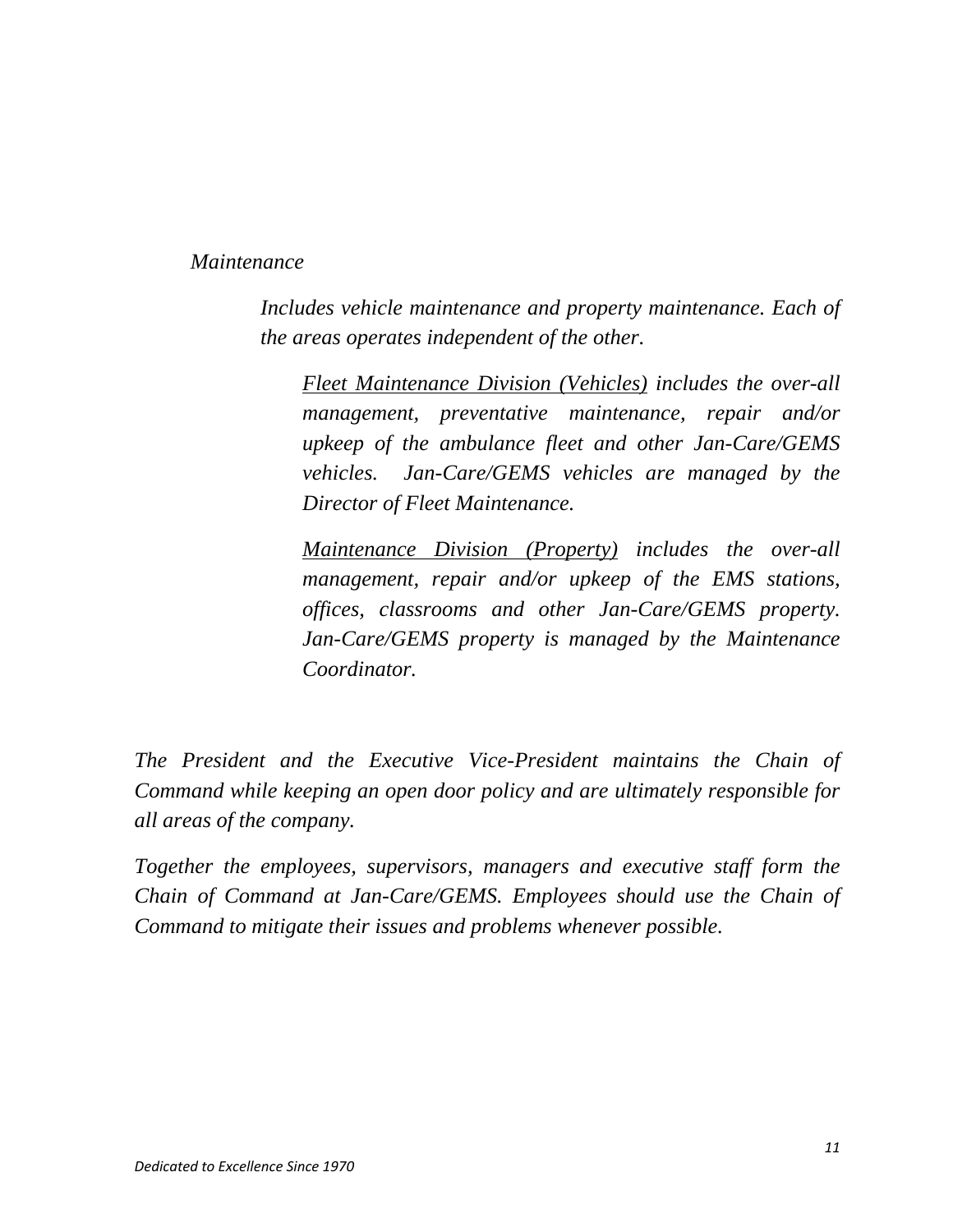# EQUAL EMPLOYMENT OPPORTUNITY – AFFIRMATIVE ACTION PROGRAM

*Our employees are our most important resource. We are committed to positive employee relations. Our policy is to treat all employees fairly in all aspects of their employment.* 

*Equal Employment Opportunity-Affirmative Action Program (EEO-AAP). Jan-Care/GEMS Ambulance is committed to equal employment opportunity for all qualified employees and applicants for employment without regard to race, color, religion, sex (including pregnancy), sexual orientation, national origin, disability, age, genetics (GINA), veteran status (Vietnam Era, special disabled or other eligible veteran). Please notify the Executive Vice-President immediately if you suspect any violation of EEO-AAP policy.* 

*Jan-Care/GEMS* 

*JAN-CARE/GEMS is committed to ensuring equal employment opportunity. The Company does not discriminate with respect to race, religion, color, ancestry, disability, sex, sexual orientation, age, national origin, Veteran status, or any other protected class under federal, state, and local law with respect to its employment decisions. This policy applies to the treatment of employees during employment, selection for training, promotion, transfer, pay rates and other forms of compensation, and all other aspects of employment.*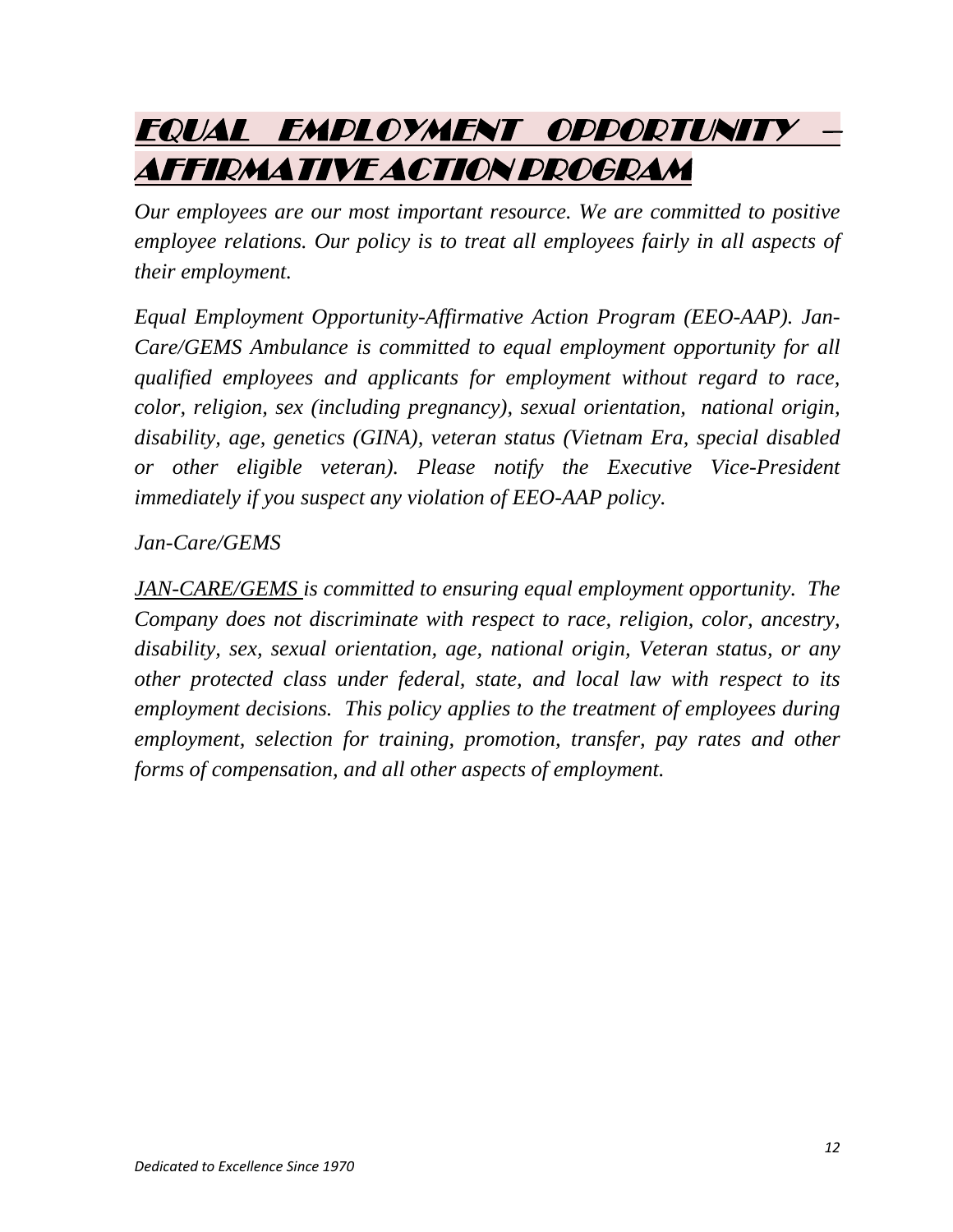### DEFINITION OF EMPLOYEE STATUS

*For purposes of wage and salary administration and eligibility for overtime payment and employee benefits, JAN-CARE/GEMS employees are classified as follows:* 

*Full-time regular employees: Field employees may be scheduled by administration five (5) day shifts per week or three (3) twenty four (24) hour shifts per week.* 

*Full-times regular employees: Office employees are hired to work a normal work week in accordance with established schedule of at least 40 hours per week on regular basis.* 

*Full-time regular employees: Dispatch employees are hired to work an alternating schedule of 36 hours one week and 44 hours the next as to established schedule.* 

*Part-time regular employees: Field: four (4) full shifts per six (6) month period* 

*Part-time employees: Dispatch and Office are employees that are not regularly scheduled for more than 36 hour per work week.* 

*You will be informed of your initial employment classification during orientation. If you change positions during your employment as a result of a promotion, transfer or otherwise, your supervisor will inform you. If you have any questions regarding your employment classification at any time, please ask your supervisor. Attendance is an essential function of every job status. New employees have a ninety (90) day Benefits Eligibility Period. Upon completion*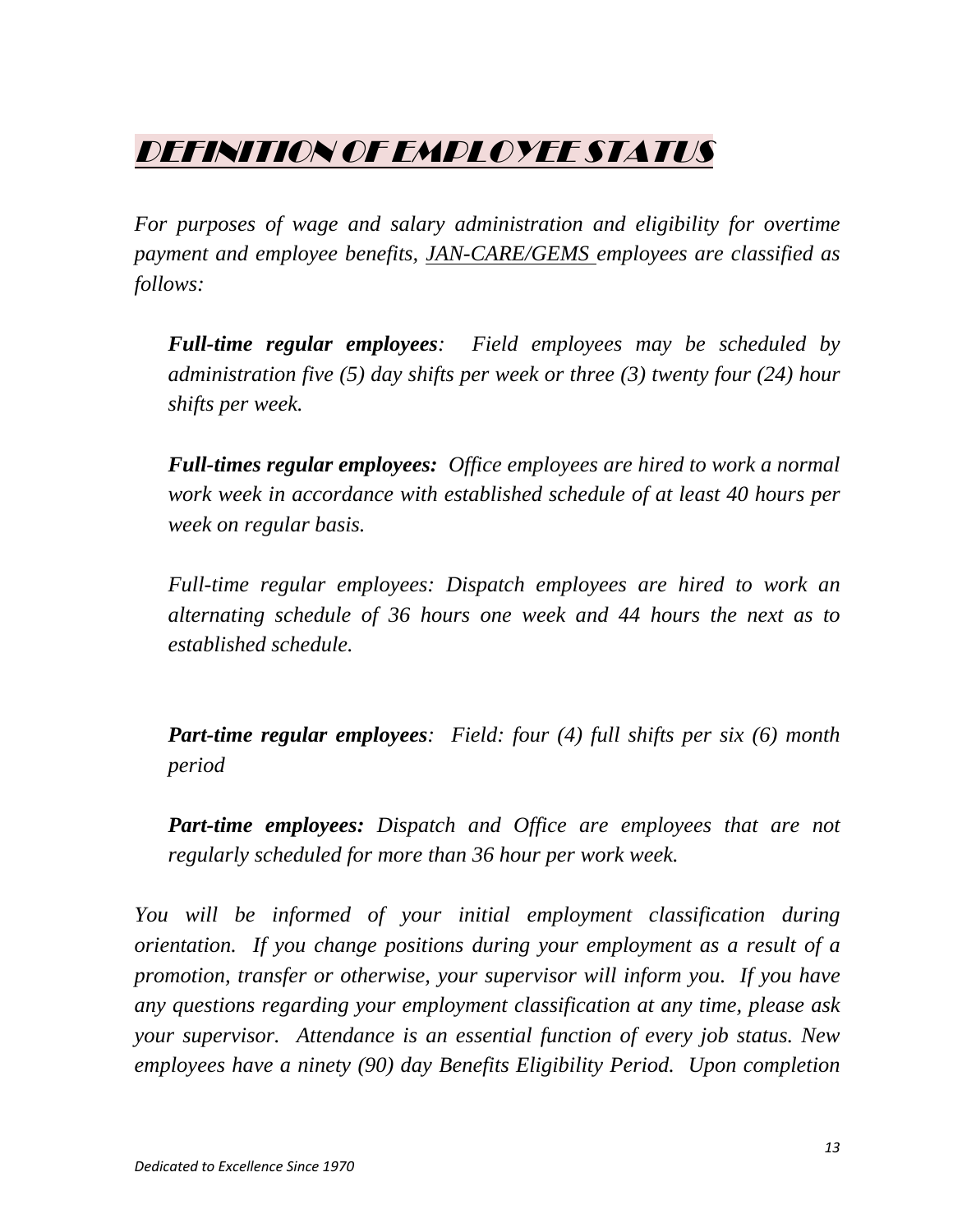*of the Benefits Eligibility Period, employees are obligated to contact the Employer's Innovative Network for information on the benefits available.* 

# WORK ASSIGNMENTS

*Your supervisor will assign your work to you. Please ask your supervisor any questions about your work assignments.* 

*From time to time, you may be assigned to different stations, departments or schedules which are not within what you may consider normal assignments. Working at different assignments gives you the opportunity to learn more about the company's total operation and to become a more valuable employee. Jan-Care/GEMS reserve the right to assign any employee to any area of operation at any time.* 

*The emergency nature of EMS operations necessitates management's ability to dictate continuum of ambulance coverage. Therefore ANY field EMS provider can be required to remain on-duty past their scheduled end of shift if relief personnel are not present. Off-going EMS personnel can be mandated to remain on –duty from 07:30 am to 11:30am.* 

# DRESS CODE

*FIELD: Each full time field employee at Jan-Care/GEMS will be issued uniforms a pair of boots can be ordered at the employee's expense from Jan-Care/GEMS Supply.* 

*Each employee is responsible for keeping his or her uniform clean, wrinkle free, and in good repair. If an article requires special laundering because of biohazard exposure please red bag the article and send to supply, with identification and employee ID on the outside. The following policies will also be enforced:* 

- *Nametags must be worn at all times forward facing.*
- *Only Jan-Care/GEMS issued pants and shirts may be worn*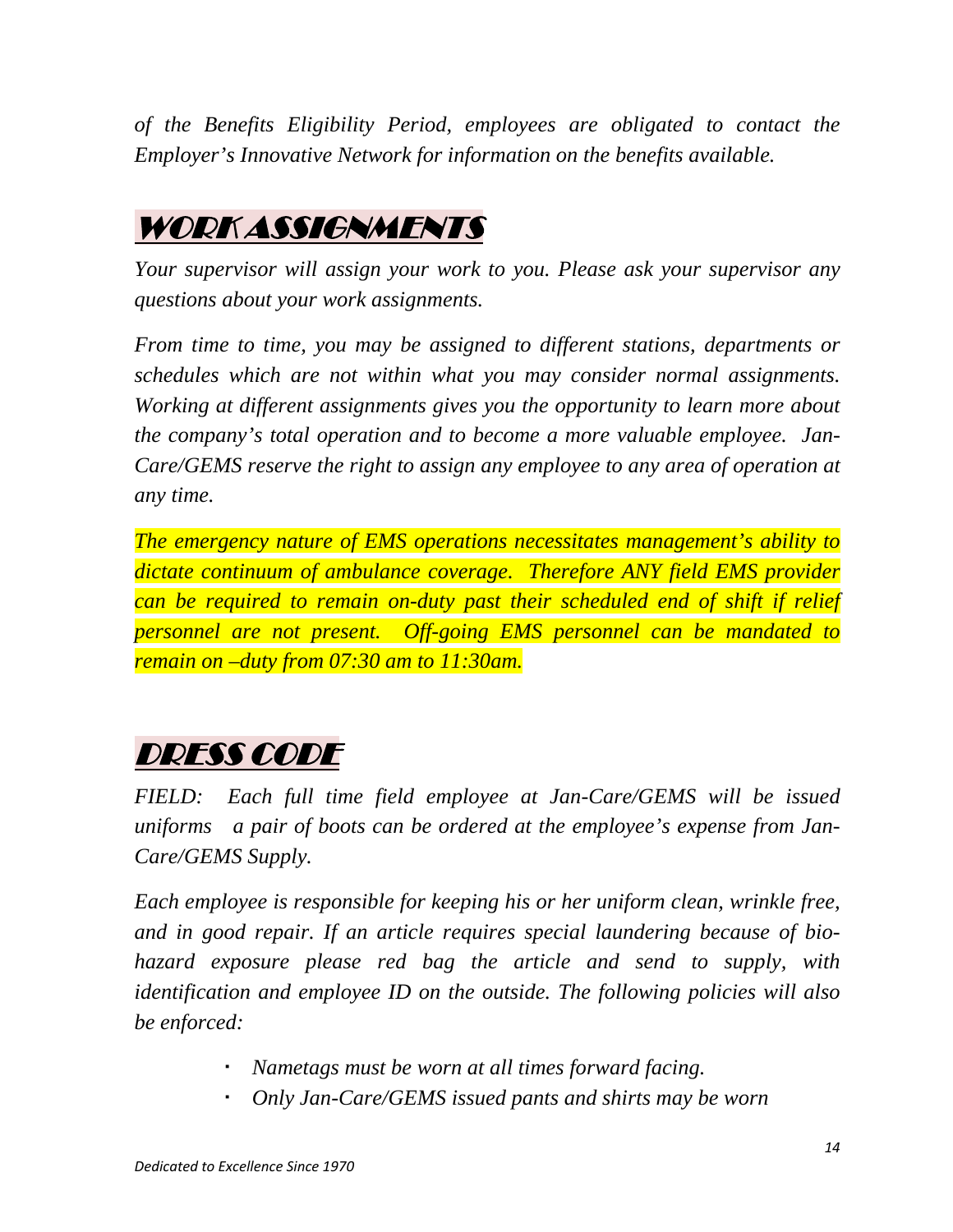- *Boots must be clean, black , polished and with rubber lugged soles*
- *Only Black Belts are permitted*
- *Only Jan-Care/GEMS issued ball caps may be worn, do rags are not permitted.*
- *Only prescription sun glasses may be worn outside of the vehicle. Employees may only wear sun glasses while driving vehicles.*
- *Hair is to be neat, clean and groomed. It must be pulled back and under control at all times. Styles must be in compliance with health regulations and off the collar. Hair color must be of a natural color.*
- *Fingernails must be clean, trimmed and well-kept for sanitary reasons. Synthetic nails are not permitted.*
- *Employees must be clean shaven if they have a beard or goatee it must be trimmed off the jaw line.*
- *Necklaces may be worn, but for safety reasons they must be worn inside the shirt. Bracelets are not permitted.*
- *One pair of stud earrings may be worn by female employees. No other facial or body adornments including tongue piercing are allowed. Male employees may not wear earrings.*
- *Uniform pins and awards must be Jan-Care/GEMS issued.*

*Appearance is a crucial factor in providing quality service at Jan-Care/GEMS. While on duty you are expected to be in full uniform at all times. A Jan-Care/GEMS T- shirt may be worn in substitution of the issued uniform shirt between the hours of 2300 and 0700. Full uniform should be worn on any and all PR events. In the event that the employee is in T-Shirt the dress uniform shirt should be kept on the ambulance.* 

*The wearing of the company uniform or any clothing with the Jan-Care/GEMS logo in places that could bring discredit to the company, such as bars, clubs, adult entertainment locations, casinos or gaming locations, is strictly prohibited.*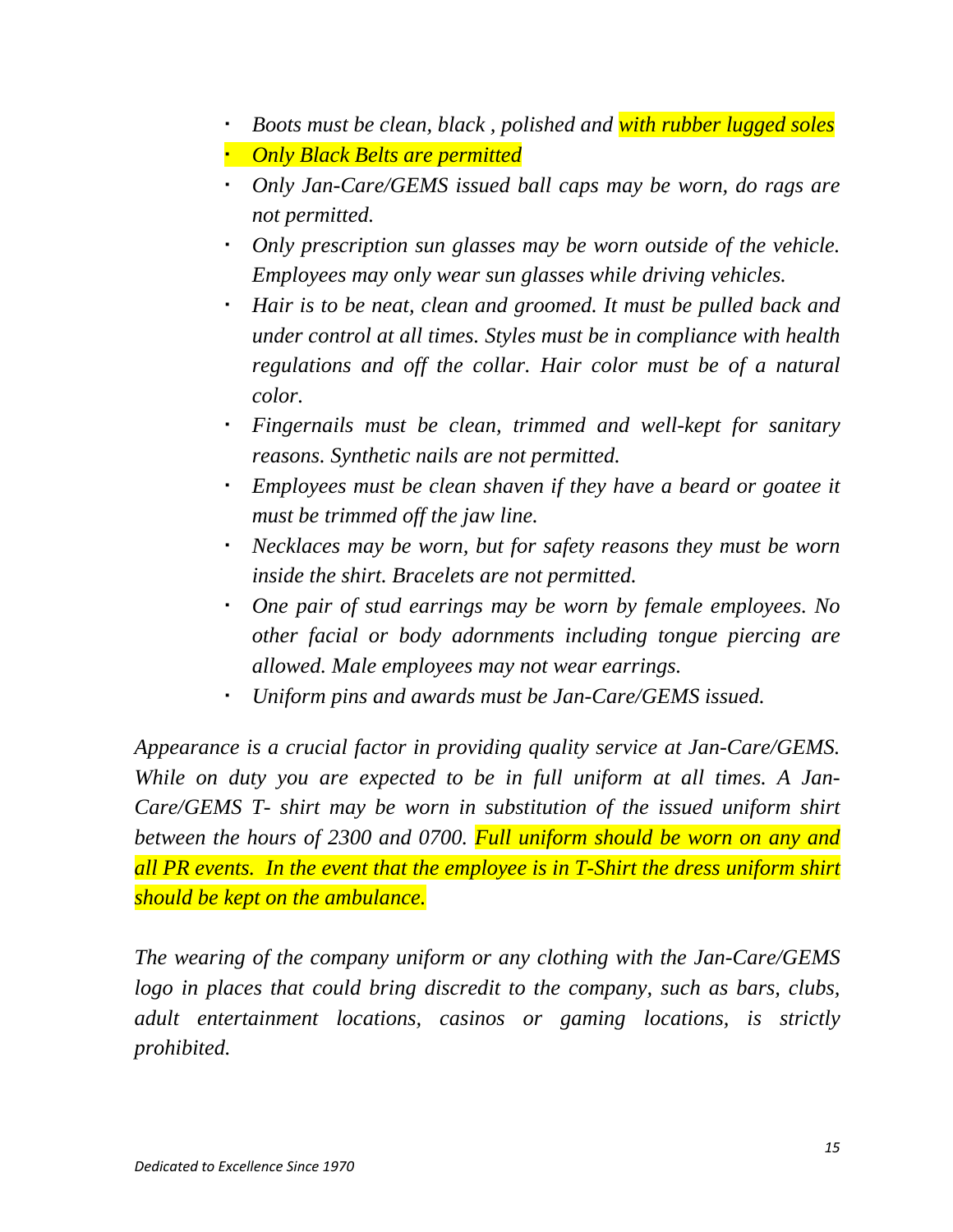*In addition to the uniform, the employee is expected to be clean and odor free while on duty at Jan-Care/GEMS.* 

*The uniforms, badge, and photo ID issued to you belong to Jan-Care/GEMS and upon your separation of employment you are required to return all issued uniforms and equipment within 72 hours of separation. If Uniforms are not returned in a timely manner, Jan-Care/GEMS will pursue recovery of any uniforms not returned by separated employee through all legal means possible, including, but not limited to, placement in collections and legal action.* 

#### **STATION VISITATION**

*In-station visitation will be allowed between 0930 and 2200 hours seven days a week based on the following parameters.* 

*-Each employee may have immediate family members or a "significant other" in station for up to a total of 60 minutes each regular shift period Monday through Friday and up to 90 minutes on Saturday and Sunday.* 

*-On Easter, Memorial Day, July 4th, Labor Day, Thanksgiving and New Year's Day four (4) hours of visitation will be allowed* 

*-On Christmas Eve and Christmas Day the station will be open for visitation anytime between 0730 and 2300 hours.* 

*-Stipulations placed on station visitation within the categories listed above: -the employee being visited must physically be on-station, if the employee must leave for any reason the visitors must also leave.* 

*-Visitors are allowed in station "common" areas only; i.e. living room, dining room, kitchen and bathroom. No visitors are allowed in bedrooms or in ambulances.* 

*-A professional conservative business atmosphere must be present within the station and visitors must conduct themselves in an orderly manner at all times. -The employee is responsible for the actions of the visitor and any damages that may occur.* 

*-Visitors cannot interfere with other employees at the station or with company operations. It is understood that stations are "work areas" for on-duty personnel. Employees are to utilize their on-station time to complete paperwork and daily tasks, study as necessary and remain rested. Any interference with this daily routine is not acceptable.*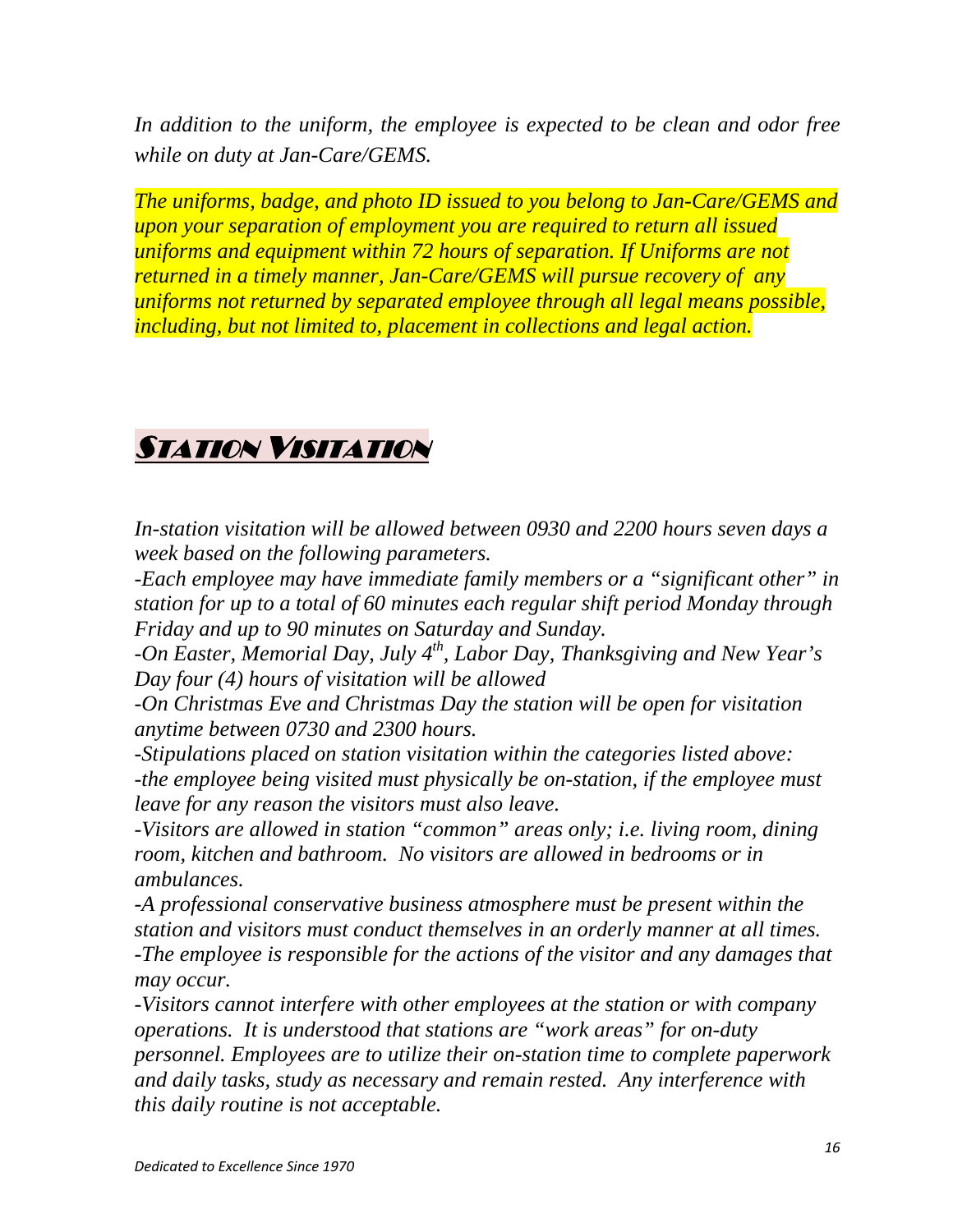*-Fellow employees are to notify supervisor or management if the actions, activities or degree of visitation cause undue hardship. Prompt investigation and remedies will be implemented as deemed necessary.* 

*-If an employee does not adhere to these policies then disciplinary action may be taken by management including loss of visitation privileges for one shift, one week, one month or indefinitely. Further, management reserves the right to take other disciplinary action up to and including discharge.*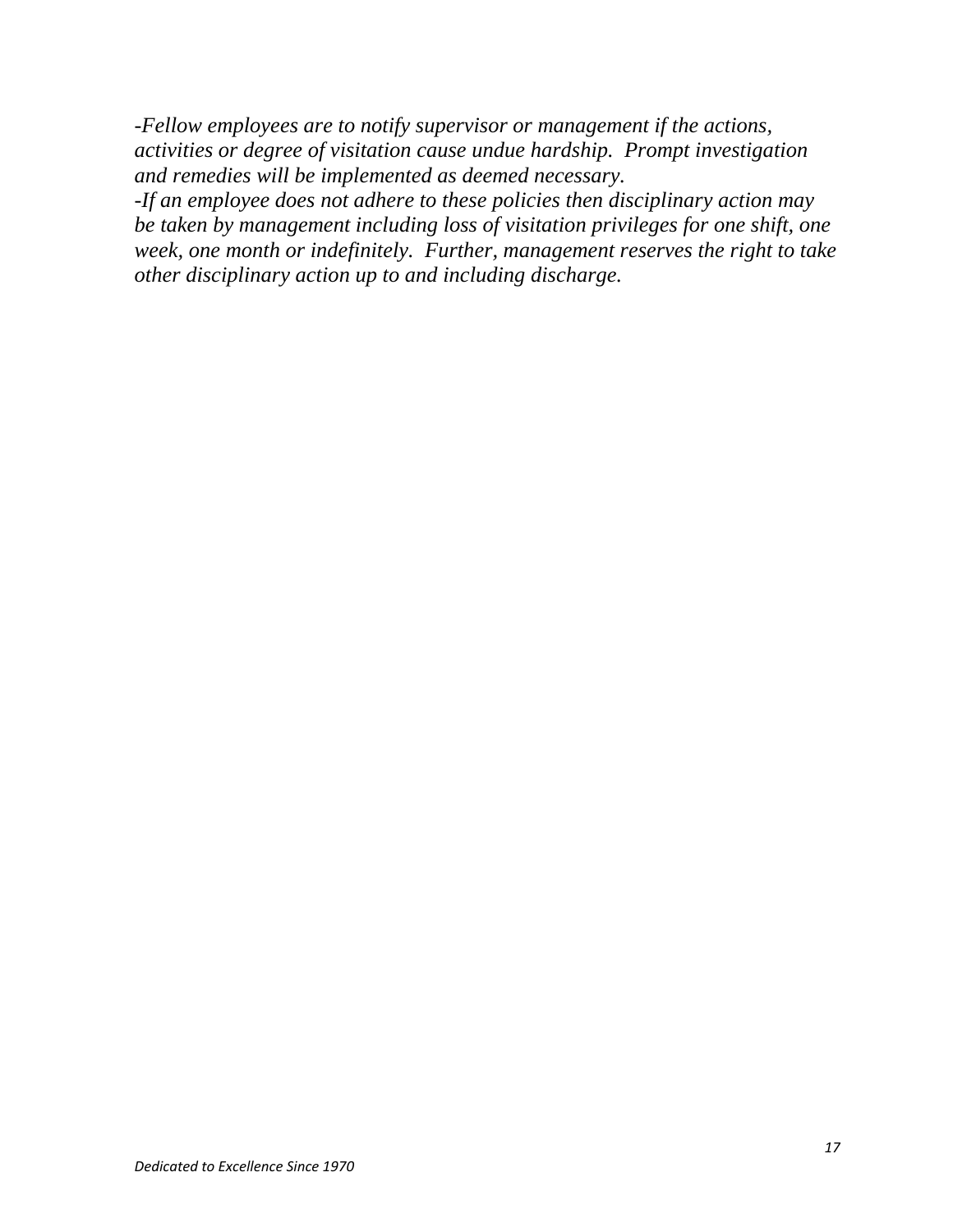### PERSONAL ITEMS

*Jan-Care/GEMS authorizes field employees to bring their personal hygiene items and toiletries, as well as bed linens, pillow and blankets to company stations.* 

*Jan-Care/GEMS prohibits employees from bringing, storing or displaying pornography, weapons or illegal items at company facilities.* 

*Employees are discouraged from bringing valuable personal items to company facilities; game systems, stereos, electronic tablets or computers, cash or other valuable items.* 

*Jan-Care/GEMS assumes no responsibility for personal items. In order to discourage theft, all employees have a responsibility, upon request, to open lockers, bags, packages and automobiles on company property for inspection.*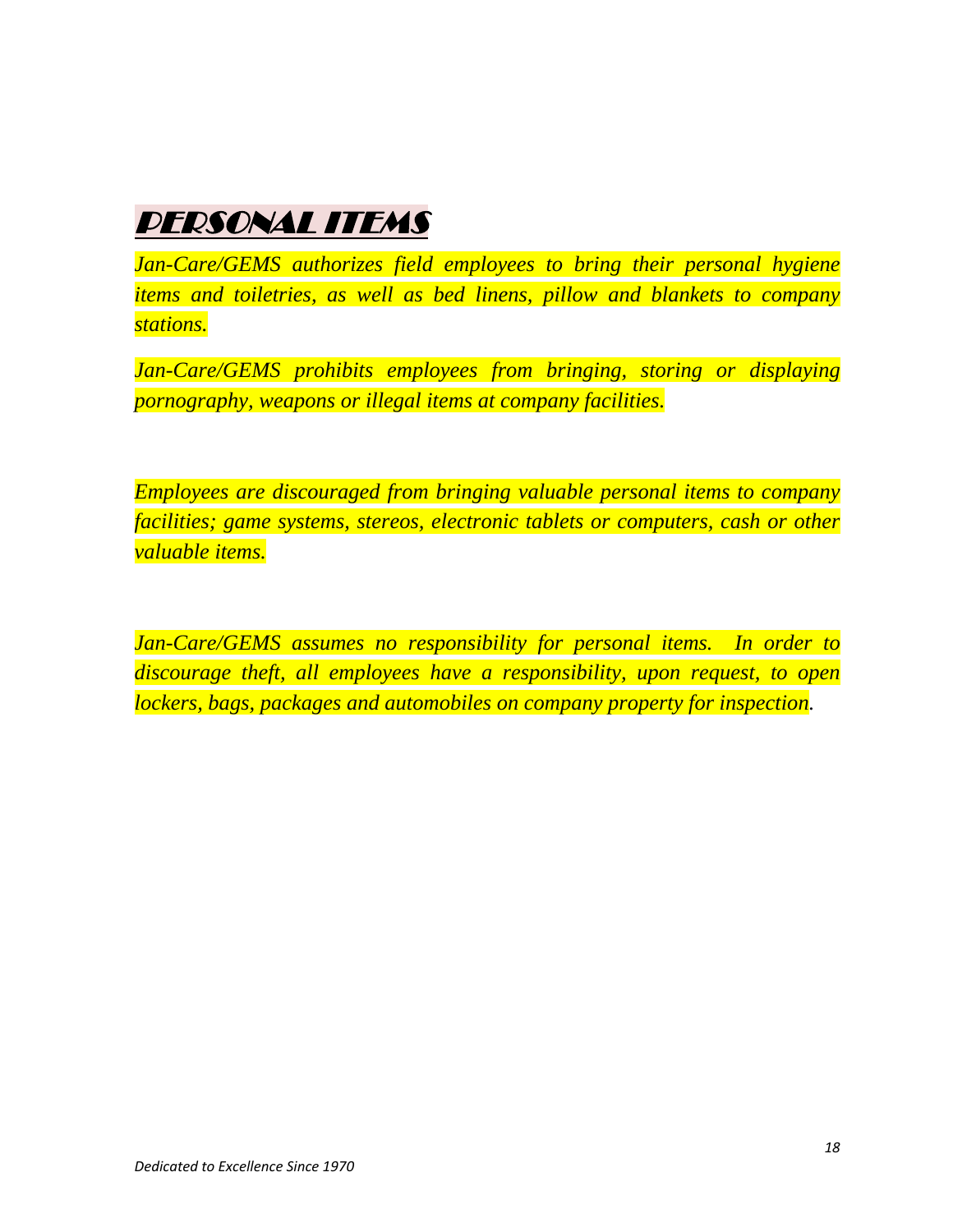# PROPRIETARY PROPERTY

*Some information about the activities and operations of Jan-Care/GEMS is available to the public. However, officers, directors, managers and employees of Jan-Care/GEMS will, in the course of their service or employment, have access to information that is not readily available to the public, or to individuals not acting in an official or employment capacity.* 

*It is the policy of Jan-Care/GEMS that officers, directors, managers and employees may not disclose, divulge, or make accessible confidential information belonging to, or obtained through their affiliation with Jan-Care/GEMS to any person, including relatives, friends, and business and professional associates, unless such persons have a legitimate need for such information, and Jan-Care/GEMS has authorized disclosure.* 

*Employees shall use confidential information solely for the purpose of performing services as an employee of Jan-Care/GEMS.* 

*Do not reference or site company clients, patients, partners, or customers without their express consent. In all cases, do not publish any information regarding a patient PHI. Refer to HIPAA Privacy Policy.* 

*Respect copyright laws, and reference or cite sources appropriately. Plagiarism applies online as well.* 

*All information disseminated to employees that is of a proprietary nature and is confidential information includes, but is not limited to:* 

> *Information about Jan-Care/GEMS's finances, including current and future business plans, computer systems, security codes, personnel information and associated documents, strategic scheduling, ops planners, coverage plans, facility contracts, contract bids, call count and analysis reports, or CAD reports obtained while working as an employee of Jan-Care/GEMS Ambulance will be held in the strictest confidence from any outside person or agency;*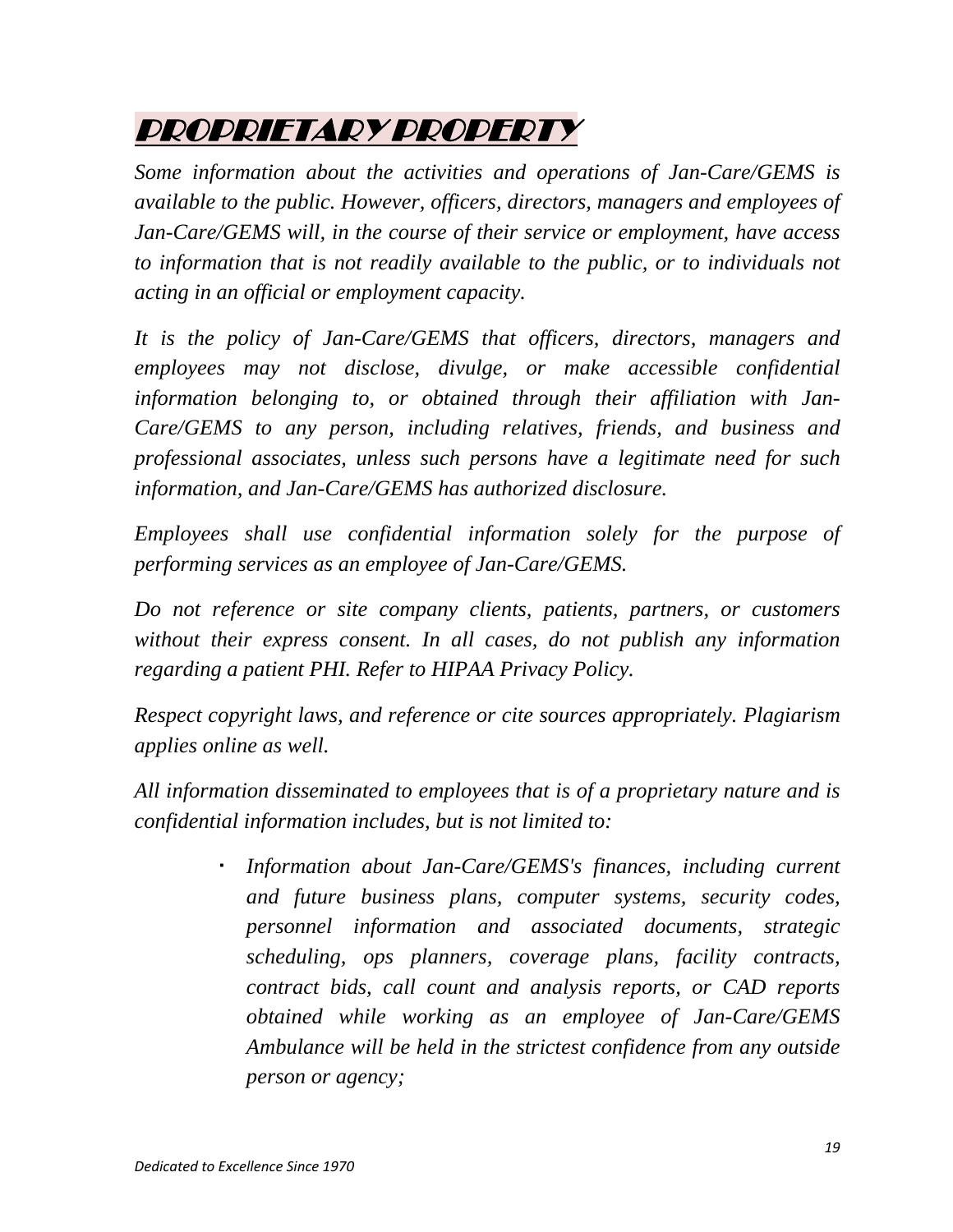- *Details of litigation, legal settlements and other legal matters that Jan-Care/GEMS is involved in, which legal counsel has not authorized for disclosure outside board meetings, or the Jan-Care/GEMS offices;*
- *The names, addresses, and other contact information for Jan-Care/GEMS employees, except as necessary to disseminate materials within the organization or to allow supervisors to contact employees;*

*Confidential personnel information may not be released by Jan-Care/GEMS without prior consent from the employee; provided nothing contained in this section could be construed to limit employee's rights to engage in activities that are protected in section 7 of the Labors Relations Act.* 

*The obligation to keep information confidential continues after an employee, or other individual ends employment with Jan-Care/GEMS.* 

*Any staff member, or other individual who purposely, or through a failure to exercise reasonable care, causes confidential information to be disclosed may be subject to disciplinary action, including termination, or other sanctions allowed by law.*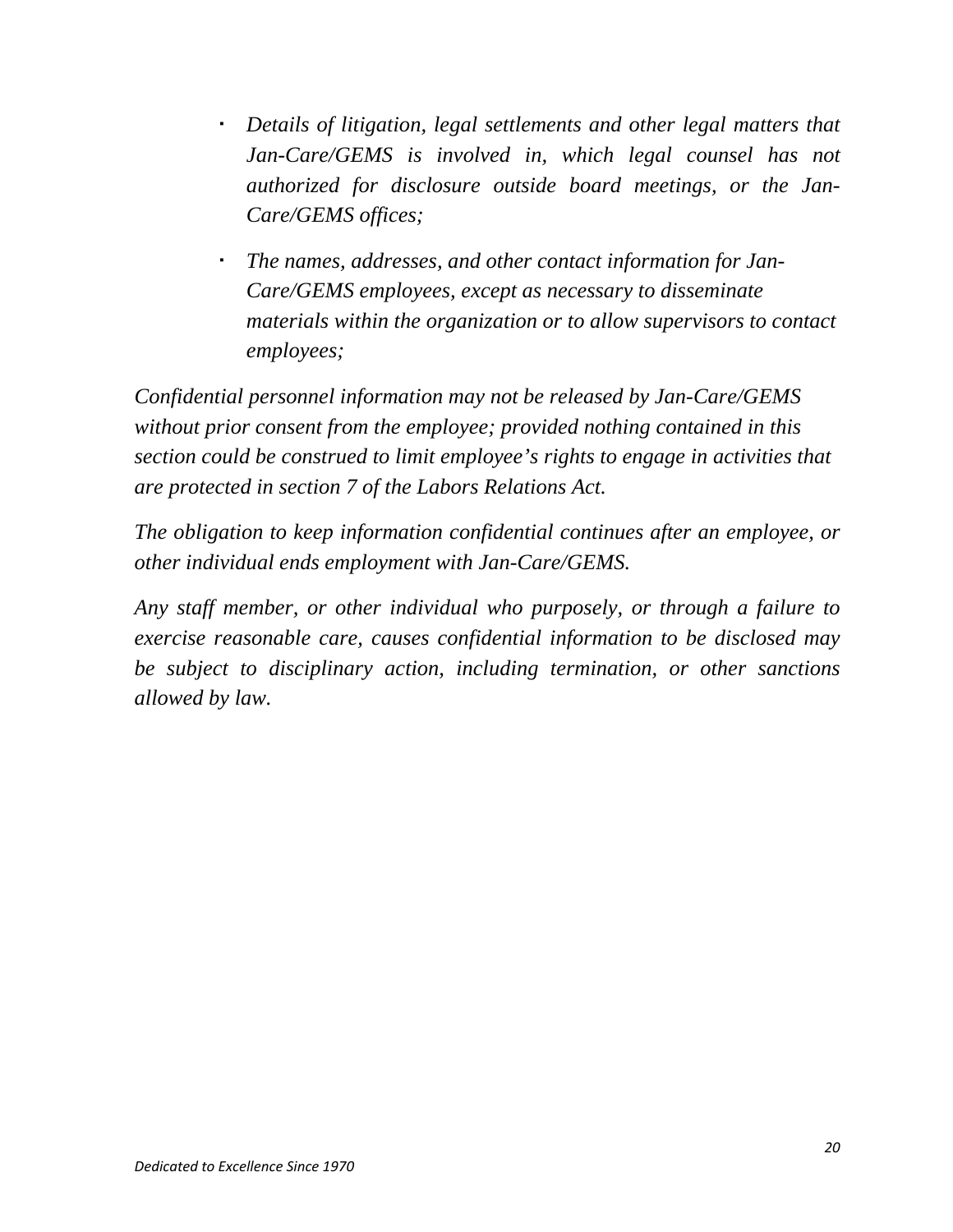# EMPLOYEE CODE OF CONDUCT

*As a Jan-Care/GEMS employee, you have obligation to perform within the standards outlined in our Code of Conduct.* 

*Work to the best of your ability. We expect you to be on time and complete your full shift.* 

*Follow the company policies. We expect you to follow the rules in this handbook and to observe company policies and practices.* 

*Be a good representative of Jan-Care/GEMS. You are Jan-Care/GEMS to our patients, their families, the public and other stakeholders with whom you have contact.* 

*Be a good team member. We are all members of one team. Our common goal is to provide an excellent experience for our patients, facilities, and communities. For the Jan-Care/GEMS team to work effectively, we must all do our share and also help our fellow employees. You should conduct yourself in an honest, responsible manner and demonstrate a considerate, cooperative and constructive attitude in your dealings with your fellow employees, facility staff, patients, and the community.* 

*The image of being an ethical company - just like our reputation for safety and high quality patient care – is a valuable asset. Preserving that reputation is the job of every Jan-Care/GEMS employee.* 

*Jan-Care/GEMS's Standard of Business Practices provide consistent guidelines we can all use in how we deal with each other, our patients, our facility customers and other healthcare professionals. Jan-Care/GEMS's team members are known for trying to do what is right and fair. Occasionally, business can present us with complex ethical issues. Sometimes it is difficult to know what's right and what's wrong. We encourage you to ask yourself the following list of simple questions, which might help in these situations.* 

- *Are my actions legal?*
- *Am I being fair and honest?*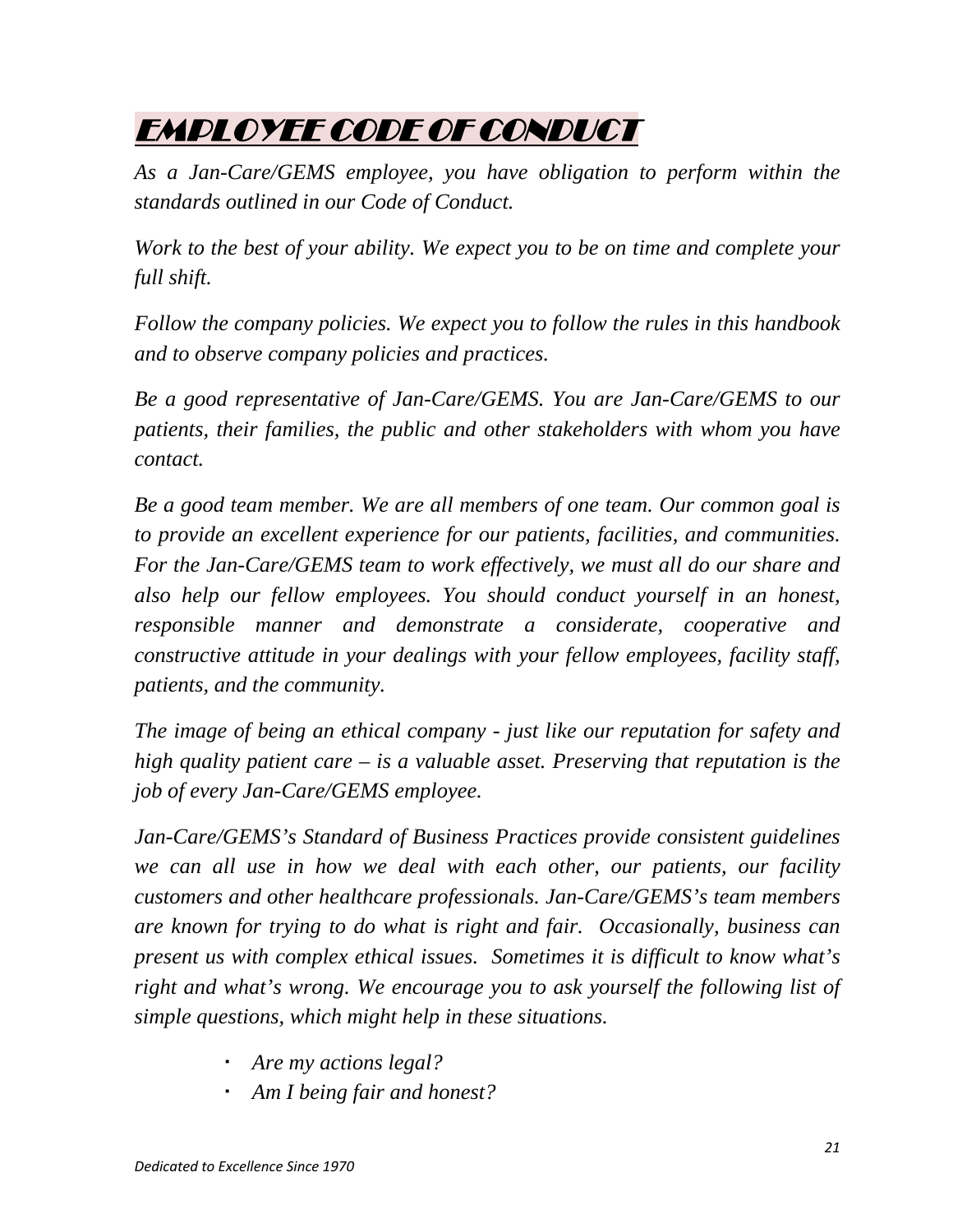- *Will my actions be right in the long run, and not be just a shortterm solution?*
- *Will I feel good about myself afterwards?*
- *Would I feel okay if my actions appeared on the front page of the local newspaper?*
- *Am I sure that my actions won't embarrass or damage either Jan-Care/GEMS or others?*

#### RECORDING MILEAGE ON EPCR

*Employees should only record the actual odometer readings from the time the patient is loaded into the ambulance until the time the patient arrives at his or her destination. Employees should not list any mileage other than the actual odometer readings on the ePCR.* 

*If the employee forgets to obtain the mileage they should leave the mileage blank. At no time should the crew estimate, guess, or make up mileage. Any false mileage listings will result in disciplinary action.*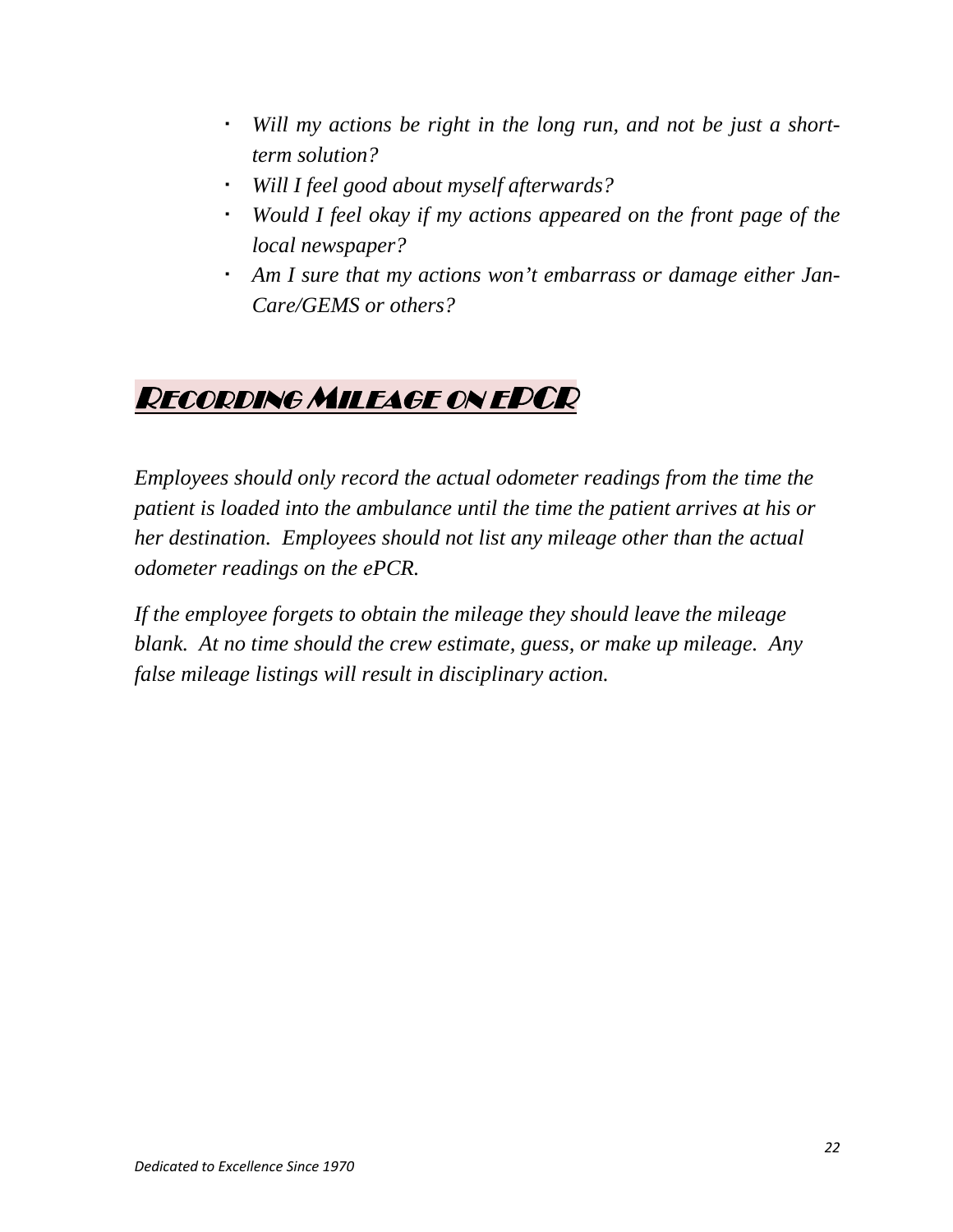### ANTI-HARASSMENT POLICY

*Jan-Care/GEMS believes that all employees are entitled to a workplace free of harassment, and expects that all employees will treat each other with courtesy, dignity and respect. Jan-Care/GEMS takes its obligation to maintain a workplace free of harassment very seriously and any employee who violates this policy and engages in such conduct will be subject to disciplinary action, up to and including discharge.* 

*Jan-Care/GEMS will not tolerate any type of harassment or bullying directed at any employee because of that employee's gender, race, religion, age, disability, national origin, ancestry or any other legally protected basis. Moreover, because of Jan-Care/GEMS' strong disapproval of offensive or inappropriate sexual conduct at work, all personnel must avoid any action or conduct which could be viewed as sexual harassment, including unwelcome sexual advances, requests for sexual acts or favors, or other verbal or physical conduct of a sexual nature. This prohibition against harassment includes but is not limited to all verbal, visual or physical conduct such as comments, slurs, jokes, making gestures, threats, cartoons, touching or other similar conduct. Additionally, this policy prohibits harassing behavior communicated through any electronic media source such as email, text messaging, internet websites, and any other electronic resource. This policy also prohibits any comment or action that is gender-based, whether it is sexually oriented or not, which could constitute gender-based harassment.* 

*Any employee who believes that he or she has been subjected to any type of harassment at work should bring this matter to the immediate attention of his/her supervisor. If the supervisor is the offending party or if for any reason an employee does not feel comfortable talking with the supervisor about the complaint, the employee may address the issue with the Chief of Staff. The employee should also immediately contact Employers' Innovative Network LLC if this occurs. Any employee pursuing any such complaint is assured that no*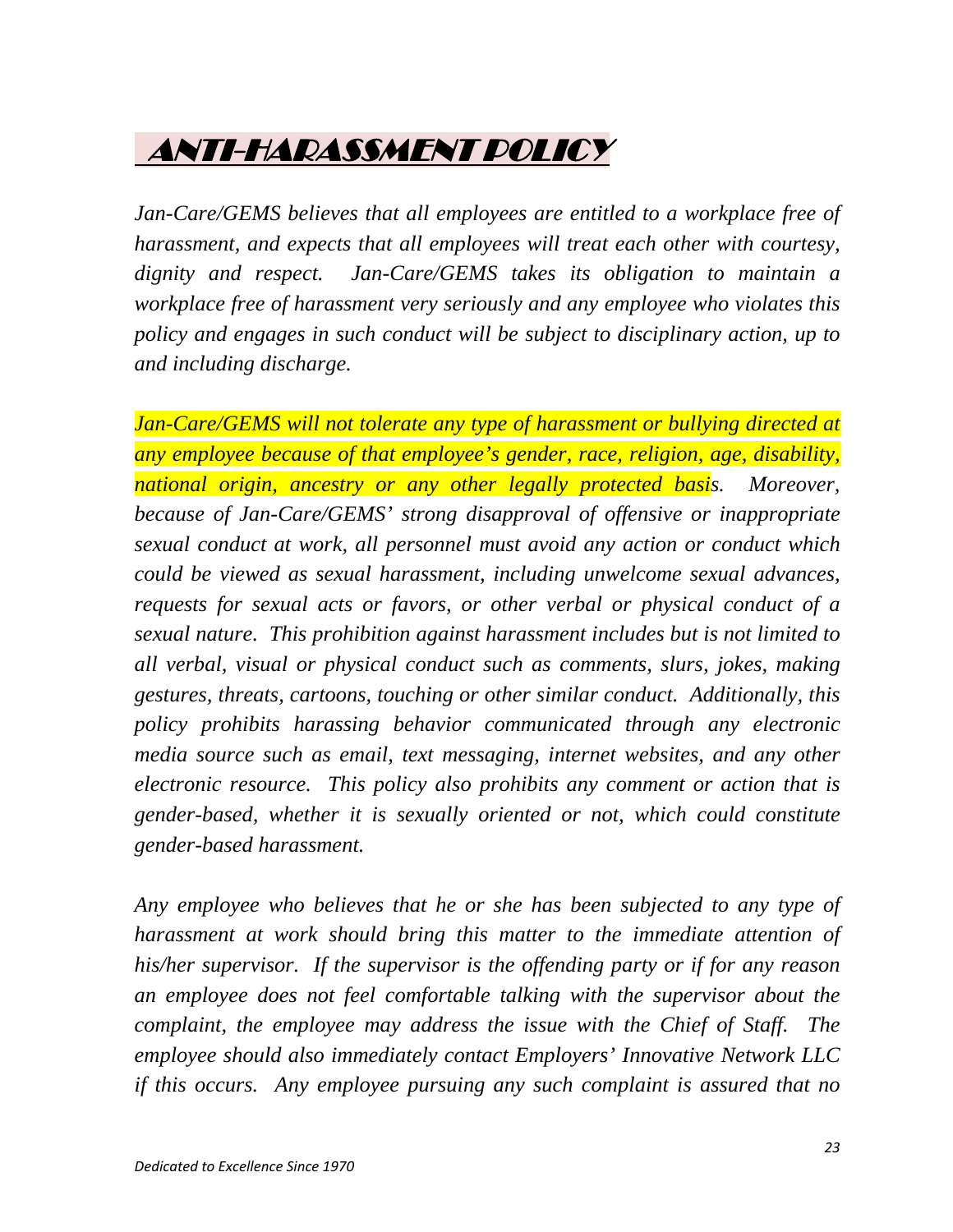*retaliation will occur as a result. Such complaints will be treated in as confidential a manner as possible. However, depending upon the circumstances, absolute confidentiality may be impossible to guarantee in order to complete a thorough investigation of any allegations and to take corrective action, should any harassment be proven to have occurred. If harassment is found to exist, appropriate action will be taken. Those employees who are found to have engaged in any type of harassment will subject to disciplinary action, up to and including discharge.* 

### RELATIONSHIPS AT WORK

*A spouse or an individual involved in a romantic relationship with a management employee may not be hired at any operation without the prior written approval of the Executive Vice President.* 

 *Similarly, employees involved in a romantic relationship may not work in a direct supervisory-subordinate situation or any other situation in which influence could be exerted, directly or indirectly, on future decisions concerning the status of employment, transfer, promotion, or compensation without the written approval of the Executive Vice President.* 

*If employees working in a supervisory-subordinate situation become involved while working, at least one employee will be removed from the supervisorysubordinate situation. The employees involved in the situation may choose which of the employees will be transferred. If the employees cannot choose, management will make the decision with the approval of the Executive Vice President.* 

### USE OF COMPUTER RESOURCES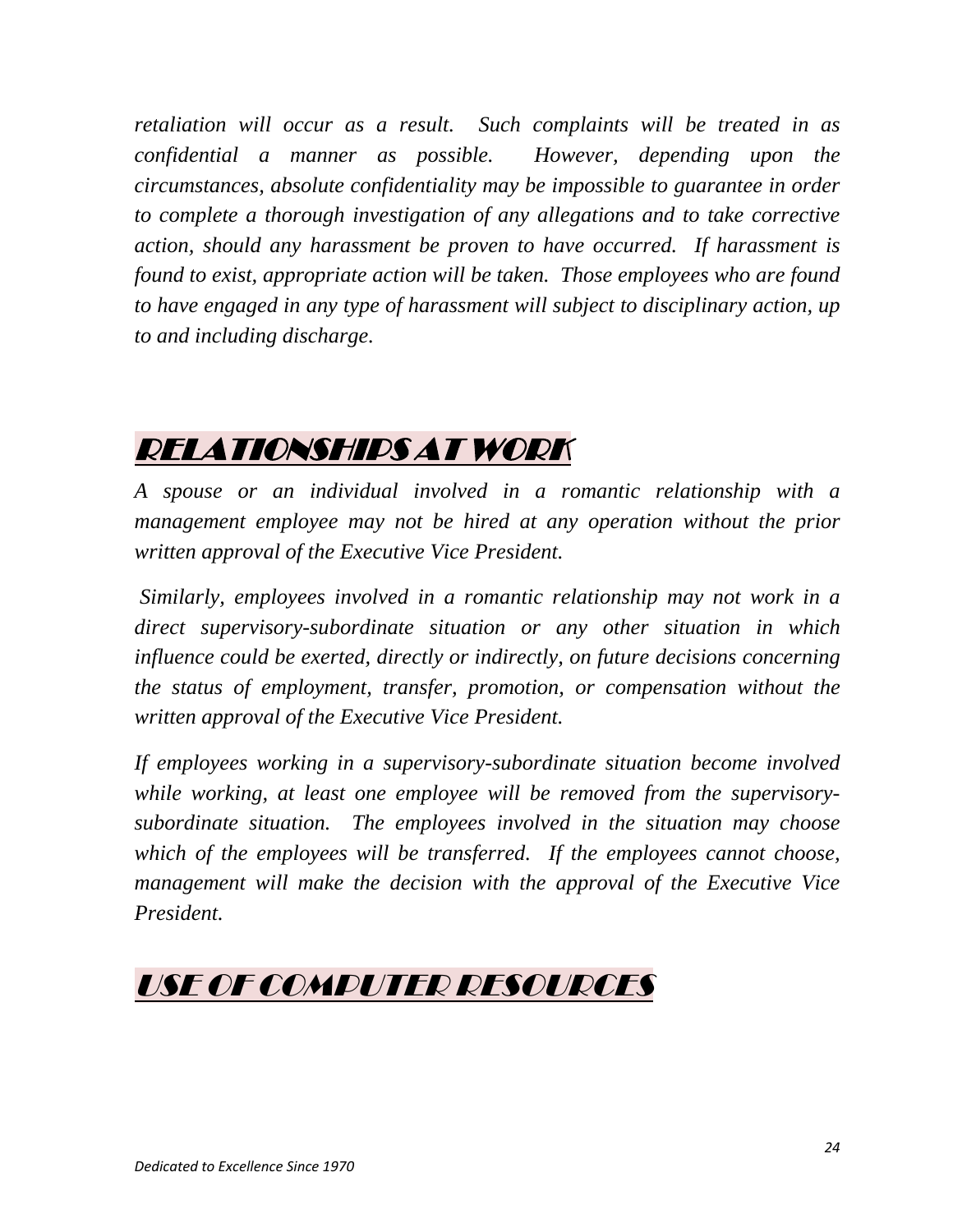*The Company maintains information system resources in the form of e-mail, electronic voicemail, facsimile, internet and other such devices. These resources are provided to support the Company's daily operations.* 

*These resources are intended to assist in the efficient and effective day-to-day operations, and provide access to public information. All employees should be aware that the company reserves the right to access and disclose the contents of all electronic files or data created or maintained on all Company-provided IT systems. No personnel shall have any expectation of privacy with respect to any such files or data. The confidentiality of such materials is not guaranteed.* 

*The effective use by employees of Company-provided IT resources is important to the Company. To help improve the effectiveness of your use of these resources, incidental and occasional personal use is permitted so long as such use does not interfere with existing rules or policies of the Company, disrupt or distract the conducting of Company business due to the volume or frequency, involve solicitation, involve a for-profit personal business activity, have the potential to harm the Company or its personnel, or involve illegal activities. Company personnel are specifically directed to be responsible in their use of Company IT resources by accessing only files, data and protected accounts that are your own, that are publicly available, or to which you have been given authorized access. Moreover, employees should refrain from monopolizing systems, overloading networks with excess data, and wasting computer time or other IT resources. Employees should not give their password to any other persons and should guard against unauthorized access to your account.* 

*Employees are specifically prohibited from distributing any offensive or harassing comments, disparaging others based upon race, national origin, sex, sexual orientation, age, disability or political or religious beliefs. Employees are also prohibited from distributing incendiary statements which might include violence if they describe or promote the use of weapons or devices associated with terrorist activities. Employees are also prohibited from distributing or soliciting sexually oriented messages or images. Finally, employees must be*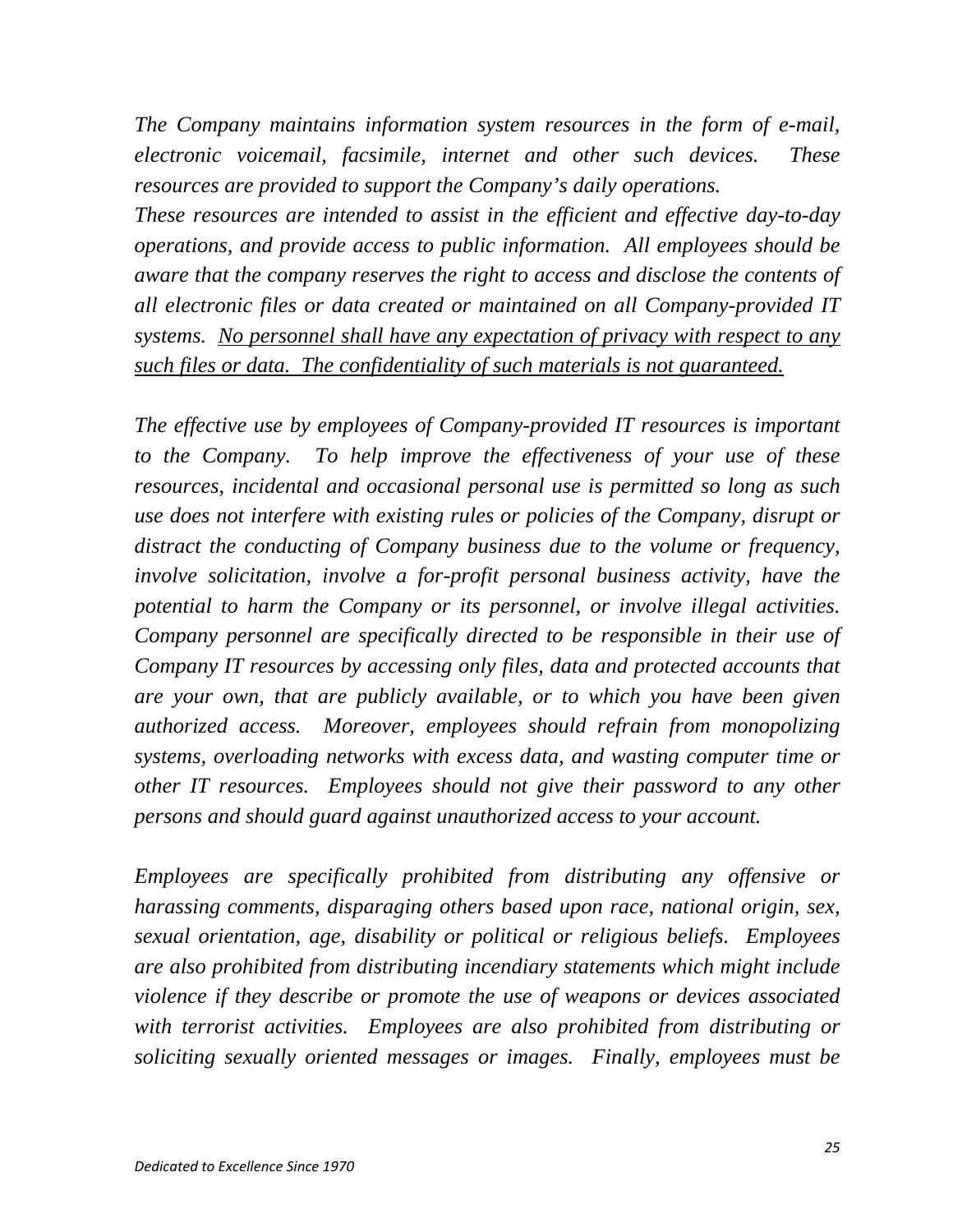*aware and refrain from the unauthorized use of copyrighted materials or other person's original writings.*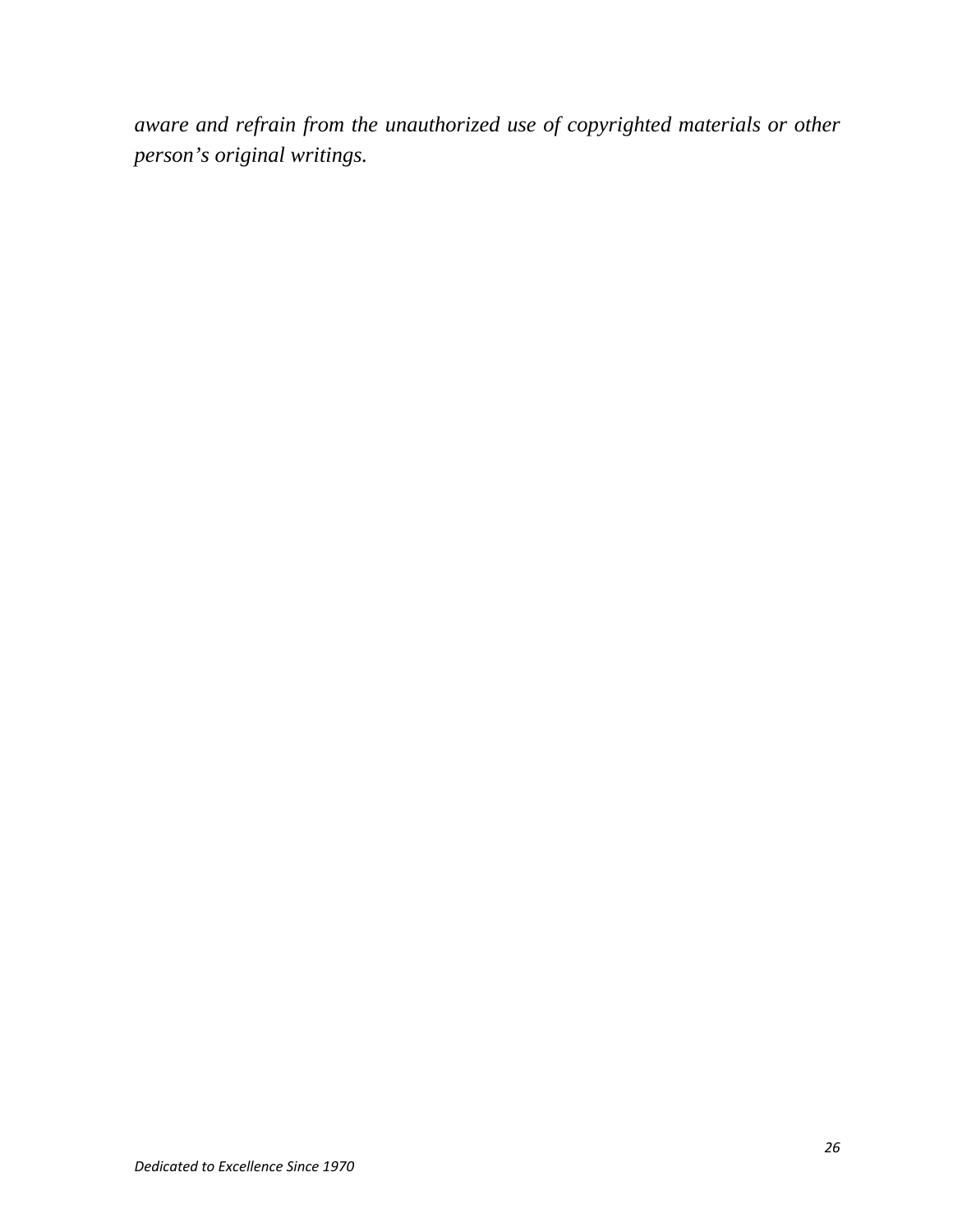# SOCIAL NETWORKING POLICY

*In general, staff members should think carefully before posting online, because most online social platforms are open for all to see. Despite privacy policies, staff members cannot always be sure who will view, share, or archive the information that is posted. Before posting anything, you should remember that you are responsible for what is posted online. It is always best to carefully consider the risks and rewards with respect to each posting, and to use your best judgment and exercise personal responsibility when posting to any social media sites. If you have any doubt about what you are about to post online, it is probably better not to post it, since once something is placed in cyberspace, it is often difficult to retract the message or image.* 

*Jan-Care Ambulance/GEMS will apply this policy in a fair and nondiscriminatory manner, consistent with all applicable laws. Keep in mind that any conduct that adversely affects your job performance, the job performance of other staff members, our patients, customers, suppliers, other agencies or entities we work with (including others who work on behalf of our Agency), or otherwise adversely affects the legitimate business interests of Jan-Care Ambulance/GEMS may result in corrective counseling or disciplinary action up to and including termination.* 

#### *A. What You May NOT Post On the Internet and Social Media*

*Posting the following types of information on the Internet is specifically prohibited under this policy and may lead to corrective counseling and discipline up to and including termination:* 

*1. Protected Health Information. You may not post or otherwise disseminate protected health information (PHI) on the Internet or social media site in any form (text, photo, audio, or video). Information that you learn and/or collect about patients while performing duties for Jan-Care*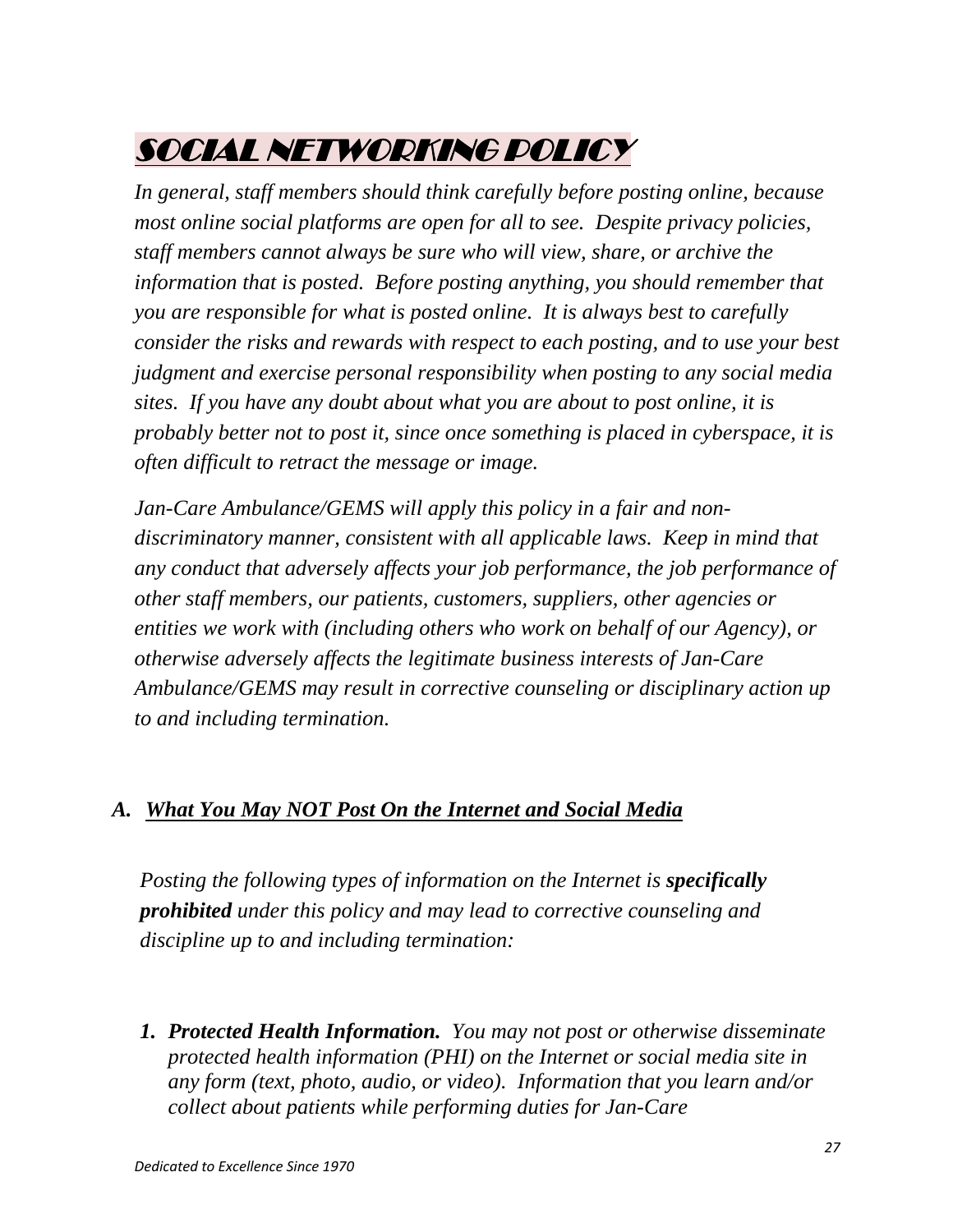*Ambulance/GEMS is generally going to fall under the category of PHI whenever it identifies or reasonably could be used to identify a patient. Things that identify a patient include, but are not limited to, a patient's:* 

- *First, last or full name*
- *Street address, city, county, or zip code*
- *Date of birth*
- *Phone number*
- *Social security number*
- *Medical record number*
- *Health plan number*
- *Account number*
- *Driver's license number*
- *Vehicle identification number or license plate number*
- *Image or video where the image or video shows the patient's face or other identifying feature*

*In addition, any information that might reasonably identify a patient could also be PHI. For example, images or videos of a patient's body or body parts, information about specific response locations and destinations, or information about the nature of an illness, injury, or incident could be enough to identify a patient and could constitute PHI. Please refer to the definition of PHI in this policy and ask our HIPAA Compliance Officer if you have any questions about what is PHI. A good question to ask in order to determine whether the information is PHI is this: Would someone who knows the patient be able to identify the patient from the information? If so, as a general rule you should not post it.* 

*2. Confidential or Proprietary Information about Jan-Care Ambulance/GEMS or the Agencies We Work with. You may not post confidential or proprietary information about Jan-Care Ambulance/GEMS or any organization or person that Jan-Care Ambulance/GEMS interacts with in conducting business. This means you should not be sharing things*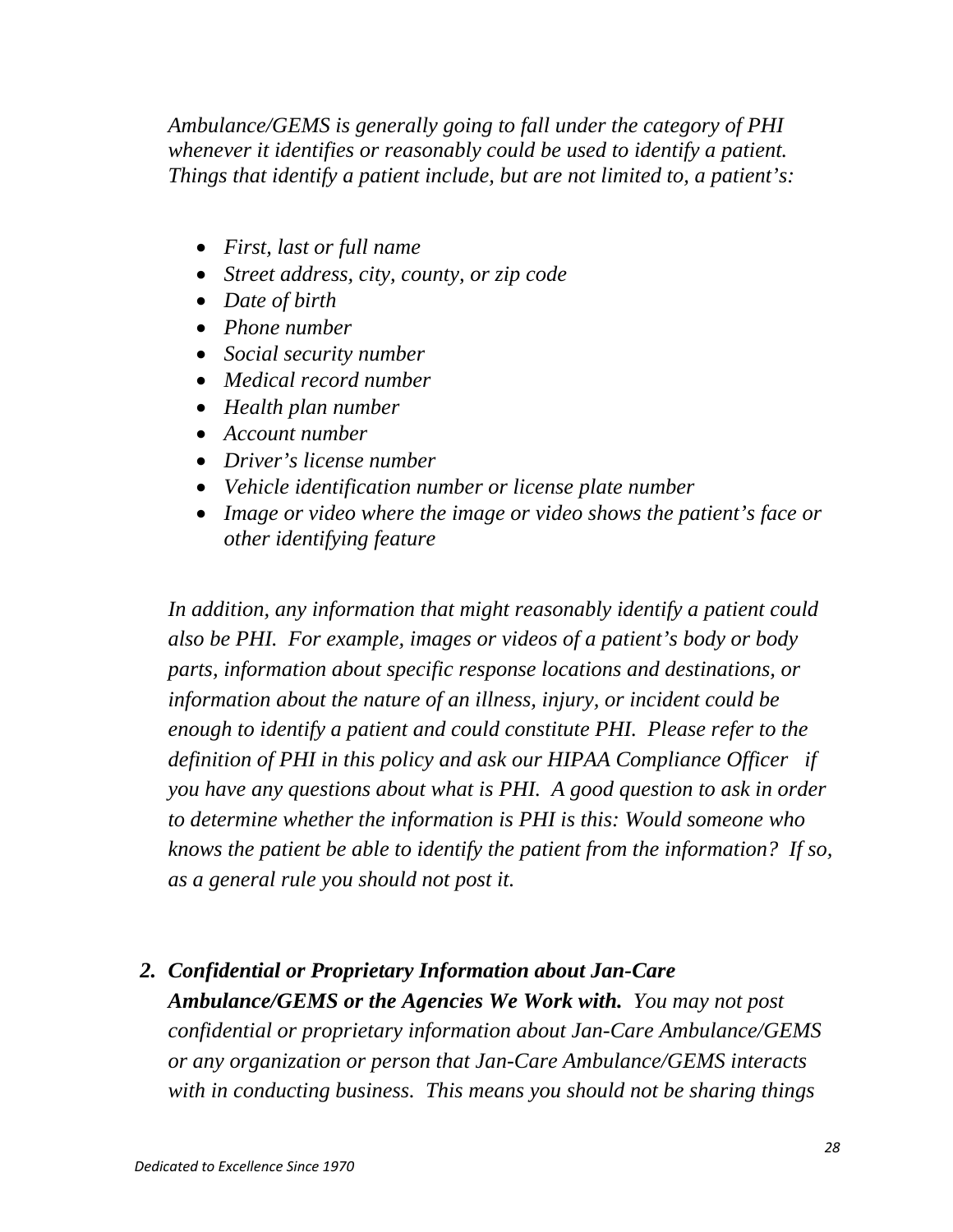*like undisclosed details that are not publicly known or obtainable, about our contractual arrangements or other confidential business information with other parties. Please refer to the definition of confidential or proprietary information in this policy, and you may consult with a supervisor if you have any questions about what information might fall under this definition.* 

- *3. Explicit or Obscene Sexual Images or Content. You may not post lewd or obscene photographs, images, or any content (text, images or videos) of a sexually explicit nature while in Agency uniform or with Agency equipment or logos in view.*
- *4. Unauthorized Postings Portrayed as Being From Jan-Care Ambulance/GEMS. You may not represent that you are speaking or posting on behalf of Jan-Care Ambulance/GEMS without the permission of the Agency. You should never represent yourself as a spokesperson for Jan-Care Ambulance/GEMS unless you are designated as a spokesperson for the Agency.*
- *5. Content That Unlawfully Harasses, Threatens, or Discriminates Against Others. You may not post content that violates our policies against unlawful harassment and discrimination. Carefully read these policies and ensure your postings are consistent with them. Postings that include discriminatory remarks, harassment, and threats of violence or similar unlawful conduct will not be tolerated. Examples include inappropriate sexual comments about other staff members or discriminatory comments based on age, race, sex, sexual orientation, national origin, ethnicity, disability, religion, veteran's status or other legally protected class, status, or characteristic.*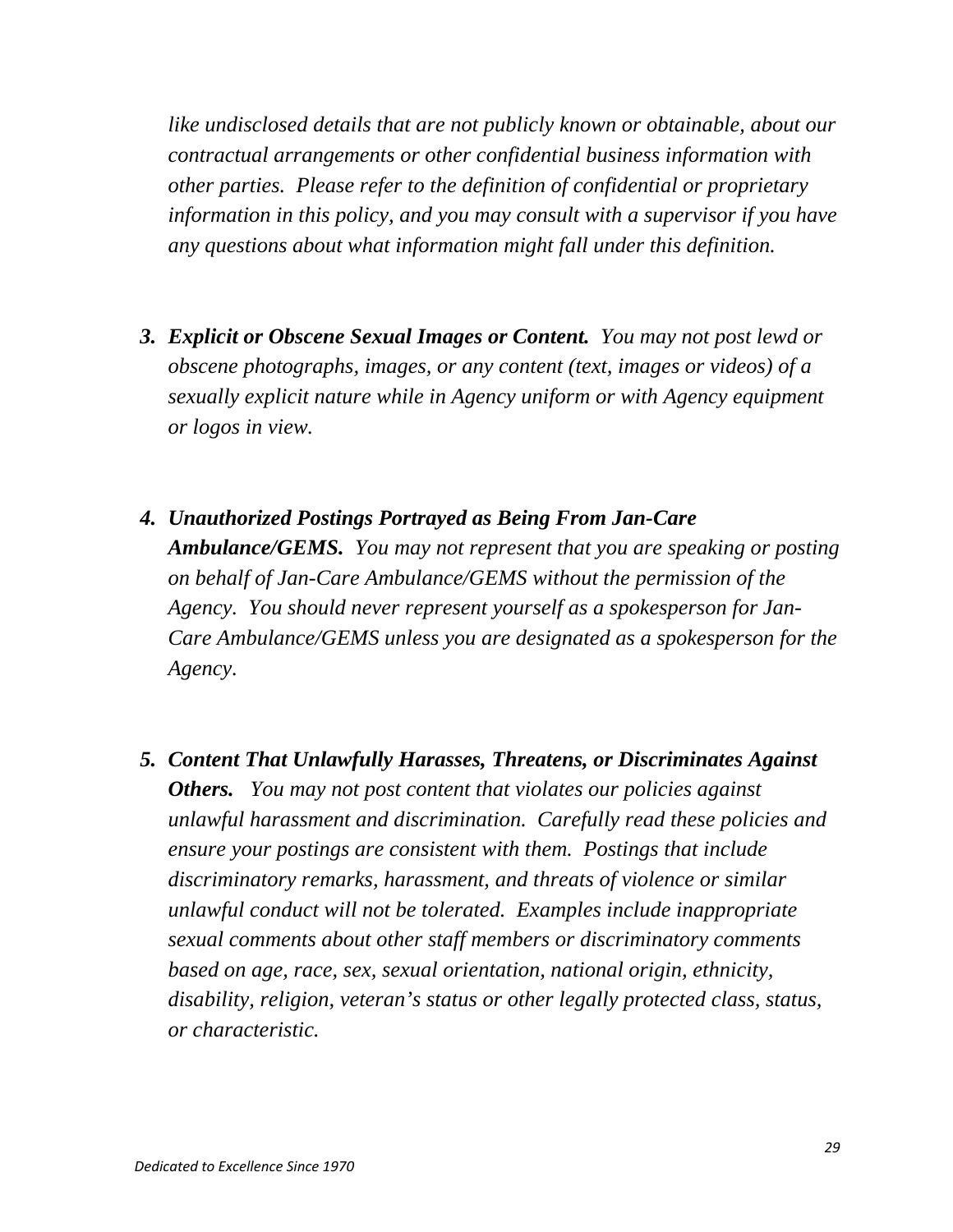#### *B. General Rules About Social Networking Related to the Workplace*

- *1. No Expectation of Privacy on Agency Devices. You should be aware that any Internet activity performed on Agency-owned, operated, or controlled equipment or via Agency Internet (hard-wired or wireless) may be monitored at any time and without notice to ensure compliance with the law and this policy. This includes Agency workstations, laptops, mobile data terminals, smart phones, and other electronic devices.*
- *2. No Access to Illegal or Pornographic Sites. You may not access any unlawful sites or any lewd or sexually explicit sites (such as pornography sites) through Jan-Care Ambulance/GEMS equipment or through the Agency Internet connection (hard-wired or wireless) at any time. In addition, you may not access such sites with personal equipment while on Jan-Care Ambulance/GEMS premises or at any time through Agency hardwired or wireless networks.*
- *3. No Social Networking during Working Time. You should not engage in social networking activities while engaged in patient care activities or in patient care areas, while performing work duties (including when operating Jan-Care Ambulance/GEMS vehicles or while in an Agency vehicle even when not driving) or when work assignments (such as clean up, restocking, or PCR completion) are not completed. However, you are permitted to access the Internet on your own personal equipment when you are not on working time. Non-working time is when you have completed all work duties and no assignments or work is pending, such as when you are on a designated meal or break period, or when you would otherwise be permitted to watch TV, relax in the crew lounge, or engage in other personal activities while on duty.*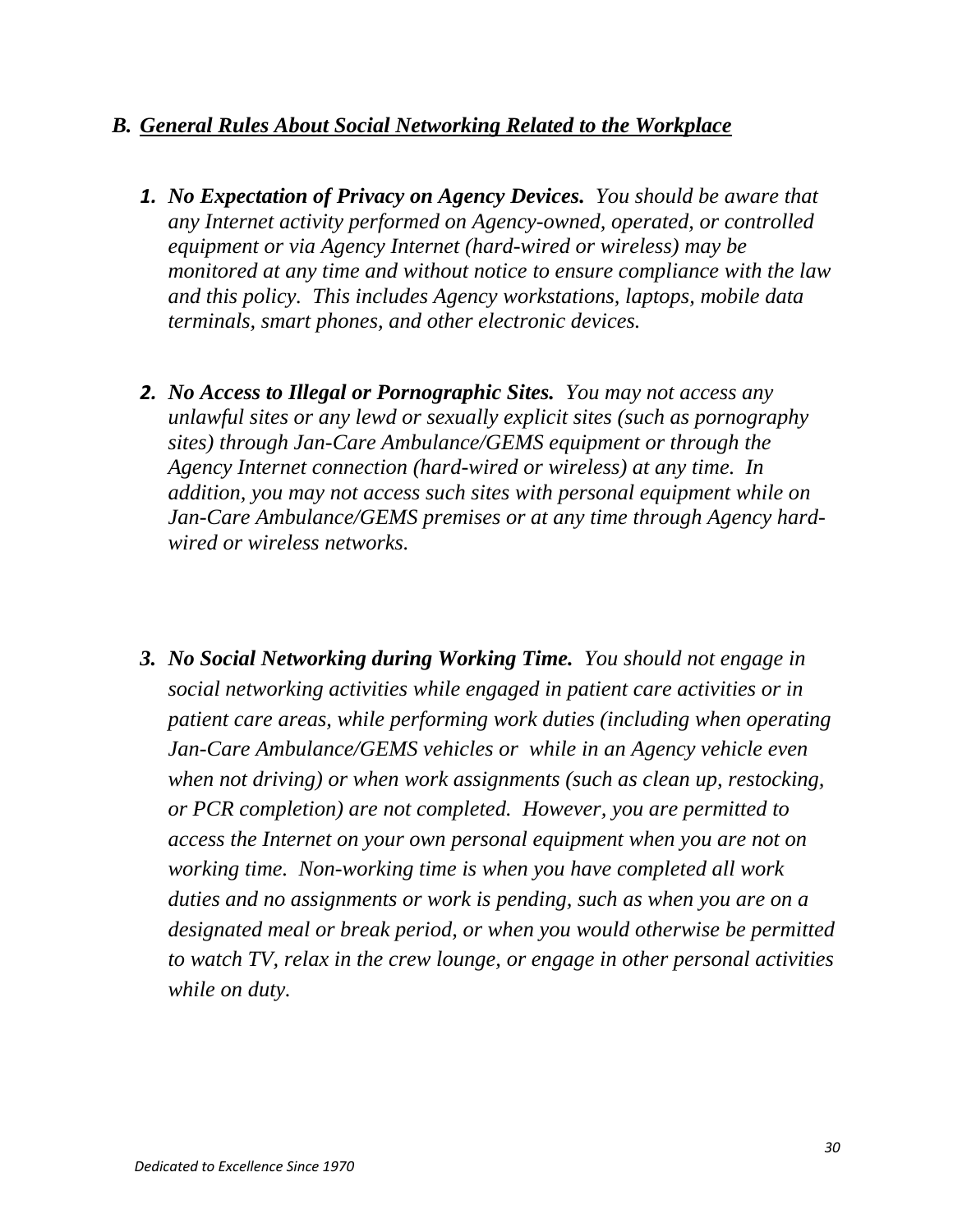- *4. No Taking Videos or Images during Responses or In Areas Where PHI May be Exposed. To avoid the potential risk of improper disclosure of PHI, as well as to avoid unsafe distractions, you should refrain from taking any images or videos of any kind while on an incident response, while treating or transporting patients or otherwise engaged in incident activities unless expressly authorized to do so by Jan-Care Ambulance/GEMS. Remember, your main focus should be on patient care and the incident itself. This prohibition includes taking videos or images in the billing office, file room, or other areas where patient information may potentially be captured in an image.*
- *5. Posting on Jan-Care Ambulance/GEMS-Sponsored Sites. Jan-Care Ambulance/GEMS may use various Internet and social networking tools to communicate with and engage the public and our staff members. Those tools (Facebook, YouTube, Twitter, etc.) are meant to be used in support of Jan-Care Ambulance/GEMS's business objectives. If Jan-Care Ambulance/GEMS engages in such communication, the following procedures apply -- both on Jan-Care Ambulance/GEMS-sponsored sites and in official comments on other sites:* 
	- *Jan-Care Ambulance/GEMS's social networking or blog posts and comments will be accurate and factual and Jan-Care Ambulance/GEMS will acknowledge and correct mistakes promptly.*
	- *On any official sites, pages, or blogs, Jan-Care Ambulance/GEMS will at its discretion delete spam and comments that are off-topic or inappropriate, and will reply to emails and comments when deemed appropriate.*
- *6. Sensitive Personal Information about Others. To reduce the risk of identity theft, Medicare and Medicaid fraud, illegal stalking, and other similar*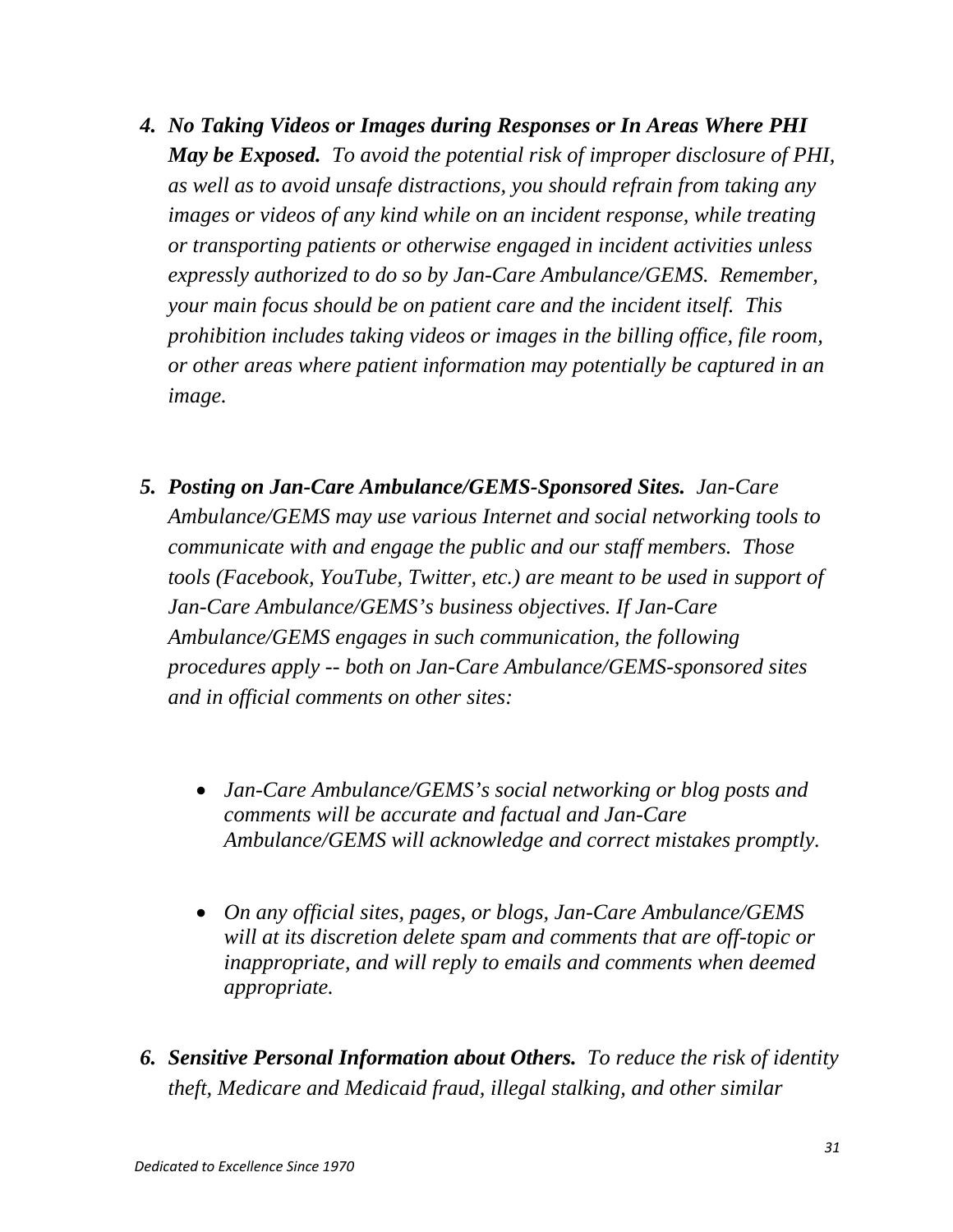*illegal conduct, you should not disclose personally identifiable information (such as contact information obtained from Jan-Care Ambulance/GEMS files or records), Social Security numbers, credit or debit card or financial account numbers, medical insurance or account numbers or other similar information about staff members, patients, customers or vendors on the Internet.* 

*7. Use of Jan-Care Ambulance/GEMS Logo and Uniforms in Images or Video. You should not use the Jan-Care Ambulance/GEMS logo, trademark or proprietary graphics in a way which suggests that you are representing the Agency or while you are engaged in any conduct that violates the law or Jan-Care Ambulance/GEMS policies. For example, you should not create a social media page using the Jan-Care Ambulance/GEMS logo in a way that might suggest to readers that Jan-Care Ambulance/GEMS is sponsoring the page. You should not post images or videos of yourself or your co-workers that identify you as Jan-Care Ambulance/GEMS staff members or that show you in an Jan-Care Ambulance/GEMS uniform when that image or video depicts you or your co-workers engaging in what appears to be illegal or immoral conduct (such as acts of violence or the use of illegal drugs), or violations of Agency policy, even if it is being done as a joke.* 

#### *C. Guidelines for Posting On the Internet and Social Media*

*The following are intended as suggestions to help guide you when posting images or content on the Internet. These are things you should consider while engaged in social networking activities:* 

*1. Make it Clear You are Speaking on Your own Behalf. If it is not obvious from the content, if you post any comments about Jan-Care Ambulance/GEMS on the Internet you should consider:*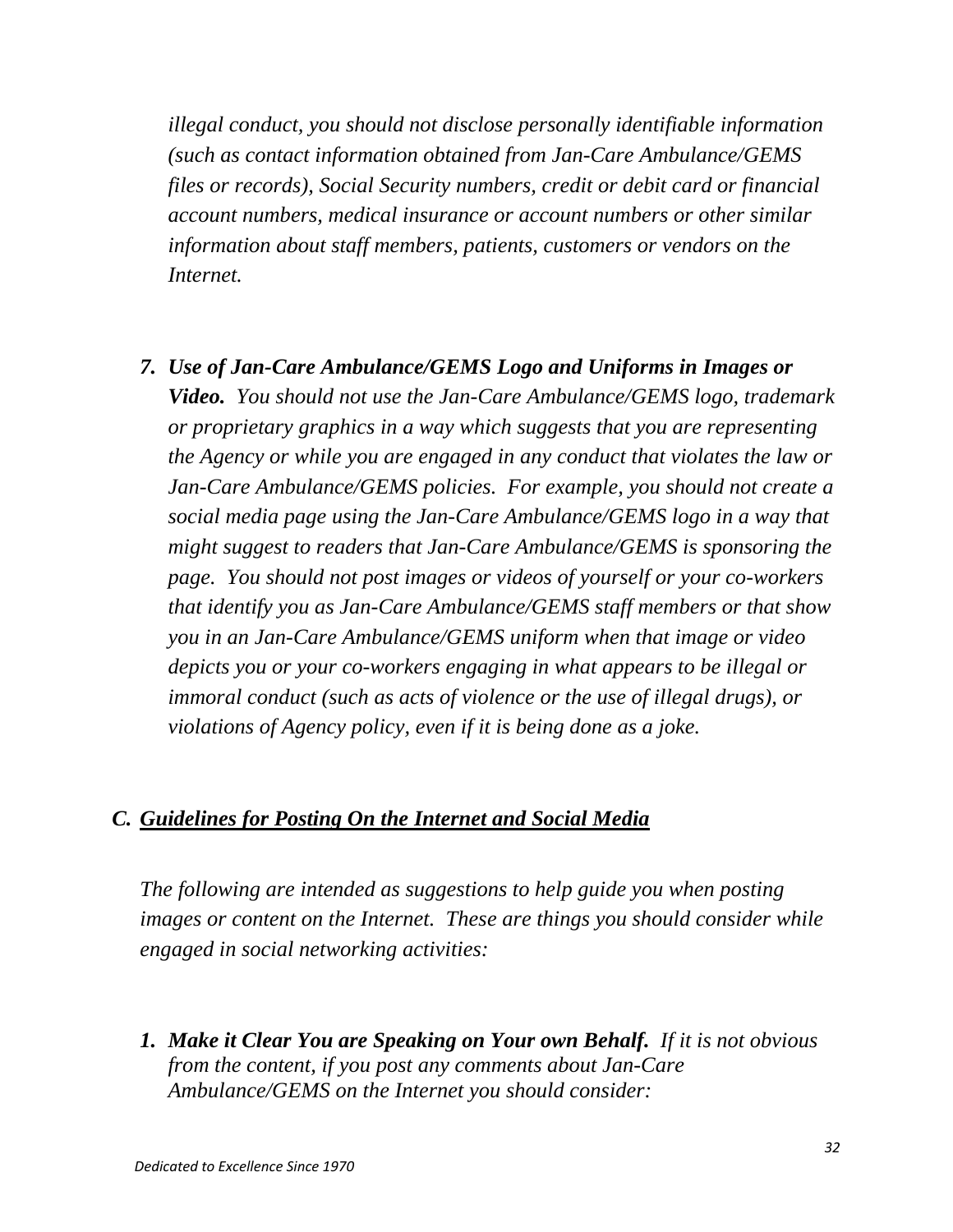- *Disclosing your connection with Jan-Care Ambulance/GEMS.*
- *Using a personal email address (not your Jan-Care Ambulance/GEMS address) as your primary means of identification and contact.*

*Whenever possible, you should make it clear you are speaking for yourself and not on behalf of Jan-Care Ambulance/GEMS when posting any content related to Jan-Care Ambulance/GEMS. Where it is not clear or obvious from the content that the post is your own opinion or view and not that of Jan-Care Ambulance/GEMS, you should consider using the following disclaimer:* 

*"The views expressed on this [post; blog; website] are my own and have not been reviewed or approved by my employer."* 

*You should consider adding this language in an "About me" section of your blog or social networking profile.* 

*2. Be Considerate. You should be fair, courteous, and considerate of Jan-Care Ambulance/GEMS staff members, our customers, other agencies we work with and, most importantly, our patients when posting on the Internet and social media sites. Also, please consider that you are more likely to resolve workplace issues and concerns you may have with another person by speaking to him or her directly or by using our internal resolution procedures than by posting complaints to a social media site. Nevertheless, if you decide to post complaints or criticism, you should avoid using statements, images, video or audio that reasonably could be viewed as malicious, obscene, vulgar, threatening or intimidating, defamatory, that*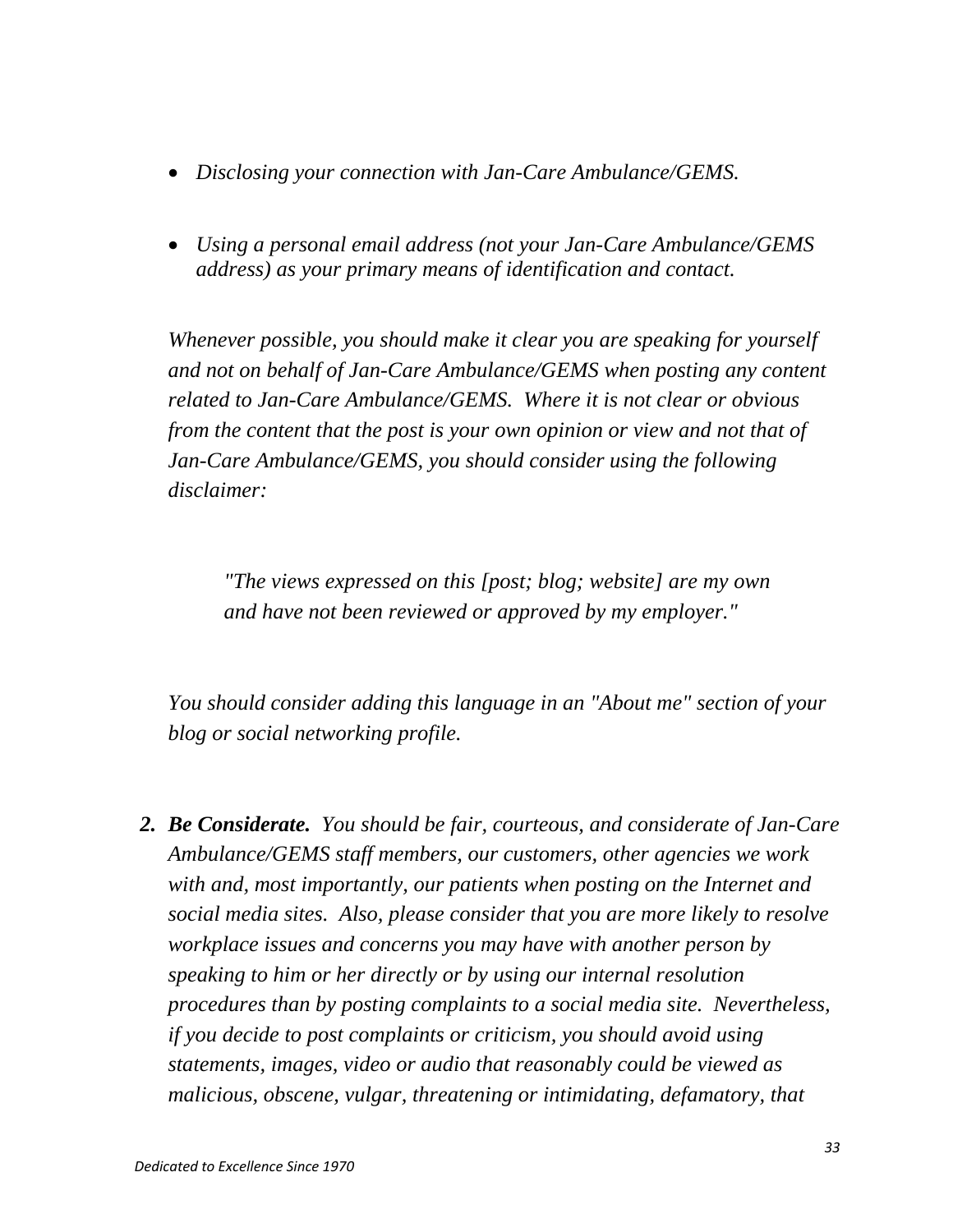*disparages patients, other agency staff members and other agencies with whom we work, or that might constitute illegal harassment or bullying, or illegal discrimination. Examples of such conduct might include offensive posts meant to harm Jan-Care Ambulance/GEMS or an individual; or posts that could contribute to a hostile work environment or discriminate on the basis of age, race, sex, sexual orientation, national origin, ethnicity, disability, religion, veteran's status or other legally protected class, status, or characteristic.* 

*3. Be Honest and Accurate. You should strive to always be honest and accurate when posting information or news, and if you make a mistake, correct it quickly. Be open and honest about any previous posts you have altered. Remember that the Internet archives almost everything; so even deleted postings can often be recovered. You should not post any information or rumors that you know to be false about Jan-Care Ambulance/GEMS, other staff members, customers, patients, our business partners or our competitors.* 

#### *D. Retaliation is Prohibited*

*Jan-Care Ambulance/GEMS prohibits taking adverse action against any staff member who makes a good faith report of a possible violation of this policy or for cooperating in an investigation. Any staff member who retaliates against another staff member for reporting a possible deviation from this policy or for cooperating in an investigation may be subject to disciplinary action, up to and including termination from employment.* 

#### *E. Any Questions, Contact a Supervisor*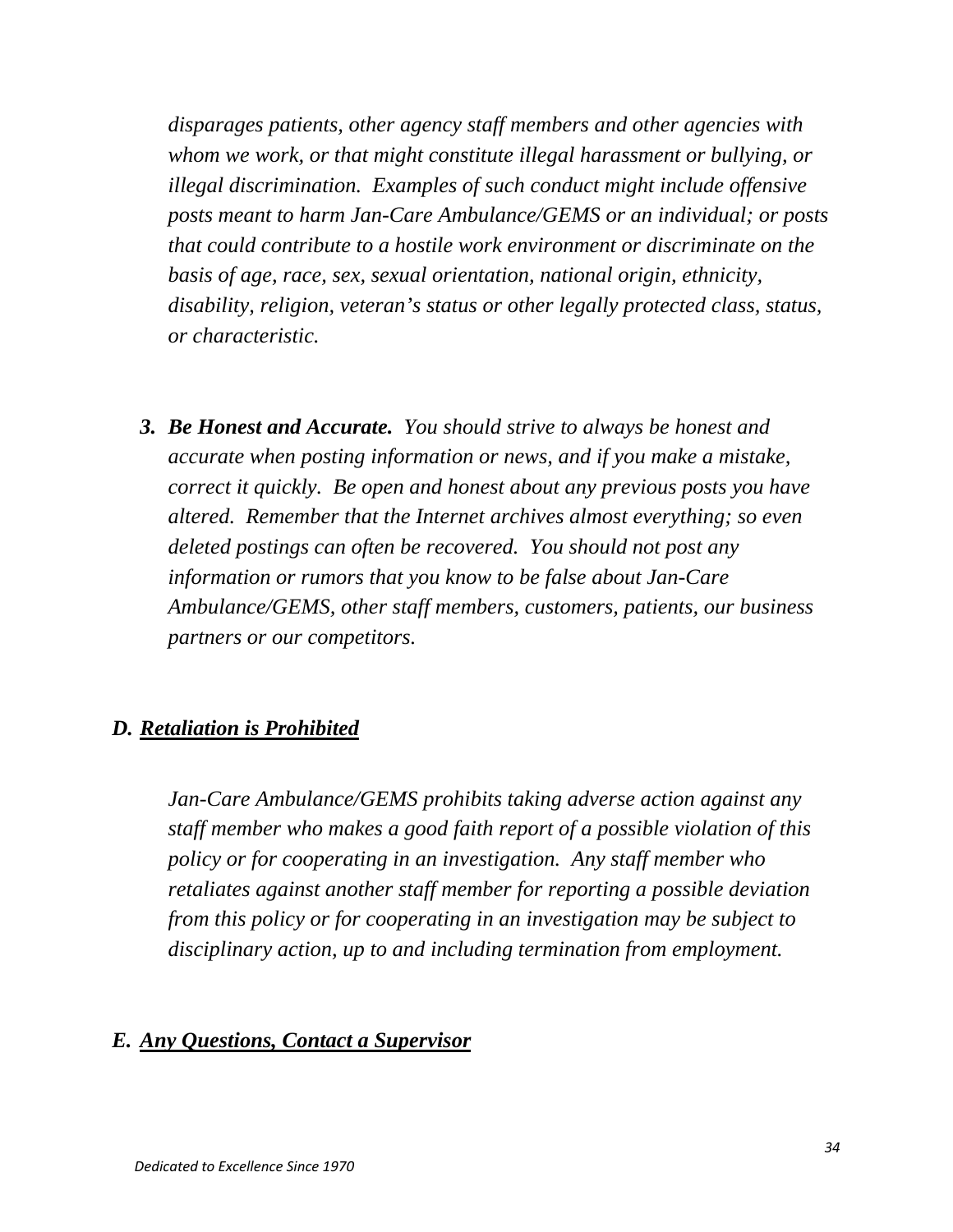*If you have any questions about the details or scope of this policy, please contact your immediate supervisor. If you are unsure if a comment or image you are about to post is acceptable or not acceptable under this or any other Jan-Care Ambulance/GEMS policy, you are always welcome to discuss it with your supervisor or the Compliance Department.* 

# EMPLOYEE RESOURCE CENTER (EMPLOYEE INTRANET)

*Upon completing employee orientation, a computer login account will be created for employee usage. The login id# will be assigned at orientation. Access this account by navigating via web browser to www.jancare.com and clicking on employee login at the top right hand of the page.* 

*This resource center is intended to aid both employees and management in facilitating communication via the online message center, as well as making forms and other tools available to employees. There are several tools available. Employees are required to login at least once every shift to check messages and receive updates.* 

# PRIVACY AND CONFIDENTIALITY OF PROTECTED HEALTH INFORMATION

*Jan-Care/GEMS operate within National standards for the protection of certain health information as outlined by the Health Insurance Portability and Accountability Act (HIPAA) and Health Information Technology for Economic and Clinical Health Act (HITECH). It is the responsibility of all personnel to maintain the confidentiality and privacy of patient health information and the equipment retaining such information.*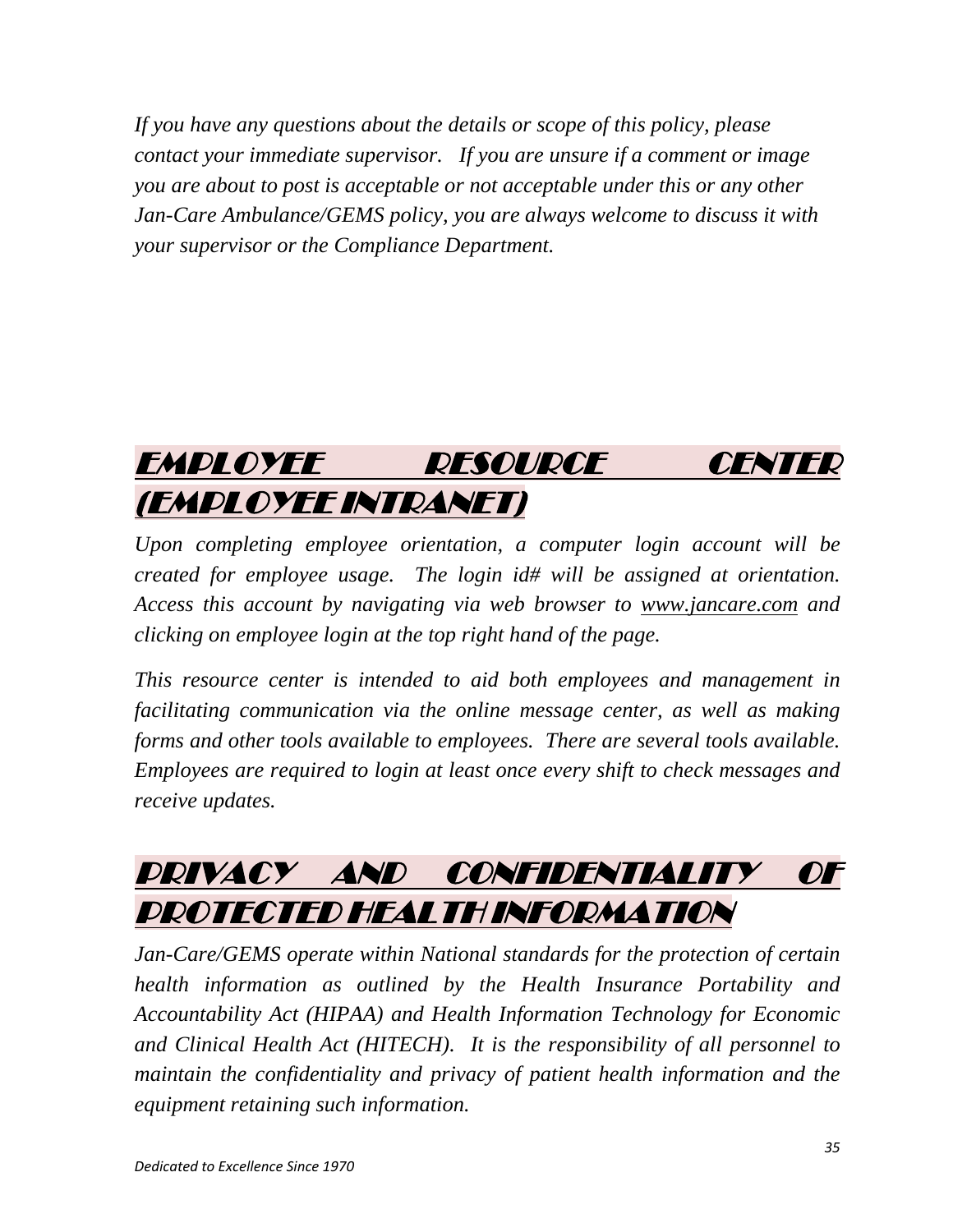*PHI (Protected Health Information) is any information, whether oral or recorded in any form or medium that is created or received by a health care provider, health plan, public health authority, employer, life insurer, school or university, or health care clearinghouse; and relates to the past, present, or future physical or mental health or condition of an individual; the provision of health care to an individual; or the past, present, or future payment for the provision of health care to an individual.* 

# ALCOHOL/DRUG & CONTROLLED SUBSTANCE ABUSE POLICY

*The purpose of this policy is to establish and maintain a workplace free from the influences and dangers of the use of drugs and alcohol. The Company has instituted this policy to ensure that all Company operations have drug and alcohol free work environments.* 

#### *Illegal Drugs and Alcohol*

Prohibited conduct: *The Company strictly prohibits and will not tolerate the unlawful manufacture, distribution, purchase, possession, sale, or use of illegal drugs, or consumption of alcohol on Company premises or in vehicles which the Company owns, leases, rents or otherwise operates. In addition, the Company prohibits employees and contractors from reporting to work under the influence of or in an impaired condition due to illegal drugs or alcohol.* 

#### *Prescription Drugs*

Prohibited conduct: *The Company prohibits employees from working while taking a prescription drug which impairs that employee's ability to perform his or her job. An employee must inform the worksite supervisor if he or she is taking a prescription drug which could or may impair his or her ability to perform his/her job. Any employee taking a prescription drug which may impair*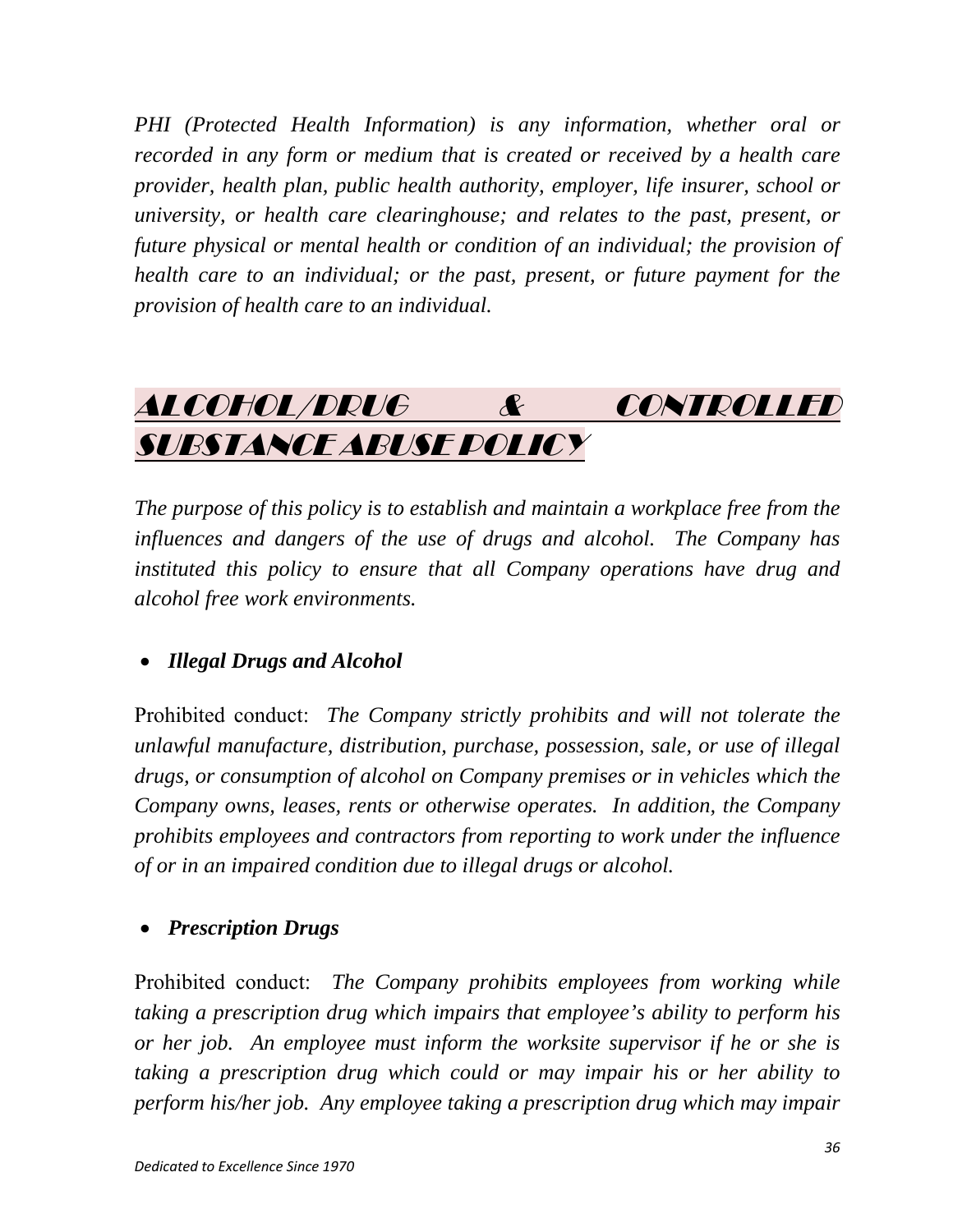*his/her ability to perform his/her job will not be permitted to drive a company vehicle or drive a personal vehicle to conduct company business.* 

#### *OTC (Over the Counter) medication, herbs and supplements*

*Prohibited conduct: The company prohibits employees from working while taking OTC medications, herbs and /or supplements which impairs the employee's ability to perform his or her job. An employee must inform the worksite supervisor or safety officer if he/she is taking OTC medications, herbs and/or supplements which could impair his or her ability to perform their job. Any employee taking an OTC medication, herbs and /or supplements which may impair his/her ability to perform his/her job will not be permitted to drive a company vehicle or drive a personal vehicle to conduct company business.* 

## DRUG AND ALCOHOL TESTING

#### *Pre-employment Drug Testing*

*All applicants who receive conditional offers of employment must undergo preemployment drug testing. All applicants for employment who receive a conditional offer of employment must sign a Pre-employment Drug Testing Authorization Form as a part of the application process. If the applicant refuses to sign this form, his or her application will be incomplete, and the Company will not consider the applicant for employment.* 

Positive result: *An employee who tests positive for illegal drugs or alcohol will have the opportunity to explain the result. If the employee's explanation is unacceptable, the individual's employment will not continue with the company. A contractor who tests positive for illegal drugs or alcohol will have the opportunity to explain the results. If the explanation is unacceptable, the*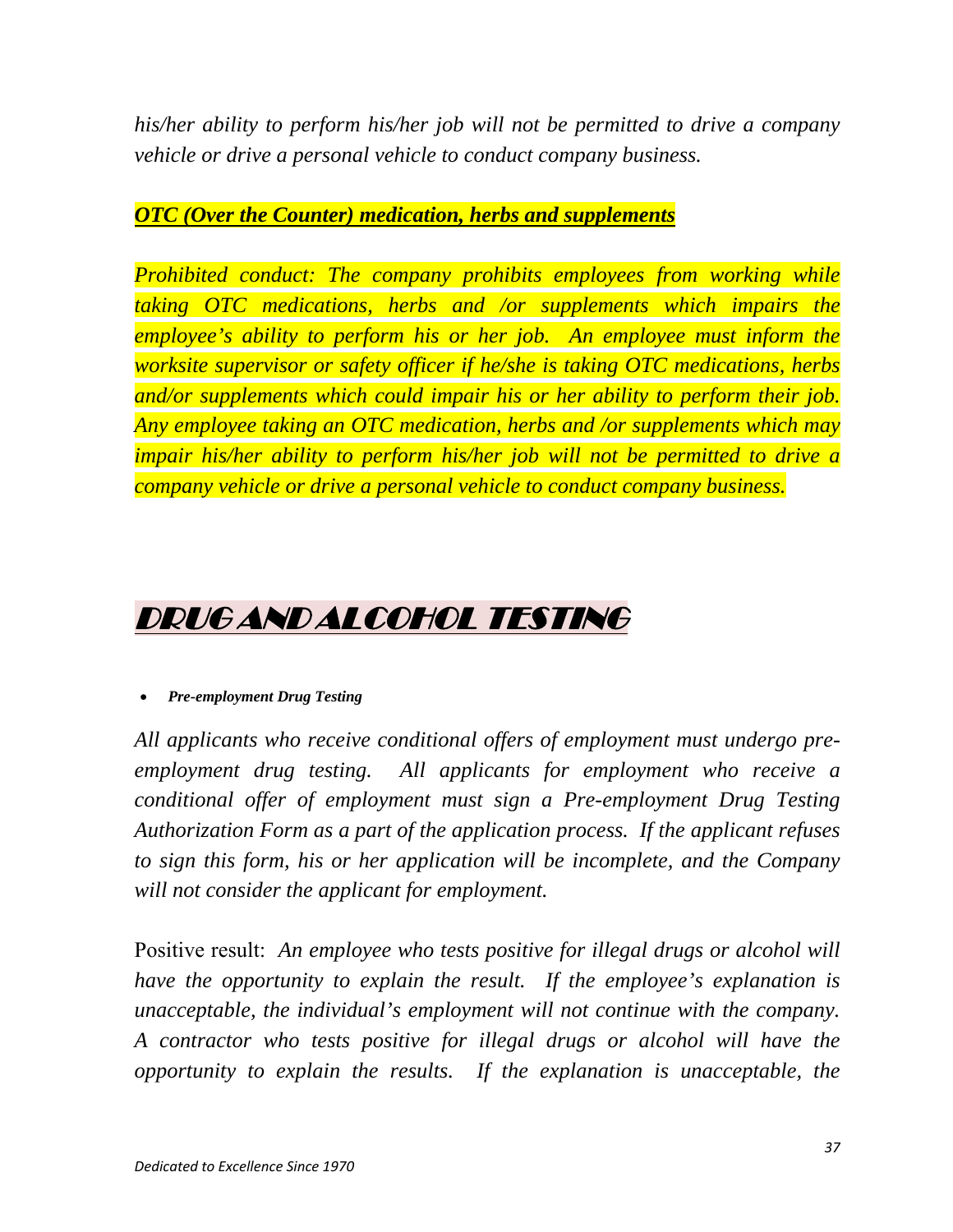*contractor will be prohibited from working for the Company and from working on Company premises.* 

#### *Random Drug Testing*

*All employees who meet certain criteria within what is deemed a safety sensitive position will be subject to random drug testing. All employees randomly selected to undergo random illegal drug testing must sign a Drug Testing Authorization form. If an employee refuses to sign this form, he or she may be discharged immediately.* 

Positive result: *An employee who tests positive for illegal drugs or alcohol will have the opportunity to explain the result. If the employee's explanation is unacceptable, the Company will discharge the employee immediately. An employee whose test is negative for illegal drugs and alcohol will be reinstated immediately. A contractor who tests positive for illegal drugs or alcohol will have the opportunity to explain the results. If the explanation is unacceptable, the contractor will be prohibited from working for the Company and from working on company premises.* 

#### *Reasonable Suspicion Drug and Alcohol Testing*

*All employees and contractors will be subject to reasonable suspicion drug and alcohol testing. The Company may require an employee or contractor to undergo drug and/or alcohol testing if it has cause to believe that he or she is under the influence of or impaired due to illegal drugs or alcohol. That is, the Company must have a reasonable, good faith, objective suspicion that the employee that the employee or contractor is using illegal drugs in violation of this policy. This suspicion must be documented on an Investigation Report Form. Additionally, this belief cannot be arbitrary and must be based upon facts and reasonable inferences, including, but not limited to:*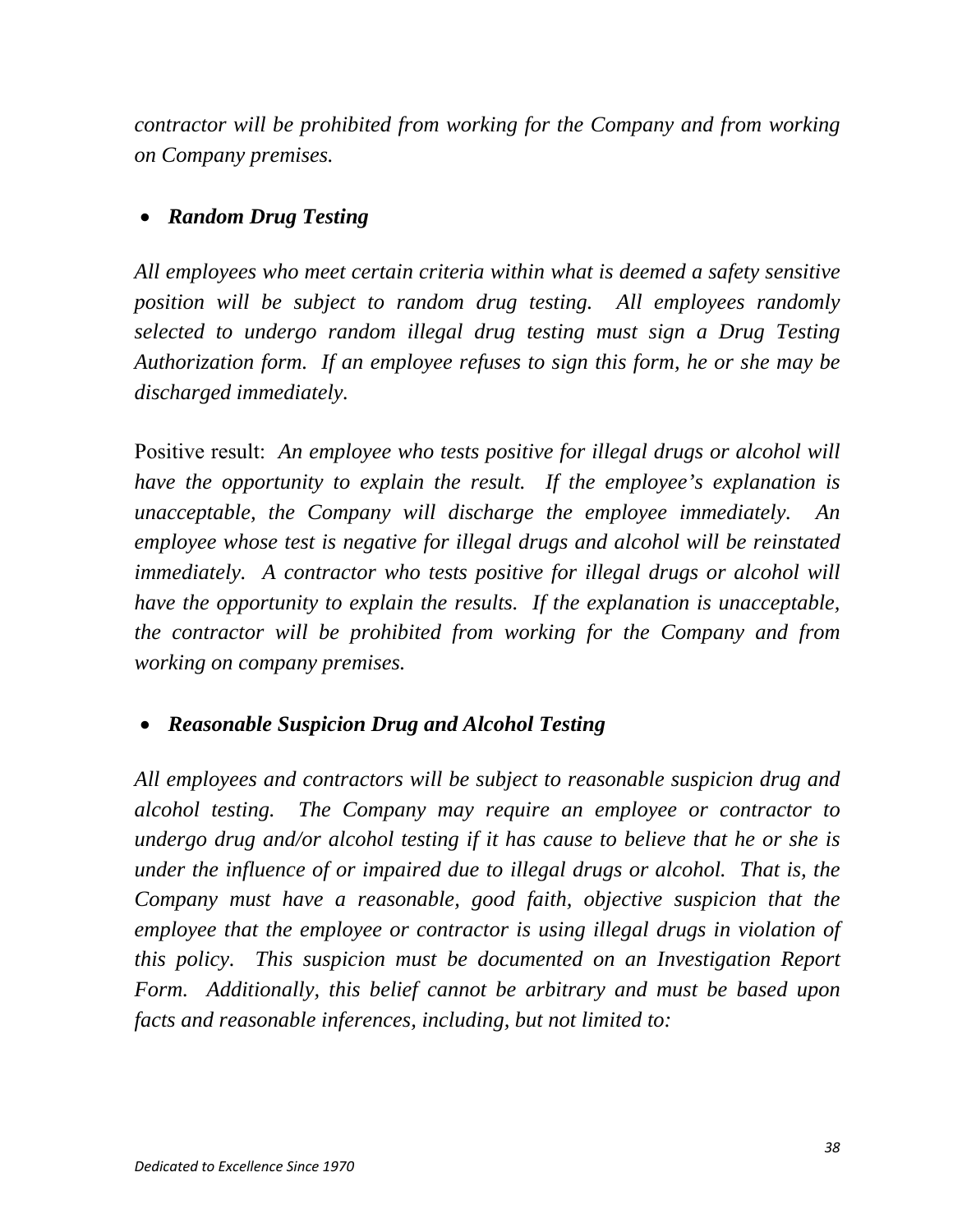- *Direct observation of illegal drug or alcohol use and/or the physical symptoms or manifestations of being under the influence of illegal drugs or alcohol;*
- *Abnormal conduct or erratic behavior while at work, including a significant degradation in an employee's or contractor's performance; or*
- *Information from a reliable and credible source that an employee has caused or contributed to an accident at work while under the influence of drugs or alcohol.*

Consent: *All employees required to undergo illegal drug or alcohol testing must sign a Reasonable Suspicion Drug and Alcohol Testing Authorization Form. If an employee refuses to sign this form, said refusal will be deemed an acknowledgement of the suspected drug or alcohol use, and he or she may be discharged immediately.* 

Positive result: *An employee required to undergo reasonable suspicion testing for illegal drugs or alcohol will be suspended immediately pending the results of the test. An employee who tests positive for illegal drugs or alcohol will have the opportunity to explain the result. If the employee's explanation is unacceptable, the Company will discharge the employee immediately. An employee whose test is negative for illegal drugs and alcohol will be reinstated immediately. A contractor who tests positive for illegal drugs or alcohol will have the opportunity to explain the results. If the explanation is unacceptable, the contractor will be prohibited from working for the Company and from working on Company premises.* 

The Company reserves the right to take whatever measures necessary and appropriate to implement this policy. This policy will become effective immediately and supersedes all earlier policies, whether written or oral, related to drugs and alcohol in the workplace. The Company reserves the right to modify or discontinue this policy at any time.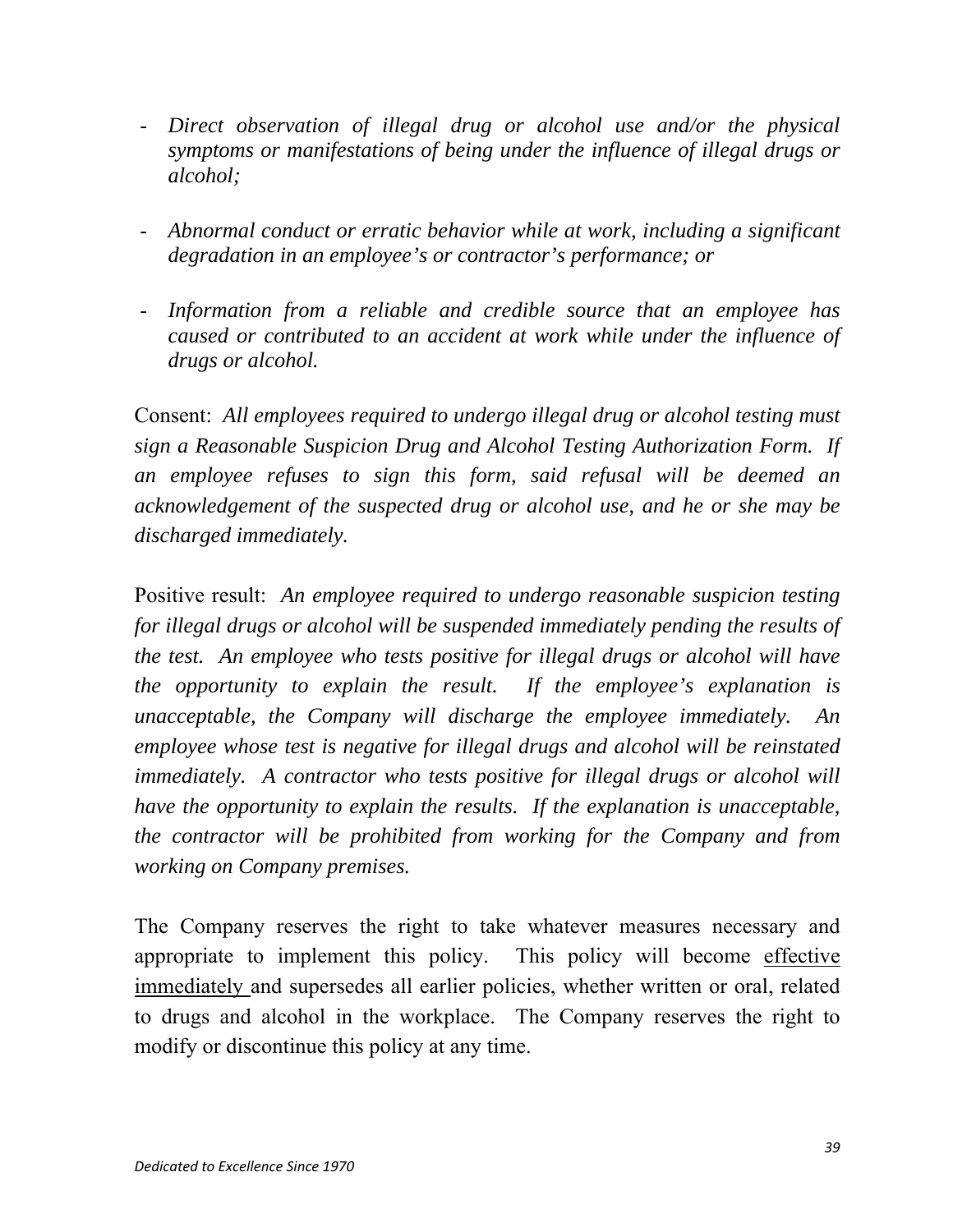#### *SMOKING*

*In keeping with Jan-Care/GEMS's intent to provide a safe and healthful work environment, smoking in the workplace is discouraged. Smoking is strictly prohibited inside any company building. Smoking areas are designated outside of the buildings. This policy applies equally to all employees, customers, and visitors.* 

# WORKPLACE INVESTIGATIONS

*At certain times Jan-Care/GEMS may require you to cooperate with an internal investigation. All employees have a responsibility to assist and cooperate with any investigation. As an employee your cooperation in any internal investigation is deemed necessary and is not optional. Your failure to cooperate, or your intentional sabotage of any internal investigation, can be grounds for disciplinary action, up to and including termination. All internal investigations conducted are considered confidential. All information given to management will be kept as confidential as practically possible. Your failure to keep confidential any information discussed during the course of an investigation can be grounds for corrective action, up to and including termination.* 

### PAYROLL PROCEDURES

*Employees will be paid weekly, preferably by direct deposit. If direct deposit cannot be accomplished your weekly pay check will be mailed to the address you have provided.* 

*Paystubs are available electronically through a secure website for employees. Each pay period you have the ability to go on-line and view or print your stubs*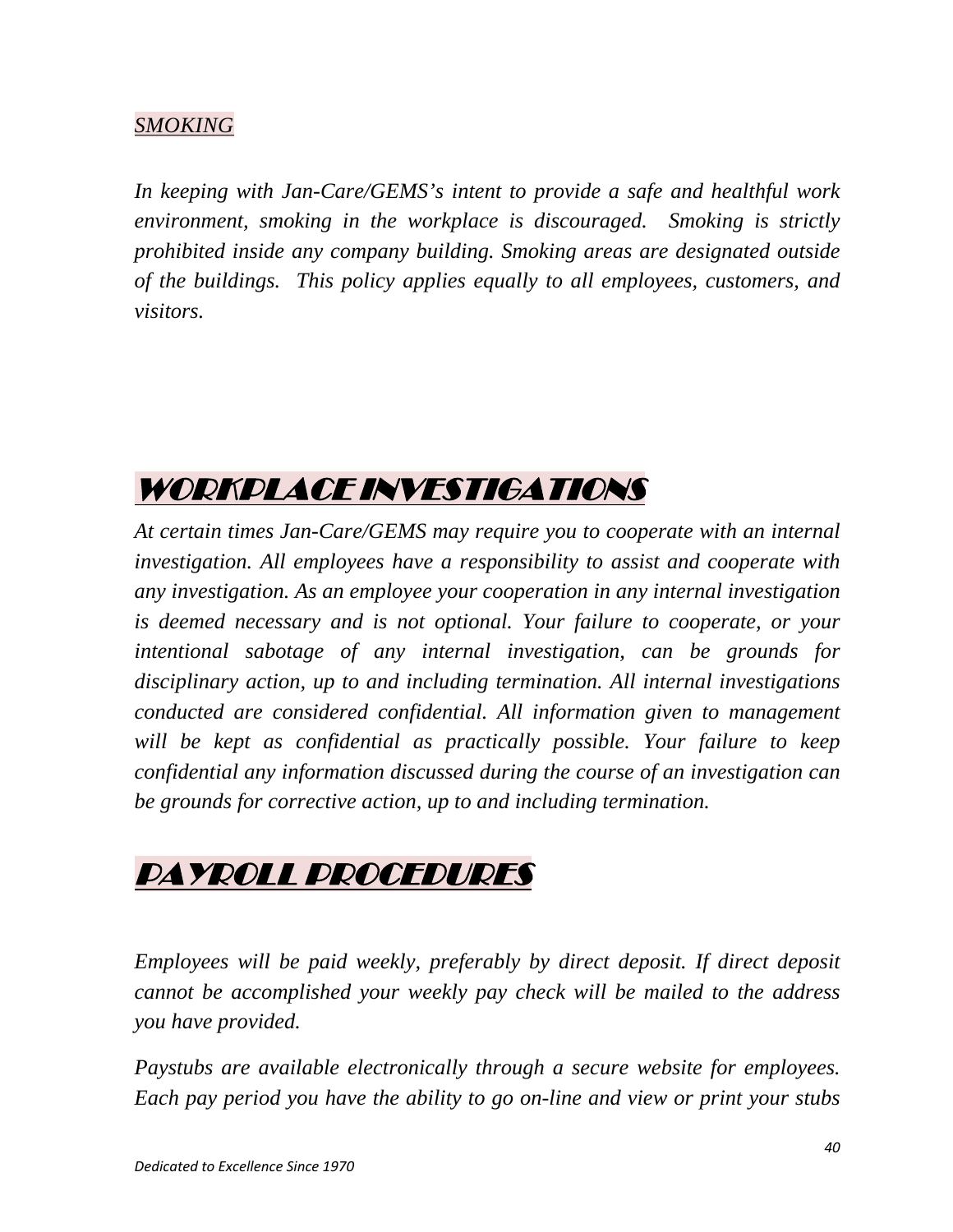*as needed. For those of you who do not participate in direct deposit, you will still have the ability to view and print your check stubs as needed.* 

*Employees who fail to correctly record and verify their worked time by the deadline may experience a delay in receiving their pay. Employees will only be paid for the time that they record. If an employee feels there has been an error in the calculation of their pay they are to complete and submit a "Payroll Discrepancy Form". Errors regarding an employee's pay will be addressed as soon as possible.*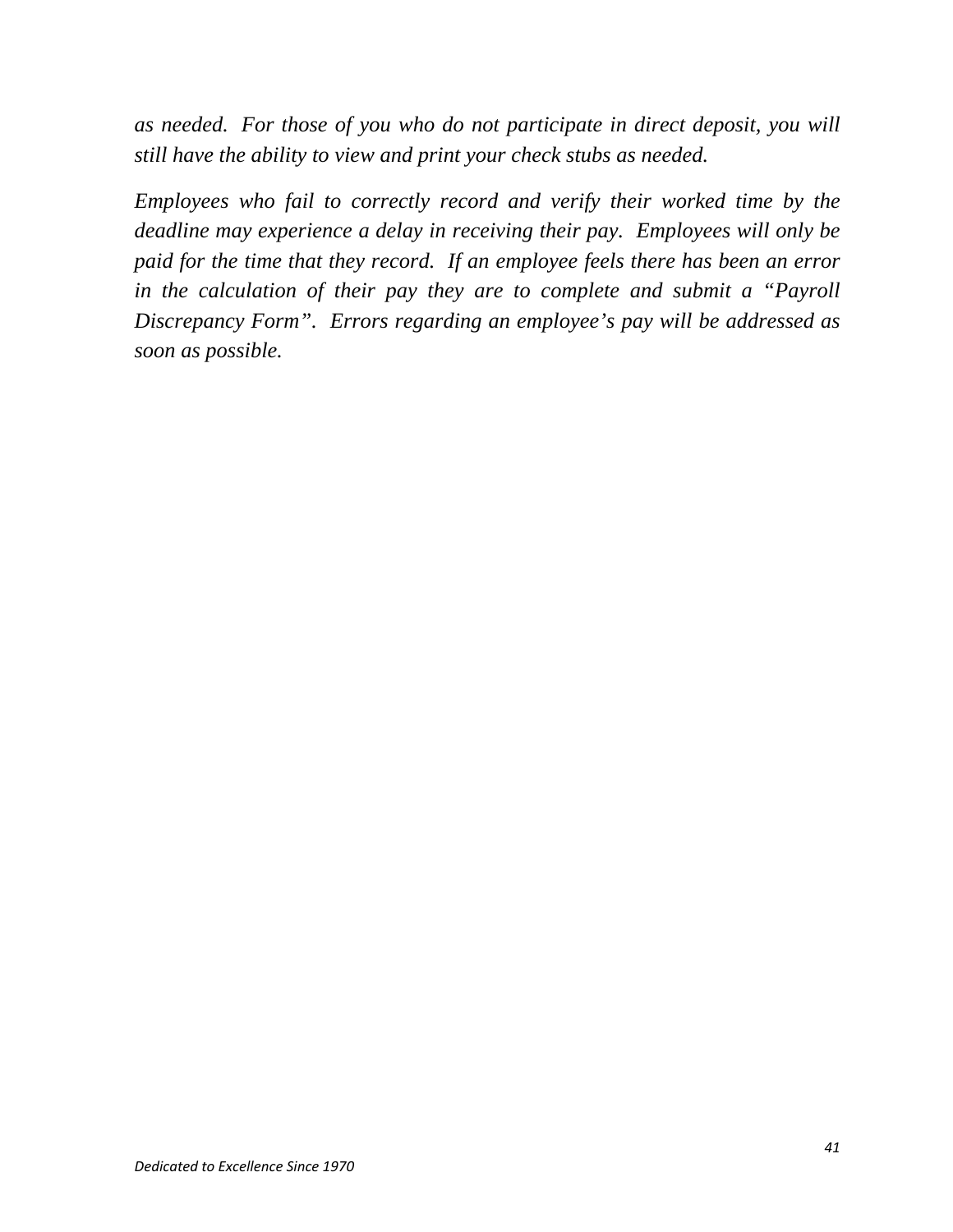### BENEFITS ELGIBILITY PERIOD

*THE COMPANY ALWAYS RESERVES THE RIGHT TO TERMINATE AN EMPLOYEE AT ANY TIME, EITHER DURING OR AFTER THE BENEFIT ELGIBILITY PERIOD. COMPLETION OF THE BENEFIT ELIGIBILITY PERIOD DOES NOT CREATE A CONTRACT OF EMPLOYMENT. ALL EMPLOYEES REMAIN AT-WILL EMPLOYEES.* 

#### INSURANCE BENEFITS

*Certain insurance benefits are available to you as an employee of JAN-CARE/GEMS.* 

*The first ninety days of your employment is a Benefits Eligibility Period. Upon completion of the Benefits Eligibility Period, you will be notified as to what benefit options may be available to you. During an employee's benefit eligibility period, the employee is not entitled to receive and does not accrue any paid leave. Therefore, no such benefits are accrued nor are payable upon termination during the benefit eligibility period.* 

*After the 80th day of the 90 day Benefits Eligibility Period eligible employees are obligated to notify the Employee Benefits Coordinator that they are requesting an application for the optional insurance coverage. Notification must be made by direct telephone conversation at 1-800-408-1173 and ask for the Benefits department.* 

*If the employee fails to notify the Employee Benefits Coordinator within the initial application period the employee may not be eligible to apply for health insurance until the open enrollment, which is January of each year. If you*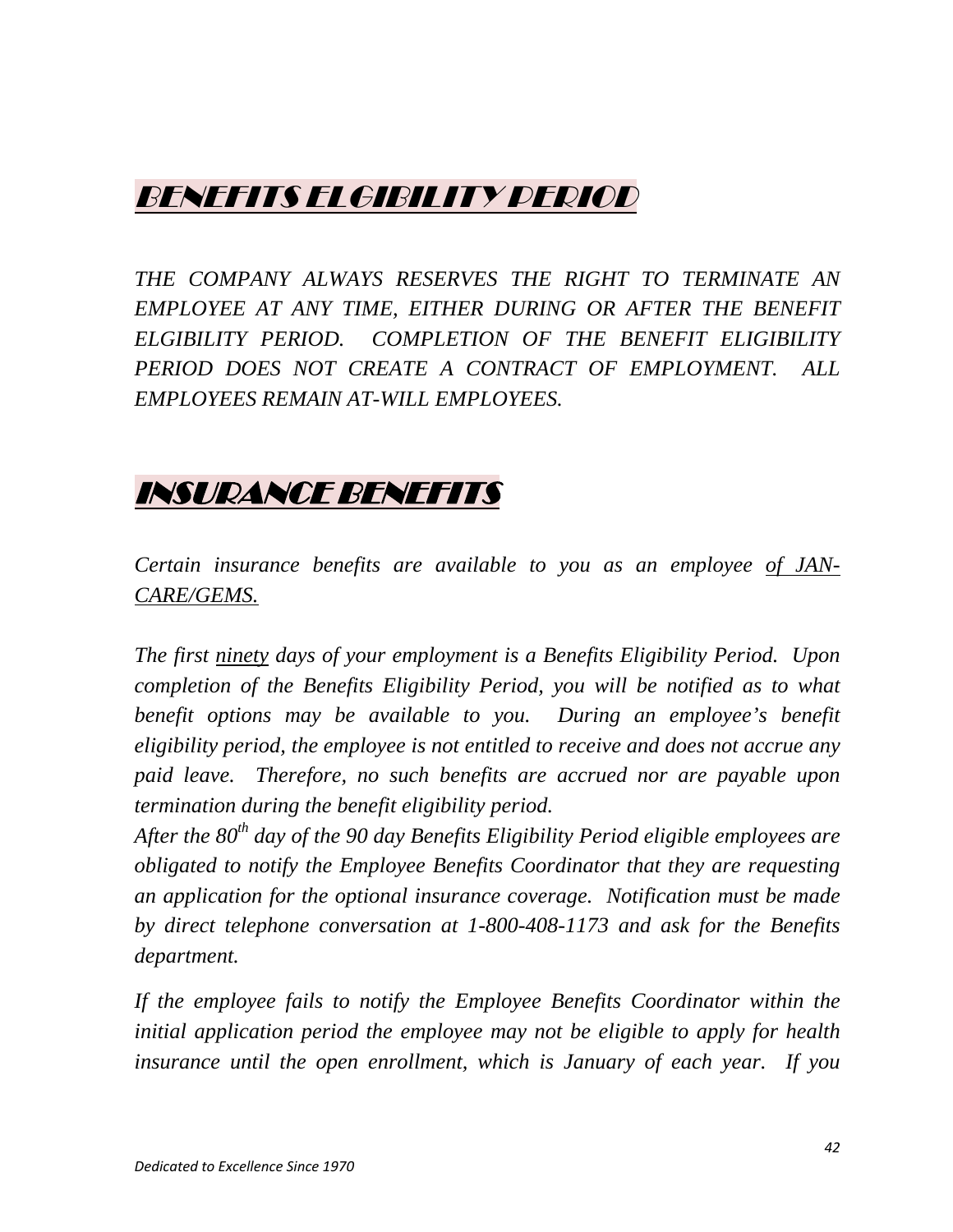*experience loss of coverage you must notify the Benefit's Coordinator within 30 days of the qualifying event.* 

*A \$15,000 dollar life insurance policy is provided for all Full-Time employees at no cost to the employee.*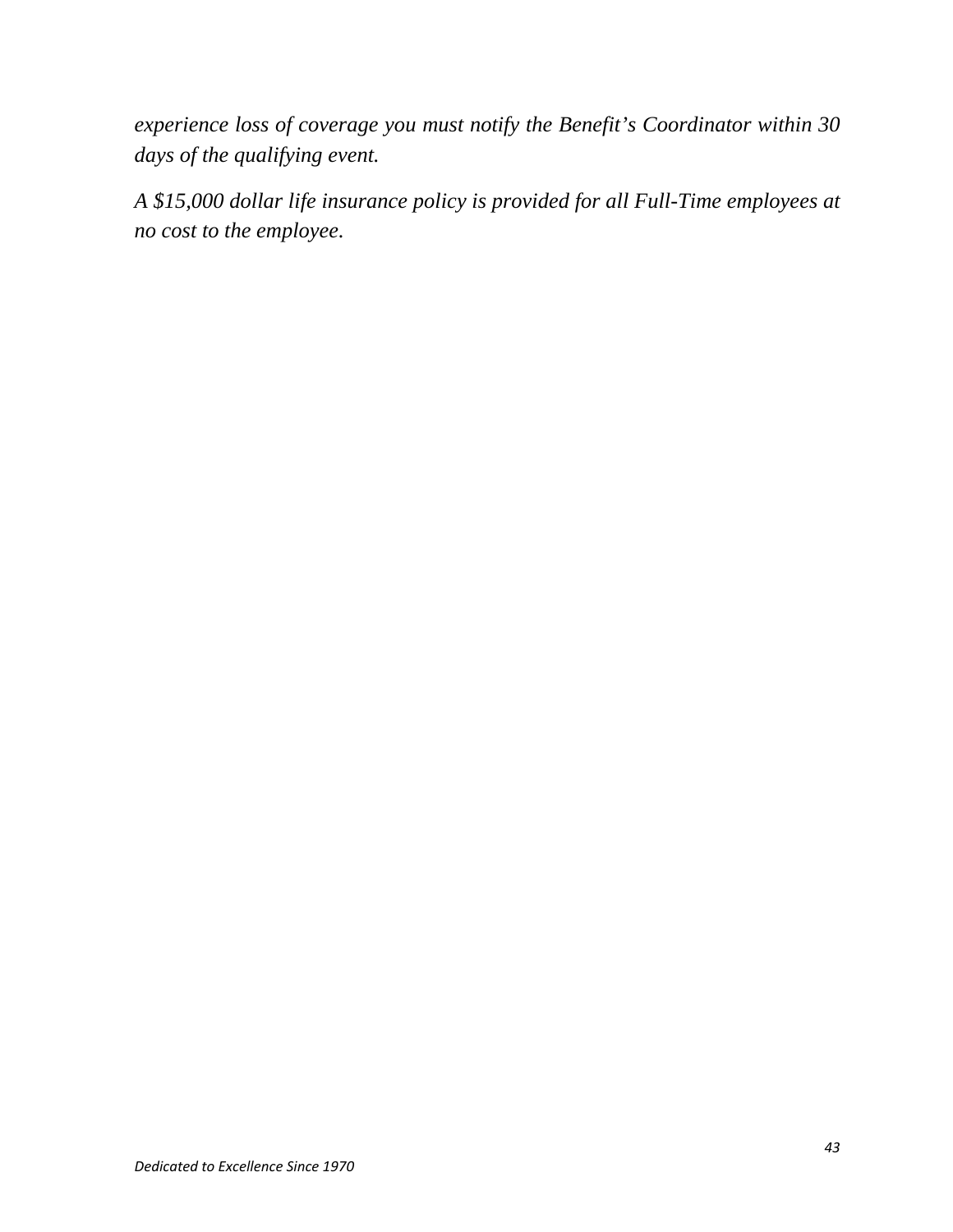# **VACATION**

*After one year of continuous full time employment regular full-time employees are entitled to one week of vacation with pay.* 

*Vacation pay is based on the employee's customary base wage for one week. Vacations are scheduled from Sunday through the next Saturday unless otherwise stated.* 

*The number of employees taking vacation in any one division or department at one time will be limited so that each division or department will have enough employees to serve our patients, communities and the needs of the organization.* 

*An employee is eligible for vacation upon successful completion of one continuous year of Full Time employment.* 

*Employees who have completed one (1), two (2), three (3), and four (4) years of continuous employment from their initial regular full-time employment date will be entitled to one week of vacation time per year.* 

*Employees who have completed five (5) or six (6) years of continuous employment from their initial regular full-time employment date will be entitled to one week plus one extra day of vacation time each year.* 

*Employees who have completed seven (7), eight (8) or nine (9) years of continuous employment from their initial regular full-time employment date will be entitled to one week plus two extra days of vacation time each year.* 

*Employees who have completed ten (10) years through nineteen (19) years of continuous employment from their initial regular full-time employment date will be entitled to two weeks of vacation time each year.* 

*Employees who have completed twenty (20) or more years of continuous employment from their initial regular full-time employment date will be entitled to three weeks of vacation time each year.* 

*Employees can take only one week of vacation at one time unless specifically authorized by management.*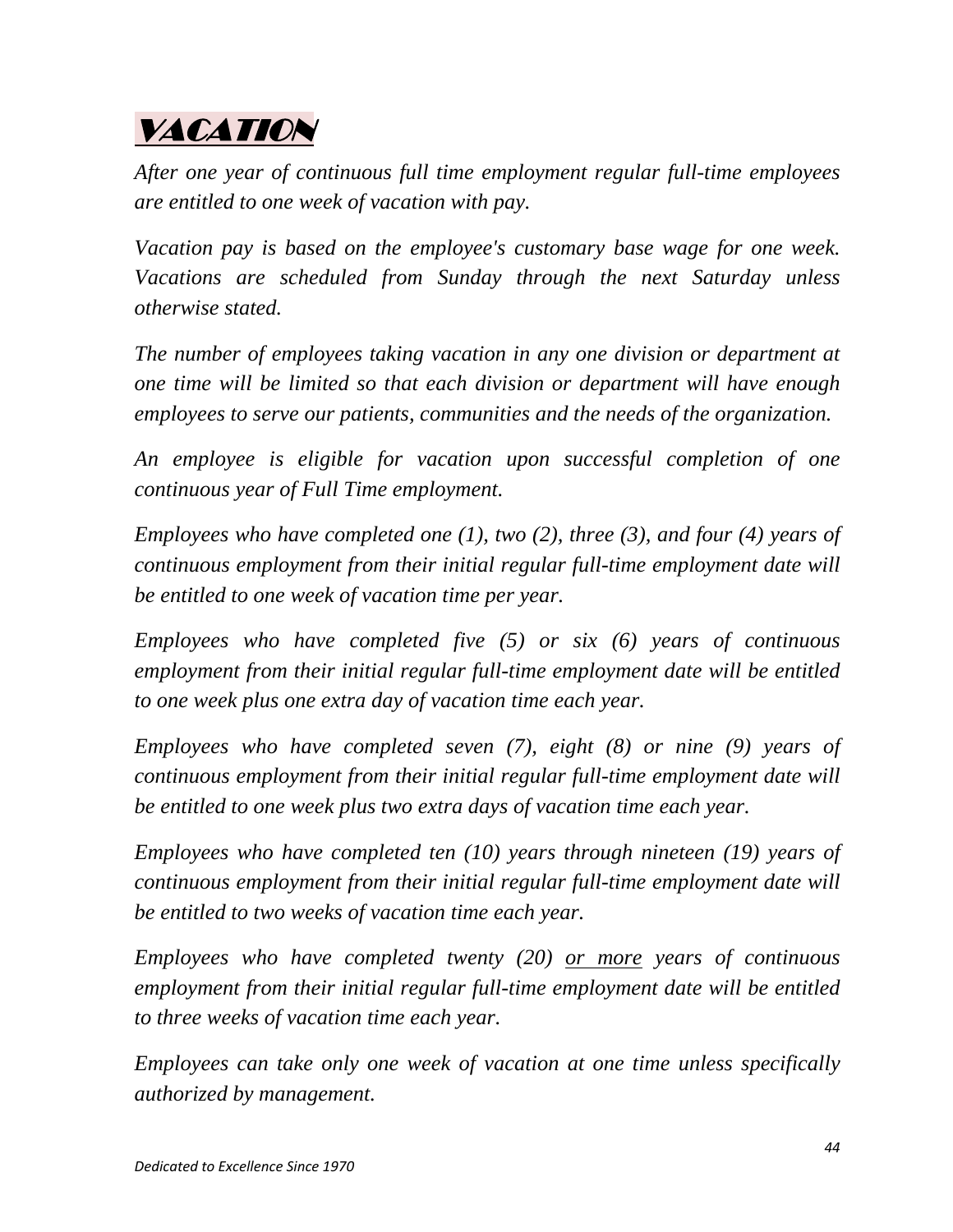*If you terminate your employment, a two week notice will be required to receive a payout of any unused vacation time; involuntary terminations will not receive payout of any unused vacation time.* 

*If an employee changes status from full-time to part-time, the employee will receive a payout of any unused vacation if given a two week notice.* 

# **SICK LEAVE**

*Upon completion of one continuous year of full-time employment, an employee will be entitled to three days of paid sick leave.* 

*If an employee is not eligible for sick pay and has to miss work for a legitimate injury or illness, management will work with the employee, to the extent possible, to help secure additional shifts to help off-set the decrease in pay during the illness or injury period.* 

*Sick leave is not intended to be used for personal time, vacation time, hunting, weekend extension or any other reason not directly related to immediate physical health of the employee.* 

*Sick leave taken during major holidays; New Year's Eve, New Year's Day, Easter, Memorial Day, Independence Day, Labor Day, Thanksgiving, Christmas Eve, or Christmas or during the first week of rifle deer hunting season or other major event will require a physician's letter verifying illness or injury.* 

*Sick leave is only to be used for the purpose intended. Sick leave does not accrue and is not compensable at termination; sick leave cannot be rolled over year to year.* 

*Sick leave may be used as bereavement leave under certain circumstances.* 

*When an employee's minor child is acutely ill or injured the employee may petition management discretion for use of sick leave to provide immediate care.*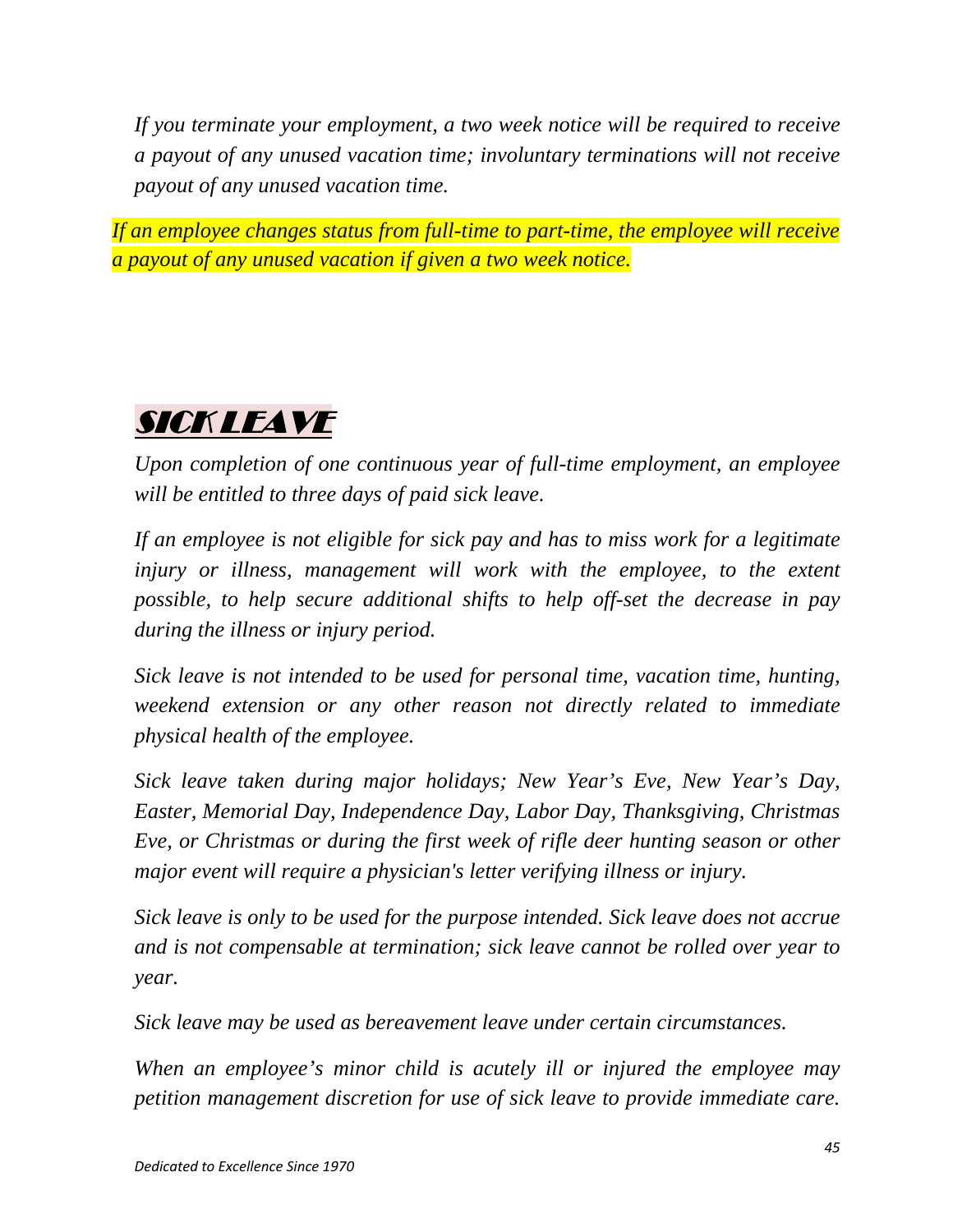*All regulations listed above to cover an employee's personal sick leave are also enforced for the employee's use of sick leave for the illness or injury of their child.* 

*Any misuse or misrepresentation of illness or injury or an employee who fraudulently uses sick leave for purposes other than intended per this policy is subject to disciplinary action up to and including discharge.* 

*Employees who exhaust the apportioned three paid sick days per year must use existing vacation days for further absences or call-offs.* 

## BEREAVEMENT

*Jan-Care/GEMS offers bereavement leave to full-time and part time employees after the loss of an immediate family member. The employee's immediate supervisor authorizes the use of sick leave for the purpose of bereavement leave. An eligible employee may take up to two days of paid sick leave for a death in the immediate family. The supervisor has the discretion to deny bereavement leave under exceptional circumstances. The immediate family includes: spouse, child, mother, father, sister, brother, mother-in-laws and father-in-law, brother and sister-in-law, grandparent and grandparent-in-law. If additional time is needed, vacation or unpaid personal leave may be taken with supervisory approval.* 

*Bereavement leave is not compensable if sick leave is exhausted.*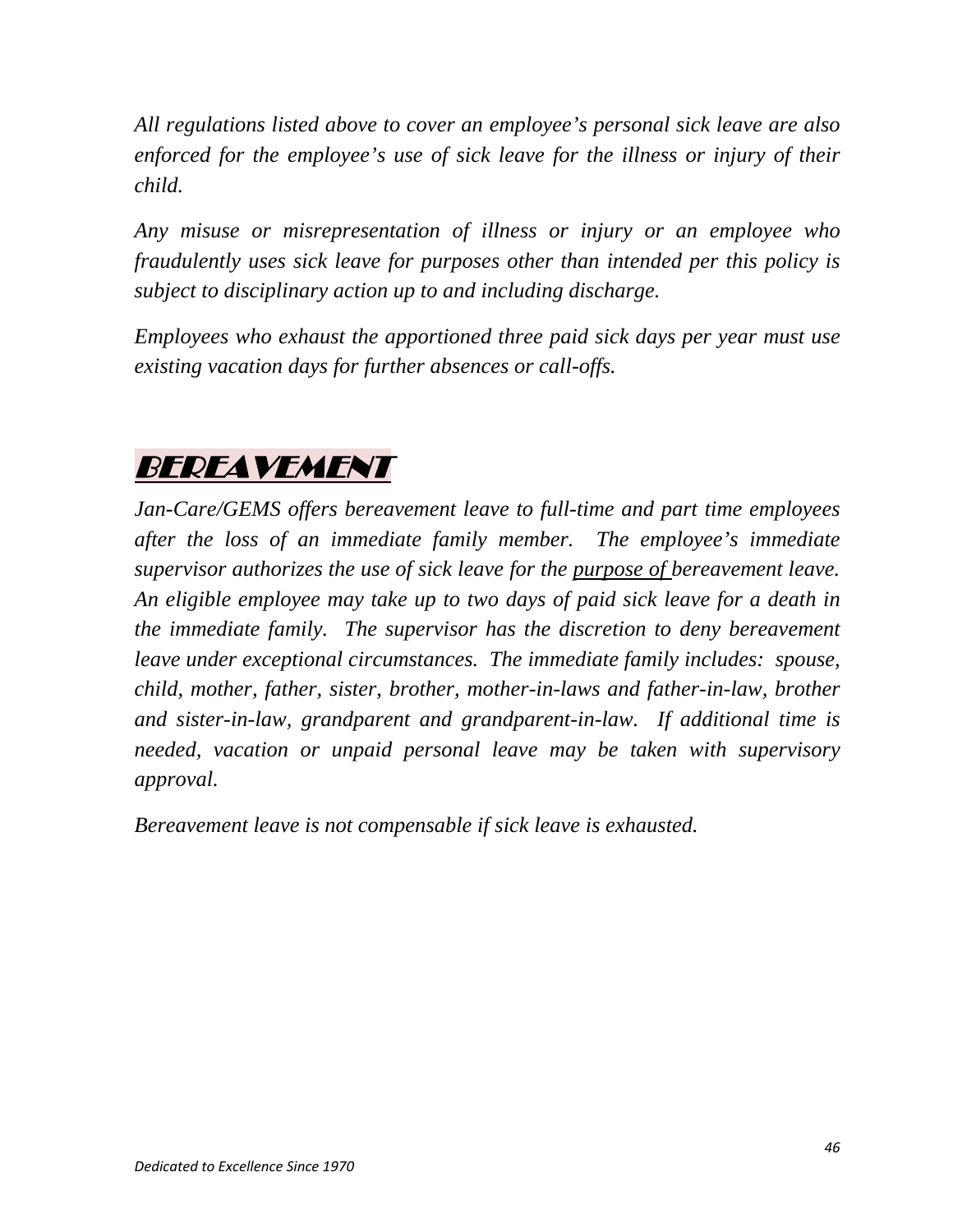# FAMILY AND MEDICAL LEAVE

*Under the Family and Medical Leave Act of 1993, any employee who has been employed for at least twelve months and has worked at least 1,250 hours during the past twelve months is entitled to twelve weeks of unpaid family medical leave during a twelve month period under certain circumstances. Family or medical leave will be granted if the employee needs to care for a newborn, newly adopted child or newly placed foster child; the employee needs to care for his/her spouse, child or parent who has a serious health condition; or the employee has a serious health condition that renders him/her unable to perform in the functions of his or her position.* 

*If leave is requested for a serious health condition, the employee must provide written certification of the nature and extent of the illness. A second opinion may be required. Moreover, an employee may be requested to provide medical certification during an absence, as necessary. The office manager will have these forms. During any such leave, an employee must first utilize all accrued vacation leave. Any insurance premiums that are paid by the company will continue to be paid by the company; however, the employee is responsible for any insurance premiums that are a payroll deduction. You may contact Employers' Innovative Network LLC for additional information.* 

*After the expiration of the leave, an employee may return to his/her former position or an equivalent position, unless the employee's employment would have been terminated regardless of the leave. If the employee's leave involves a serious health condition; the employee will be required to provide medical certification of his/her ability to resume his/her job obligation when he/she returns to work. If the employee's leave is for any reason extended beyond the initial twelve week period, EIN cannot guarantee the employee a position upon his/her return, although efforts will be made to place him/her upon the end of the leave. Employees should be aware, however, that a position may not always*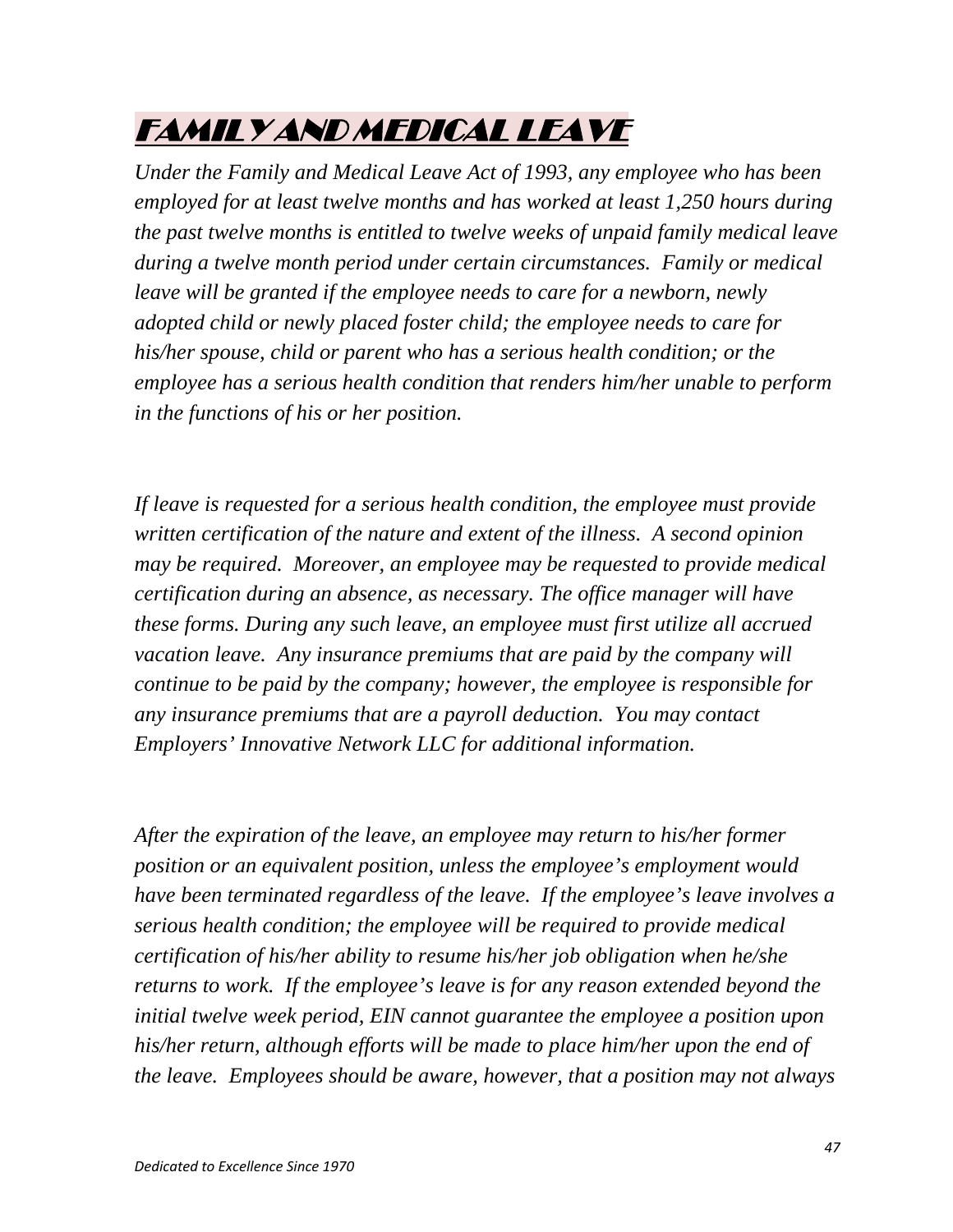*be available at the time of their return, and, in such cases, their employment may be terminated.* 

*Family medical leave for medical or family health care reasons may be taken intermittently or on a reduced leave schedule when medically necessary. Family medical leave for child care reasons may be taken on a reduced or amended leave schedule if management approves the leave on such basis. Requests for family or medical leave must be submitted in writing at least thirty (30) days before the leave is to commence or as soon as possible if thirty day notice is not practicable or foreseeable under the circumstances. In addition to providing the above described written certification of the nature and extent of the illness and other medical certification as necessary, employees must promptly notify management if they no longer intend to return to work at the expiration of the leave, if they wish to return at the end of the leave but may be unable to do so, if the circumstances described in the original certification have changed significantly, or if they desire an extension of the leave (but not to exceed a total of twelve weeks).* 

### MILITARY FAMILY LEAVE

*If an employee or an employee's family member is a service member of the United States Armed Forces, an employee may be entitled to additional leave benefits under FMLA. FMLA provides eligible employees working for covered employers two leave rights related to military service:* 

- *1. Eligible employees are entitled to up to 12 weeks of leave because of "any qualifying exigency" arising out of the fact that the spouse, son, daughter, or parent of the employee is on active duty, or has been notified of an impending call to active duty status, in support of a contingency operation.*
- *2. An eligible employee who is the spouse, son, daughter, parent, or next of kin of a covered service member who is recovering from a serious illness or*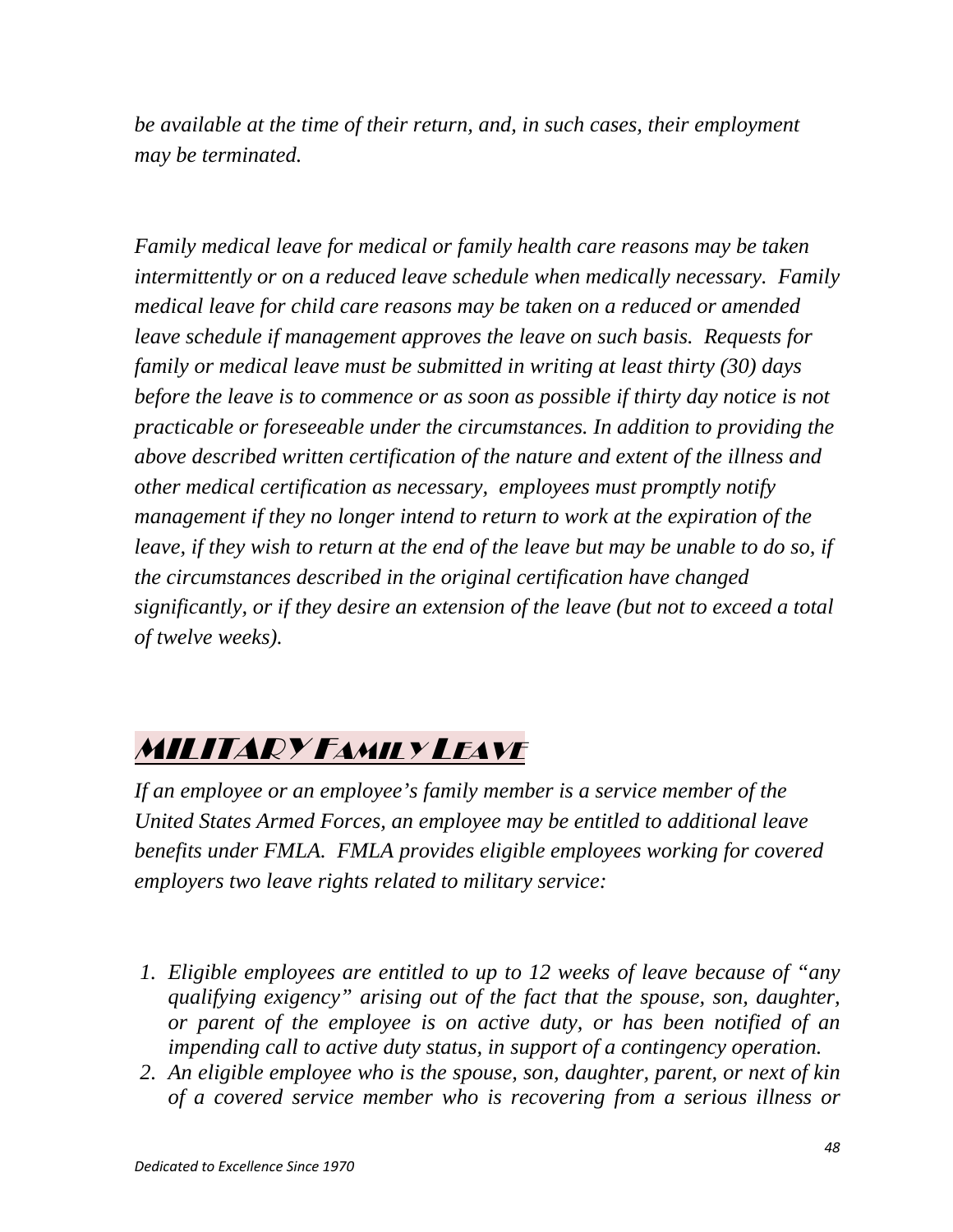*injury sustained in the line of duty on active duty is entitled to up to 26 weeks of leave in a single 12-month period to care for the service member. This military caregiver leave is available during "a single 12-month period," during which an eligible employee is entitled to a combined total of 26 weeks by combining all applicable available FMLA leave.* 

### REPORTING WORK RELATED INJURIES

*Jan Care's policy is to work with each on-the-job injured employee, Insurance (worker's compensation) and various medical providers to facilitate the employee's return to work (either full-duty, light duty, modified duty, job status change or with specific restrictions) as soon as possible.* 

*Jan Care assumes the knowledge, talent and experience each employee possesses can be utilized in some capacity, even during a recovery period. Within the requirements of the company Jan Care will consider any reasonable physical accommodation or restriction during rehabilitation and expects full cooperation from the employee.* 

*Employees WILL exercise safe work practices and OBEY all safety rules.* 

*Every employee is to call the dispatch center with any work-related injury or illness immediately or as soon as the call is completed or before the end or your shift no matter what the severity is, unless it's life threatening, and let the dispatcher know about the injury. The employee then needs to ask the dispatcher to connect them with their supervisor or Risk Manager. The employee MUST report the injury to the supervisor or Risk Manager. If the injury is life threatening, proceed to the nearest emergency department.* 

*The employee will complete an EIN Employee's Report of Injury Form. These forms MUST be completed within 24 hours of the injury. If the injury is severe, the form may be completed at a later date or more appropriate time when the employee is physically able to document the accident. The employee is required to complete these forms. Obtaining signed statements as soon as possible*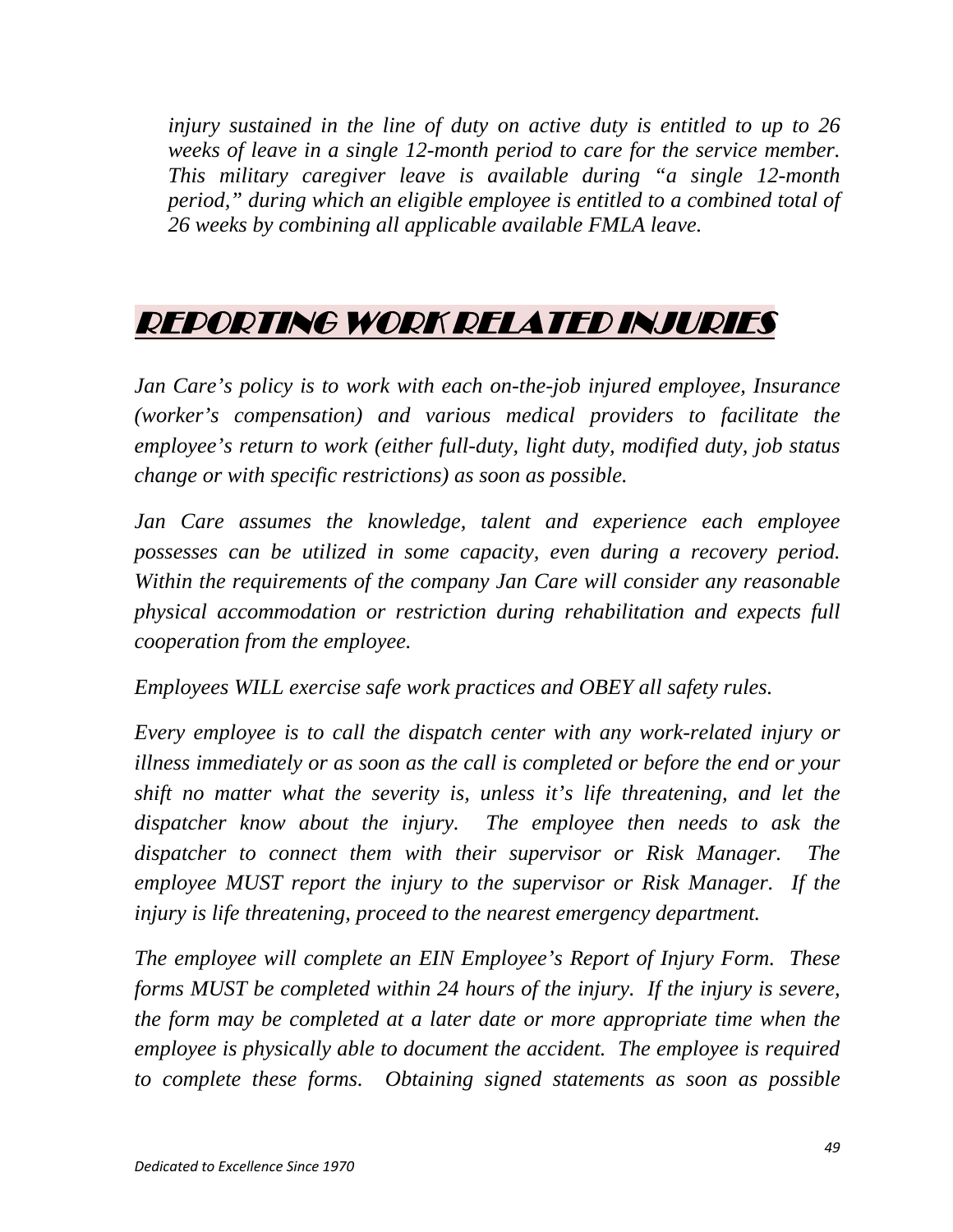*following an accident ensures that Jan Care has an accurate account of how the injury occurred. These statements are important in helping to correct hazards and prevent the accident from recurring.* 

### MEDICAL TREATMENT AND RESUMPTION OF WORK

*Minor Injury with no lost time: If the injury can be treated through application of first aid techniques, the employee can remain at work and return to normal duties, with no lost time. But the injury must be reported! At all times, Jan Care encourages employees to seek treatment, if necessary. But, if the employee determines it can be treated by first aid, then the employee can remain at work with first aid treatment.* 

*More Serious Injury: Employees, who experience an injury/illness which requires care beyond first aid, must be seen by a Preferred Provider of the workers' compensation carrier. Again, if it is a life threatening injury, the injured employee will be taken to the nearest emergency department.* 

*If the employee seeks medical treatment, the employee must provide Jan Care with the excuse for time seen. If the healthcare provider has directed the employee to remain off work; the employee must notify his or her supervisor immediately by telephone and return the paperwork as soon as possible. The injured employee will not be able to return back to full duty work without a written release from the treating healthcare provider.* 

### RETURN TO WORK POLICY

*If released to modified/light duty, the injured employee will be assigned to work that is within the scope of the restrictions given by the healthcare provider. Current positions can be modified to fit an injured employee's medical*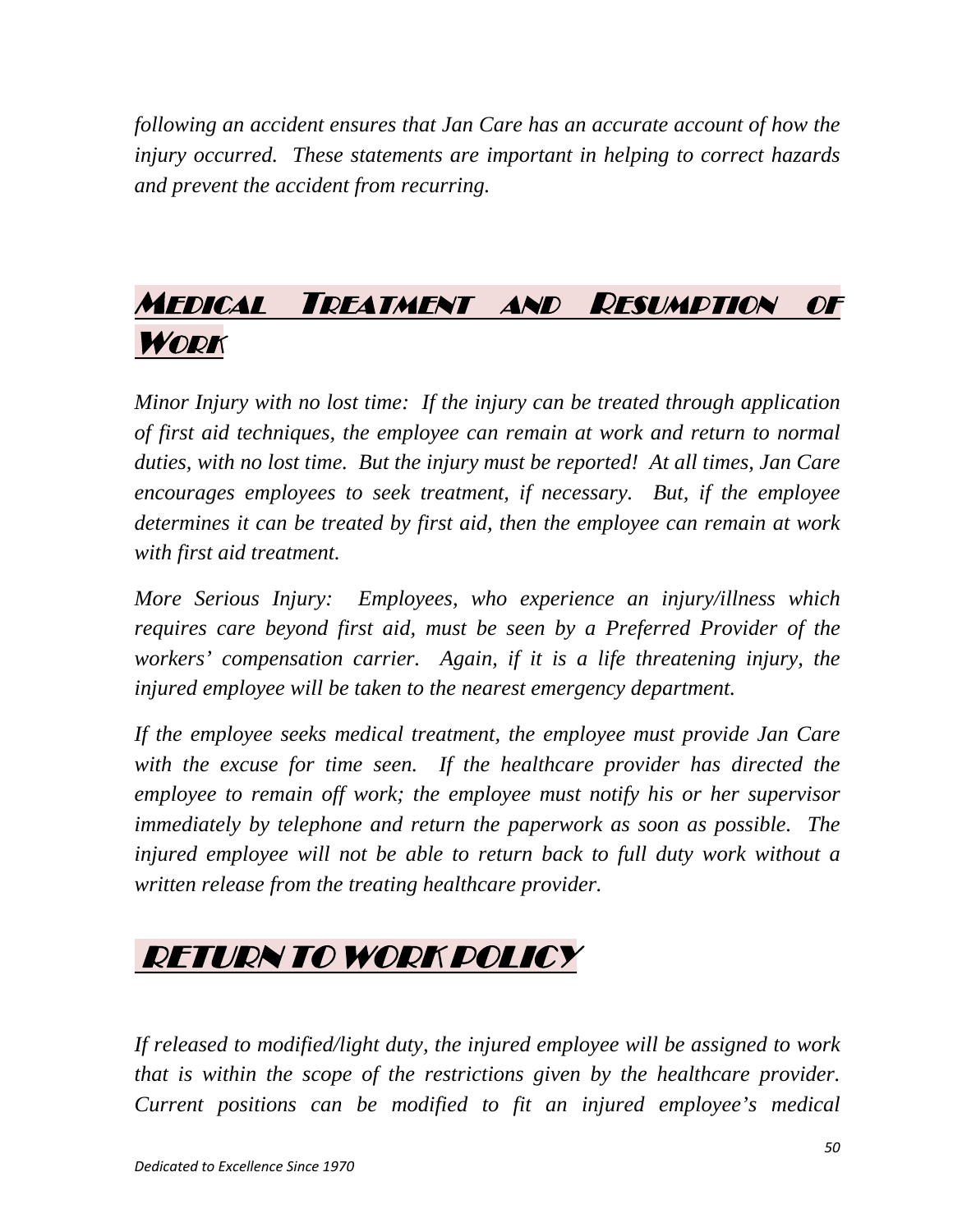*restrictions by modifying workstations, altering specific tasks or reducing hours. While working in a modified duty assignment, the employee will receive the same base rate of pay per hour received while working in his/her regular position. A modified duty assignment in another department does not constitute a transfer to that position.* 

*Employees placed on modified duty are subject to Jan Care's policy and procedure handbook, such as, calling in, reporting for work, requesting time off, etc. Failure to comply with Jan Care's policy and procedure handbook while on modified duty will result in the same discipline as set forth in Jan Care's policy and procedure handbook.* 

*Employees MUST keep Risk Management informed of current medical status. This includes providing the Risk Manager immediately with acceptable written medical documentation listing specific physical limitations, listing of all medications, and restrictions, if any, resulting from a job-related injury and imposed by the attending physician, so that transitional duty may be identified, when appropriate.* 

*All medical appointments scheduled by the treating physician MUST be kept. Failure to keep appointments may result in termination of the workers' compensation benefits.* 

# OTHER COMPENSATION RELATED INFORMATION

*If the injury/illness was the result of the employee violating safety rules or engaging in unsafe or careless behavior, the employee may be disciplined up to and including discharge of employment.* 

*If the injury/illness was not reported within the time frame set forth in this policy, the employee may be disciplined up to and including discharge of employment.* 

*No matter how minor an on-the-job injury may appear, it is important that it be reported within the time frame set forth in this policy.*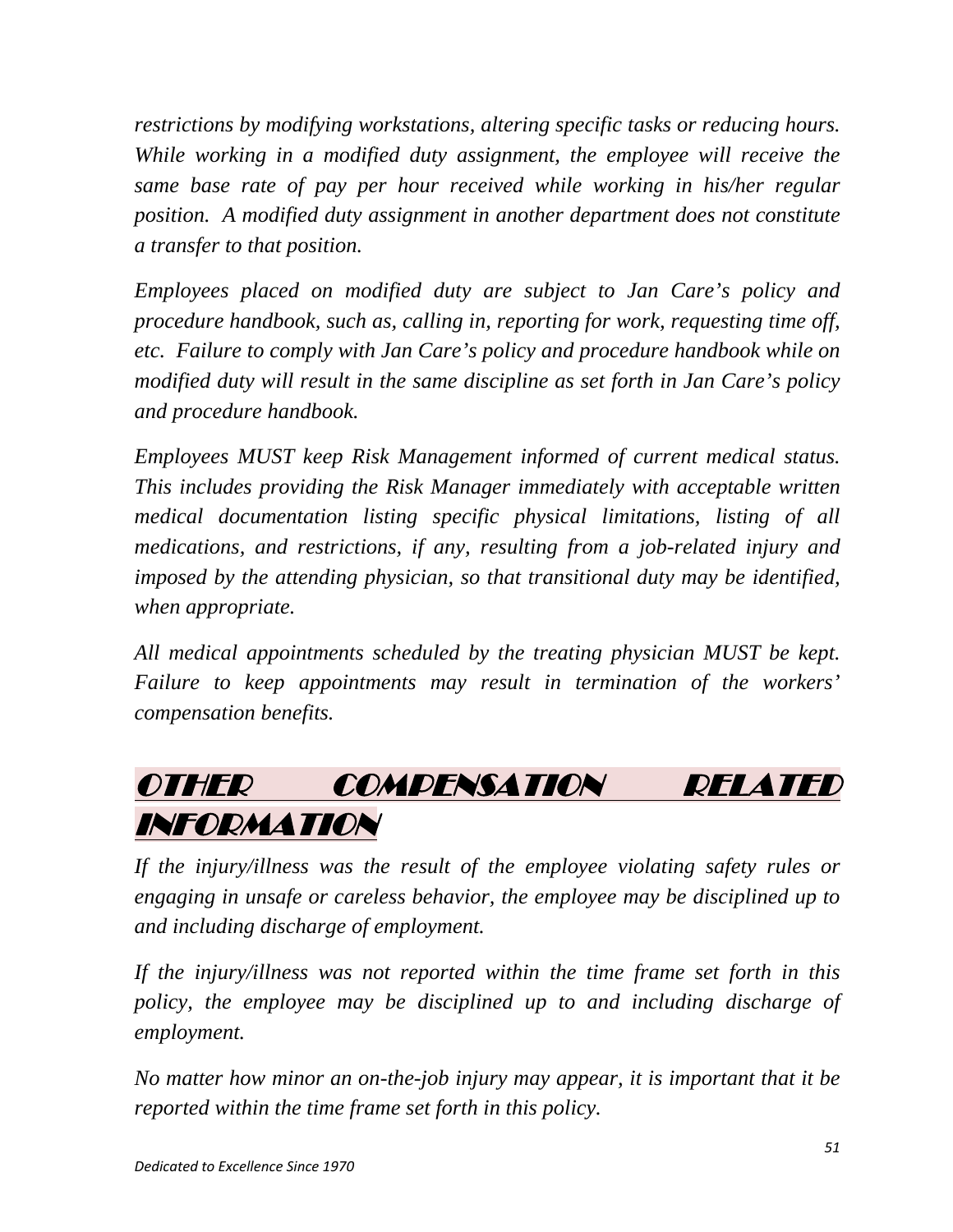*Neither the employer nor the insurance carrier will be liable for the payment of workers' compensation benefits for injuries that occur during an employee's voluntary participation in any off-duty recreational, social or athletic activity arranged by the employer.* 

### FINAL WORD

*This handbook is a guide to our policies and your employee benefits and responsibilities. We have made a sincere effort to provide a system of compensation and employment policies that are mutually beneficial to the company and to you. We are interested in you as a person and we want to help you succeed at Jan-Care/GEMS.* 

*This handbook states the current personnel policies and practices of Jan-Care/GEMS and is provided for informational purposes for our employees. Jan-Care/GEMS reserves the unilateral right to change any handbook provision at any time and in any manner, without prior notice to or consultation with its employees. Additional policies may be communicated in the future as addenda to this handbook.* 

*None of the policies or practices described in this handbook constitutes or can be construed as a contractual obligation of Jan-Care/GEMS to employ an employee for any specific term or to discharge an employee for only cause. Nothing in this handbook limits the right of Jan-Care/GEMS to terminate, at its will, its employment relationship with an employee for any reason or for no reason, with or without cause, at any time with or without notice or warning.*